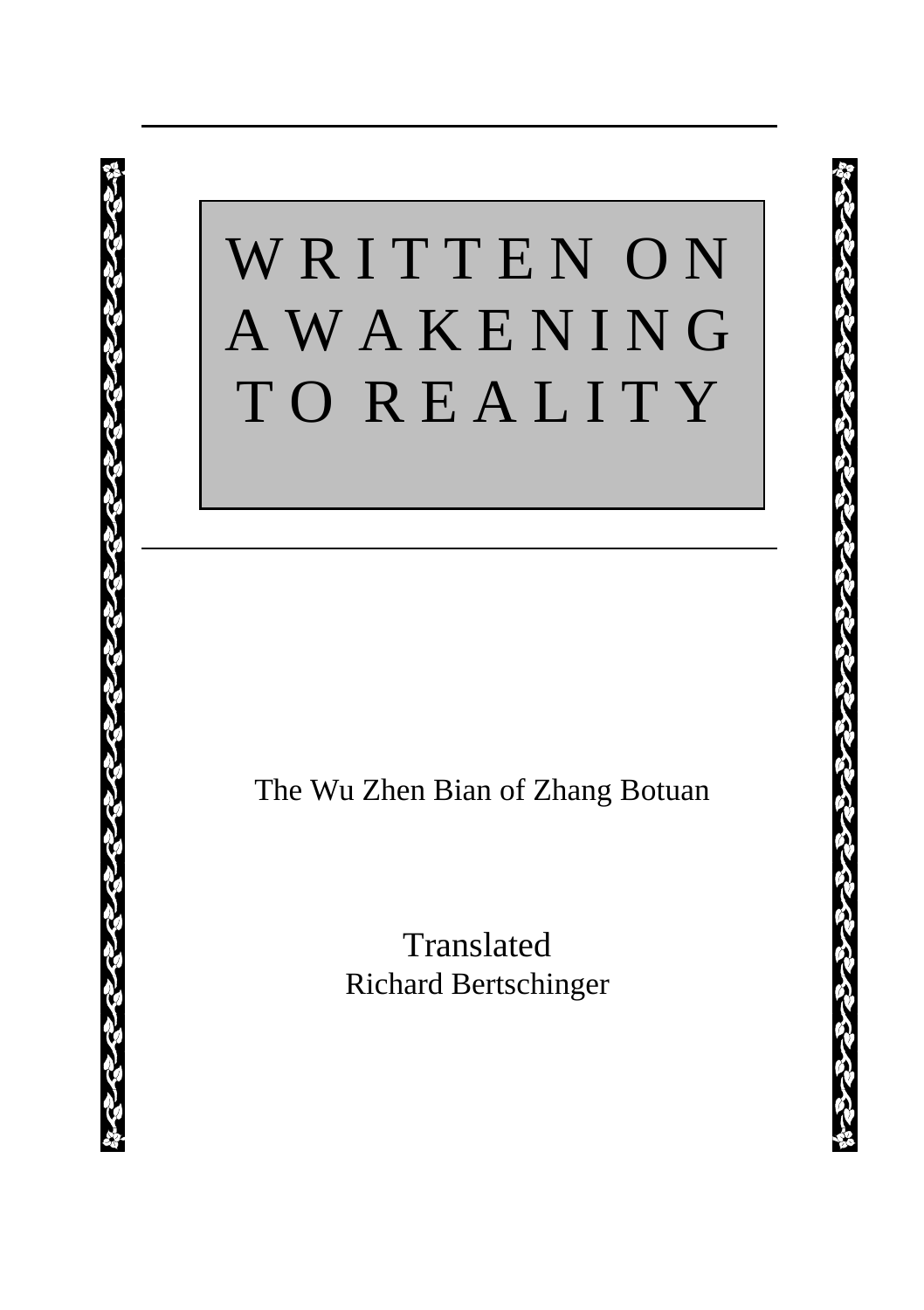"Every morn' just in your own home, Day by day, just know you know nothing!"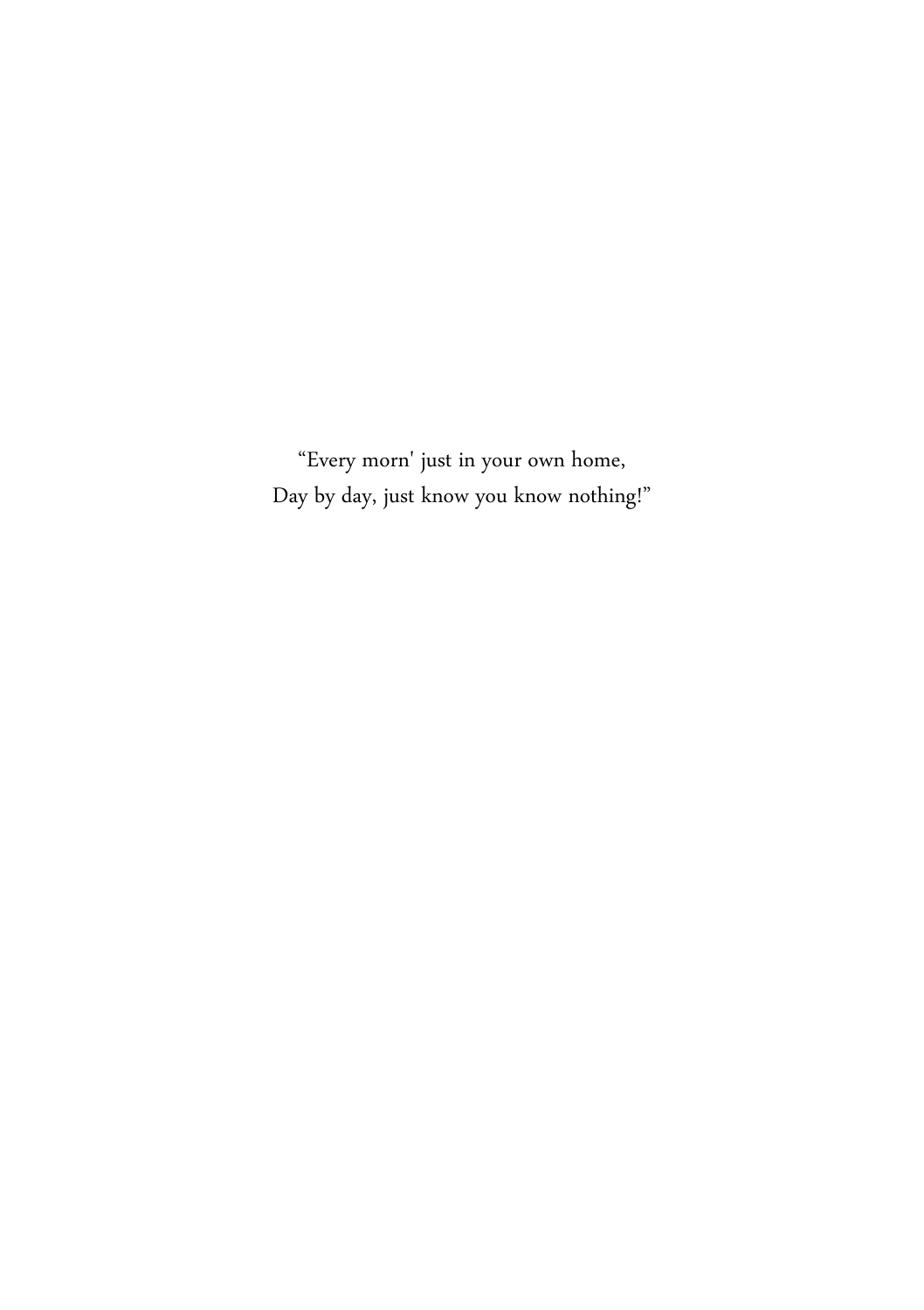# Contents

# Page

| Do Not Search Among Confusing Pathways1   |  |
|-------------------------------------------|--|
| The Girlchild dons a Darkgreen Cloak . 17 |  |
| Take first Qian and Kun as Caldron .18    |  |
|                                           |  |
|                                           |  |
|                                           |  |

|--|--|--|

|--|--|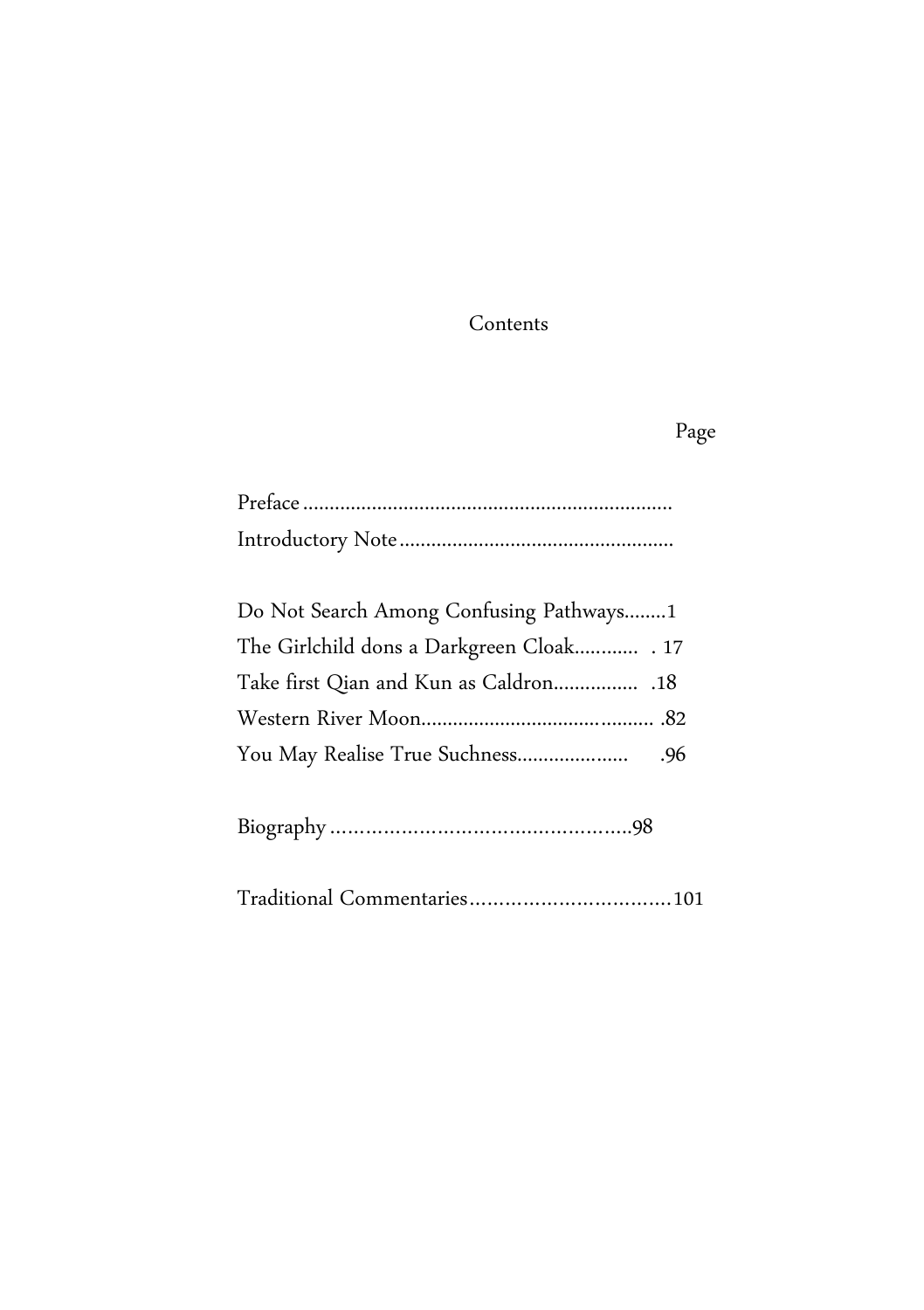# Acknowledgements

I thank especially the staff at the Needham Research Institute and at the School of African and Oriental studies, London who made available for me certain rare and fragile documents, when I was preparing this work. Also notably my wife and children, for their constant and complete distraction, which was 'in no way a burden'.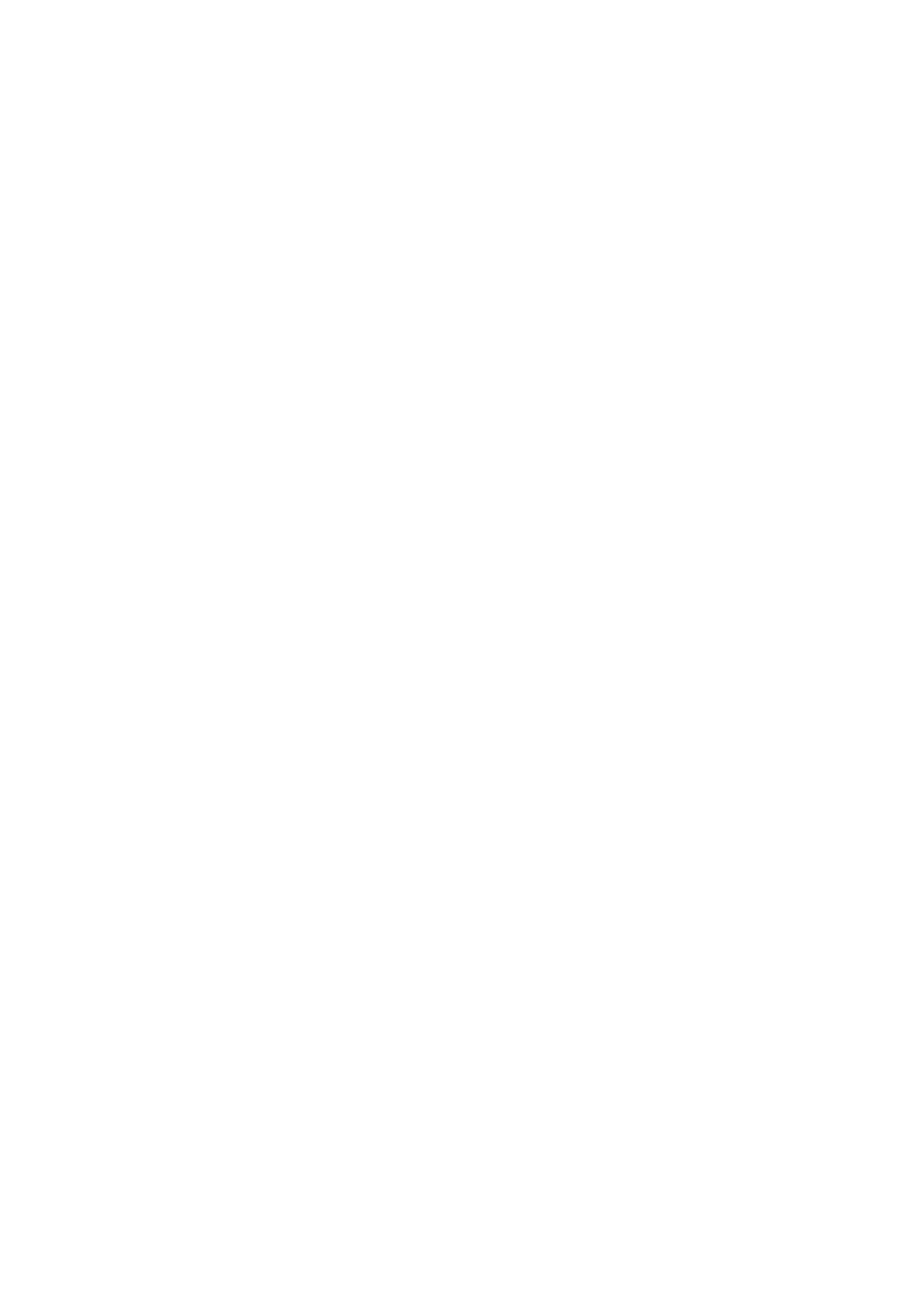#### PREFACE

Myself - I was guest at Green-City Mountain, No-one spits on Green-City ground. I was in love with Old-Fellow Mountain My 'Red Steps' came close to its secrets... West of Old Fellow's Temple, a beautiful air hangs I follow the clouds, intending to shelter at the peak - There lies the Yellow Seed which sweeps away old age! I catch sight of it...its face crusted ice and snow...

Poem by Tu Fu

As you come to the west of the Sichuan plain, about forty miles from the provincial capital of Zhengdu, where the Himalayas tumble down into China, you reach 'Green-City Mountain'.

In the autumn of 1986, I was fortunate to visit this renowned centre of Taoism. For near on 2,000 years it has had a magical pull on all those seeking to escape the toils of this world, and also, from this area, hailed that 'old fellow' whom Zhang Boduan was supposed to have met when he entered the town of Zhengdu, accompanying the General Lu in 1069 AD.

Much surrounding Boduan's life is legend - and perhaps must remain so, even after the scholars have brought their skills to bear upon the records of that era - but all biographies agree that it was in a chance encounter of Boduan's, when he was well over eighty years old, that the seed for writing the Essay on Awakening to the Truth (Wu Zhen P'ien) was born.

In his own (reputed) introduction Boduan records their meeting: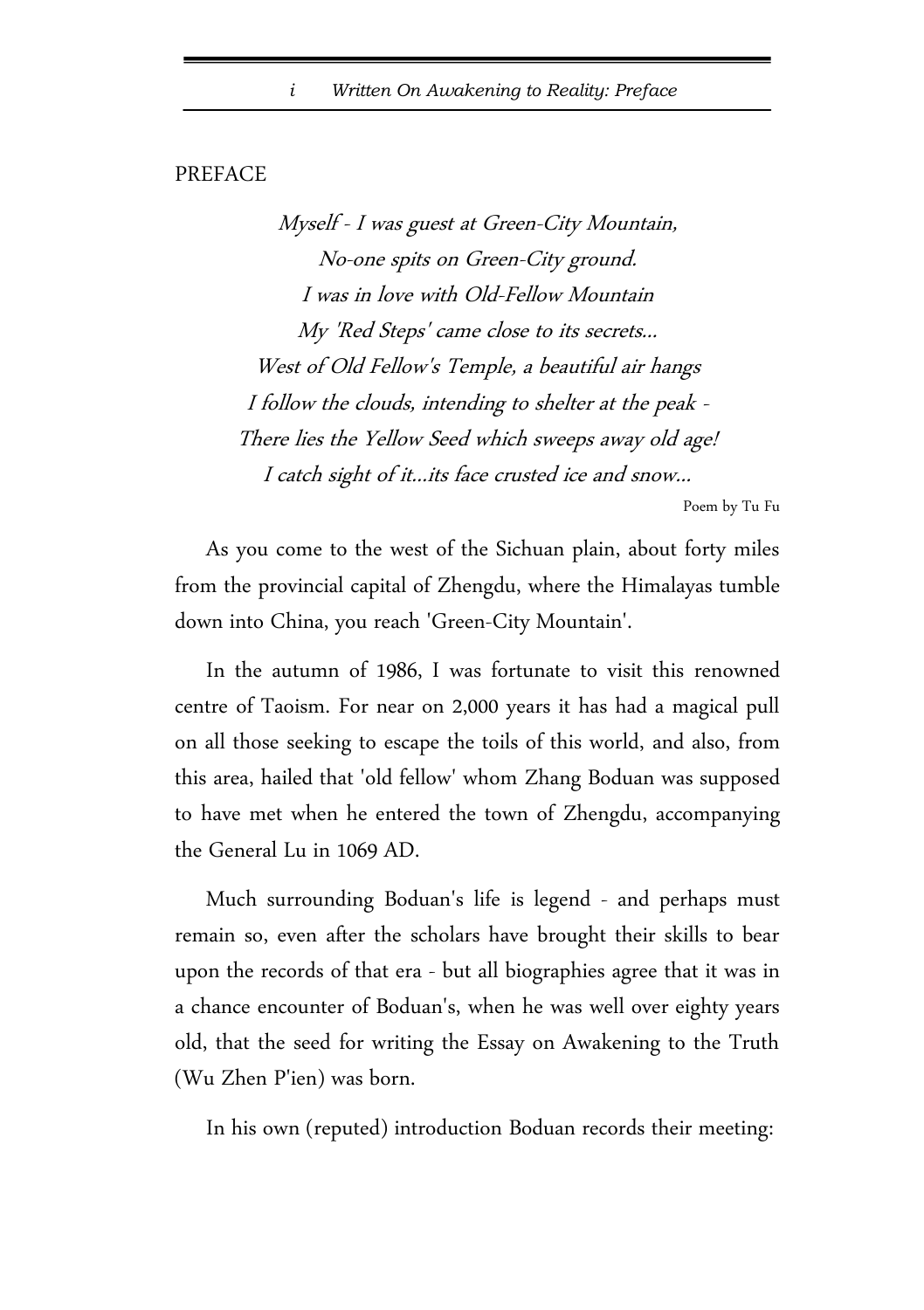"...for the first time my true intent, perhaps or even more likely my reverential attitude towards him, influenced the Realised Fellow to impart to me the Medicine of the Golden Elixir and the secret of Timing its Firing.

His words, they could be said to 'point to the current, so I understood the source.'

He hinted at one thing and I understand a hundred! The fogs opened up, the sun shone through! The dust wiped clean off the mirror! It was as if all alchemical books I had ever read suddenly agreed together!"

We now know that this magnificent 'Old Fellow' came from Green-City Mountain - Boduan's very first commentator Weng Paokuang says as much. But whether he really was the famous Liu Haich'an - celebrated Taoist of former times, founder of the 'Southern School' and disciple in the Art of Immortality - we cannot say for sure. Boduan never alludes to him by name.

Another interesting point raises itself here. If the accepted date of Boduan's birth (984 AD.) is taken as correct this would make him around eighty-five at the meeting, and over ninety when he wrote Awakening to the Truth. Even with a lee-way of ten years this is still a magnificent achievement! I am inclined to doubt the chronologies1. Albeit writing in Chinese with its abbreviated grammar, and especially in one of the 'grass-scripts', requires less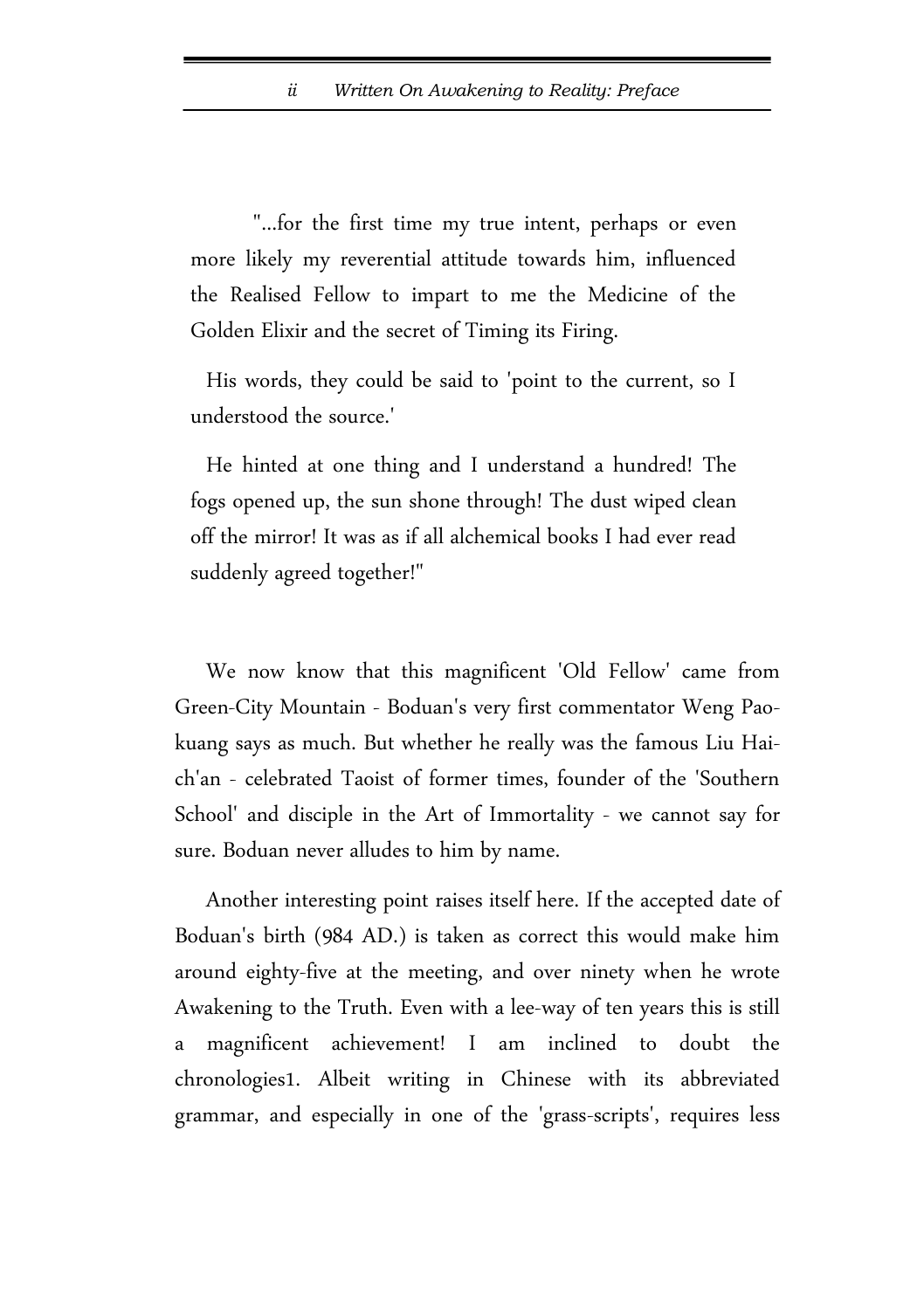muscle-force than one could ever imagine. The Tao-te Ching, arguably the most influential book in the East, was written according to legend in a single night!

Of my own visit to the Green City, there is little to say. The whole mountain is in effect a group of hills akin to the gentler fells of our Lake District or north Exmoor coast - very wooded, and often quite damp with mists. They are far, but not too far, from the provincial capital (and much less so now that a modern highway is under construction). Most striking, as on all Chinese holy mountains, they are covered in beautifully-made pathways and stone steps thronged at weekends with people, yet still retaining half-adozen inhabited Taoist temples with their roots back in the Tang Dynasty and beyond (see frontispiece). I left feeling I had glimpsed something very old...yet close to my own experience. Perhaps this involved a tussle between the 'hsing' and 'ming', 'nature' and 'life', of which later writers made so much!

The Tu Fu poem I append here to the preface is revealing. It is the first recorded visit to the Mountain2, written in 761 AD. Firstly it stresses that air of fascination which hangs about the Alchemical Art - an energy biochemical changing within the body rather than purely without in the retort. 'Red Steps' are literally 'Elixial Steps', referring to the red mercuric oxide so beloved by those attempting to fabricate gold. The poem also emphasises encounter, that is, an intimate experience, a transmission or 'pointing-towards' occurrence - such as that recorded by Boduan above. Lastly, like so much that is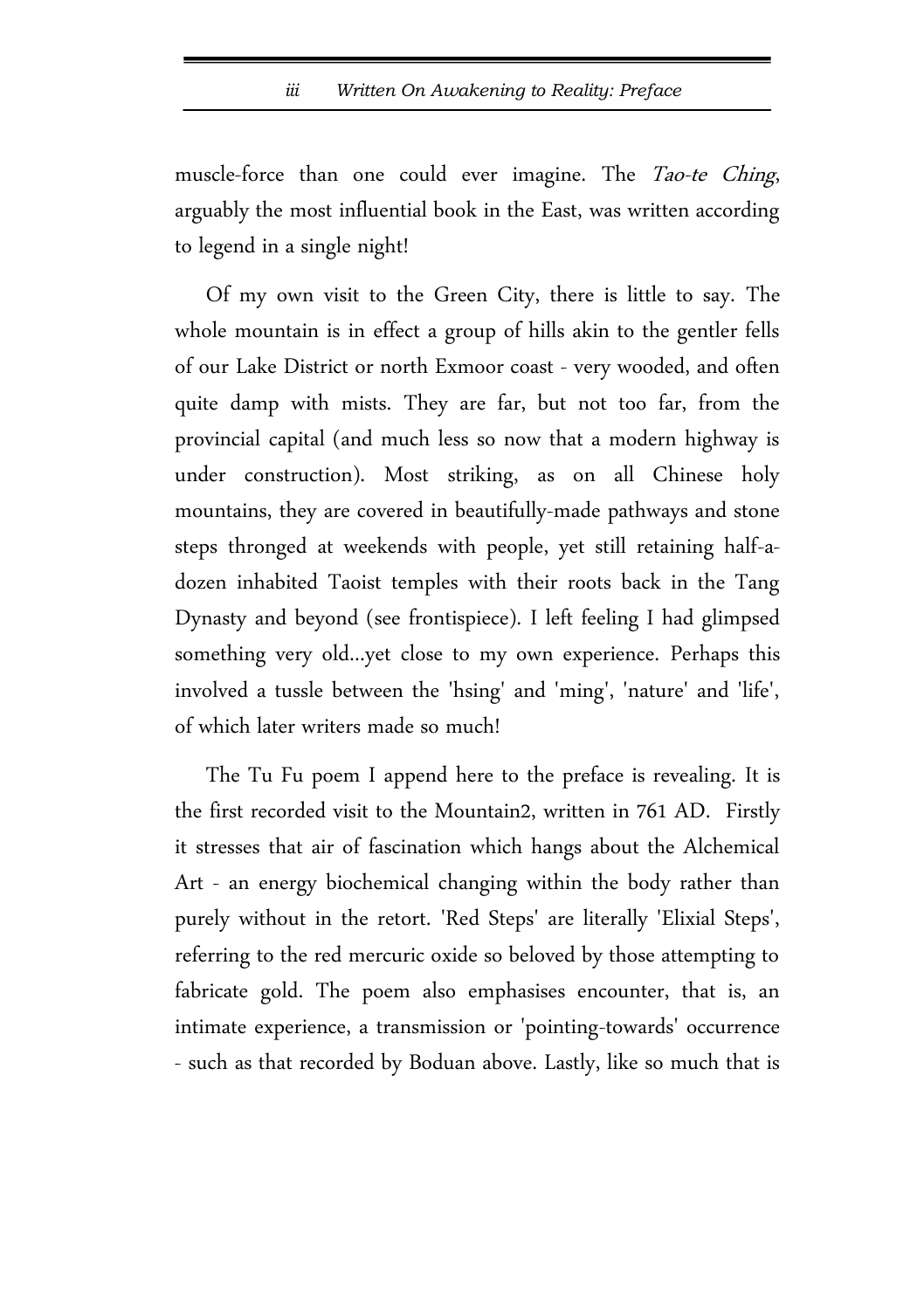best in Chinese culture, it lands us squarely in the natural world, the world of elements - clouds, mists, mountains and snow, etc.

Bear these few points in mind when reading the poems that follow: discard evaluative theory, abstract reasoning, long trains of thought - they are simply missing the boat! As Boduan himself says, see the tenth stanza of Western River Moon.) Prepare to humble yourself, to be glad for a glimpse of Boduan's intended meaning, you may receive an insight into the workings of Life Itself, the Secret Sagehood...

I have translated Zhang Boduan's magnum opus, a work of great delicate beauty - very Chinese - with a minimum of interpretation and later commentary3. This surely must be the basis upon which one can build a gradual understanding of the origins and development of this unique school of Taoist Internal Alchemy (even this is a misnomer - the train of thought has affinities with Ch'an Buddhism, ancestor of Japanese Zen, and Boduan's biographies read like those of any Ch'an Buddhist)4.

The Chinese intended internal alchemy to be a quest for immortality, see for instance Joseph Needham's Science and Civilisation in China to which I am grossly indebted. Perhaps we may not find immortality credible. Yet remove the shackles of space and time as present-day Modern Physics would do and we find eternity here, as Blake put it...'in an hour'...or as Confucius said nearly two-thousand years earlier when speaking of religious sacrifice - "If you knew that, you could govern the Empire as easily as flipping your palm!"5.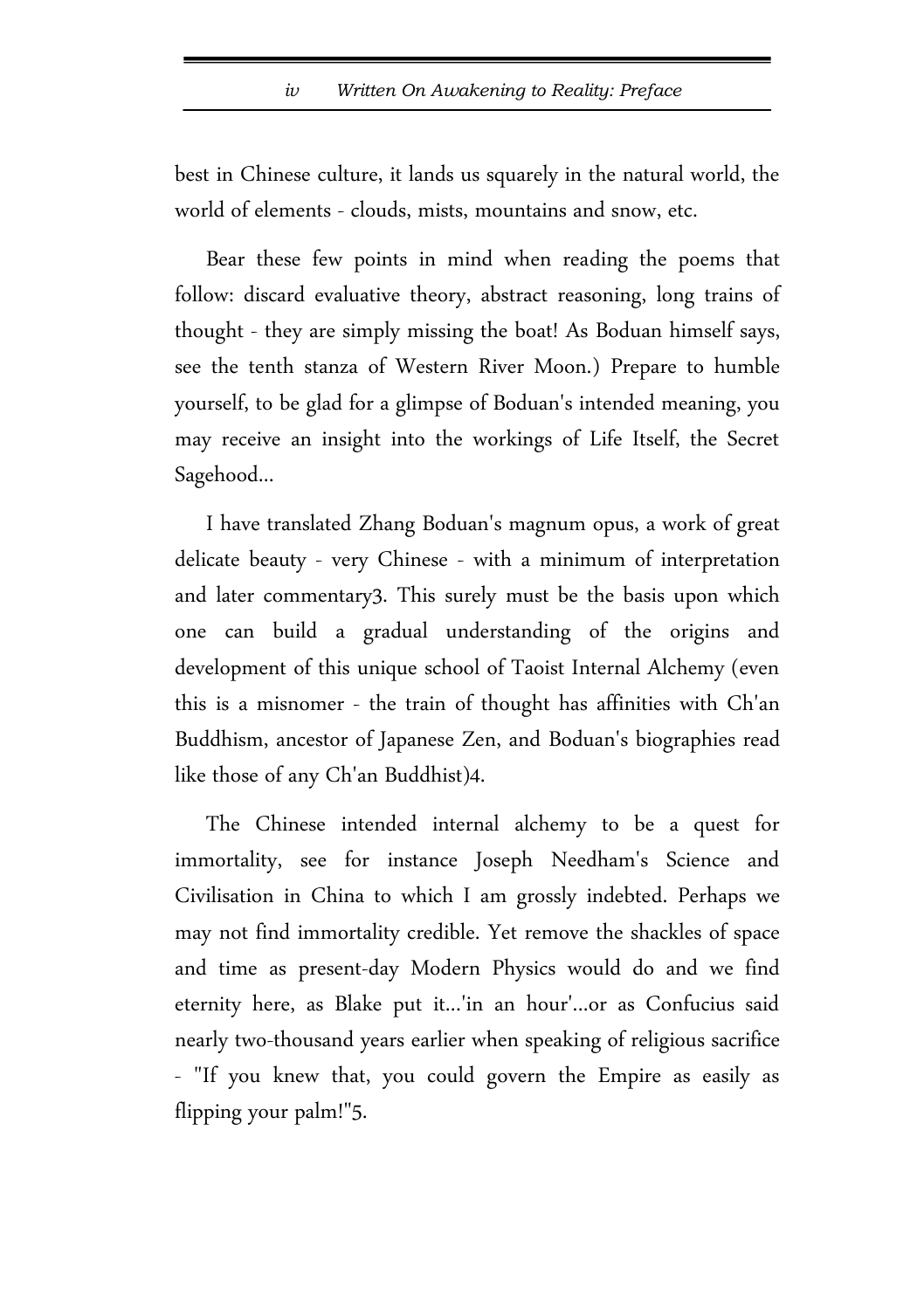*v Written On Awakening to Reality: Preface*

I offer this work of simple scholarship to all my friends, if them may find time to read it and ponder its insights.

Notes:

1. Dealing with such a fanciful subject as Alchemy, the ability to cut through to the bone is vital. As with every School there is what the Master said and did - and what others would have liked him to say and do.

2. The Yellow Emperor himself is held to have named this Green City as 'Old-Fellow Mountain'. It does not take very much imagination to see this as the mountain on which he encountered Taoist Recluse Master Kuang Ch'eng. See my introduction to Cantong Qi(the Ts'an T'ung Chi). Also the original source in book Chuang Tzu. Legend also ascribes this story to nearby Mount Omei.

3. These are included in the Appendix along with a rather interesting biography, in effect a parable showing Boduan's philosophy in contradistinction to Buddhism, and an earlier poem - the Four-Hundred Character Essay on the Golden Elixir - also by Boduan. This is the only other work we can be sure came from his pen. It has the mark of a younger man.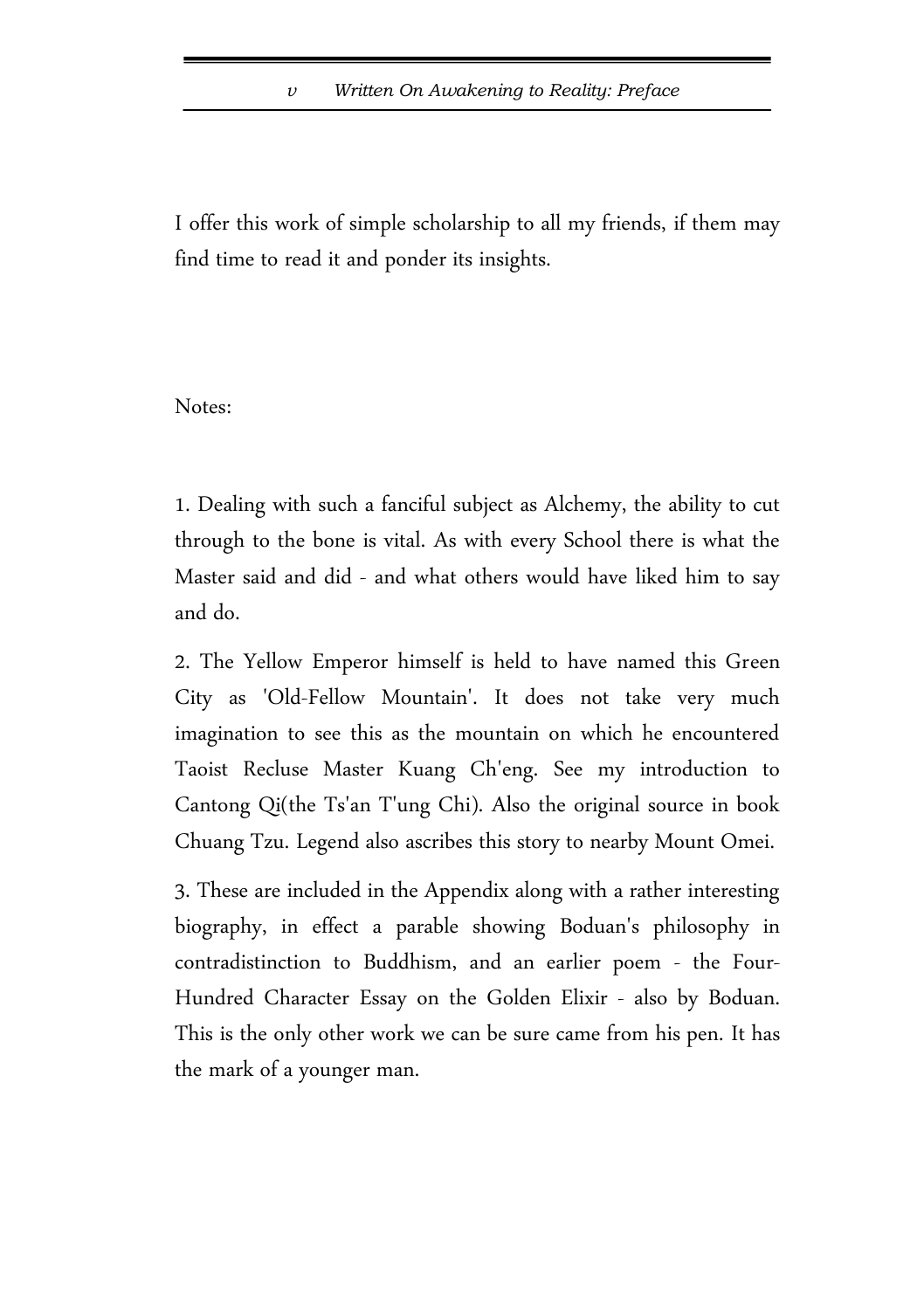*vi Written On Awakening to Reality: Preface*

4. See Hussein's valuable summary in Sung Biographies, Vol.1, p.26ff.

5. Analects, III.9.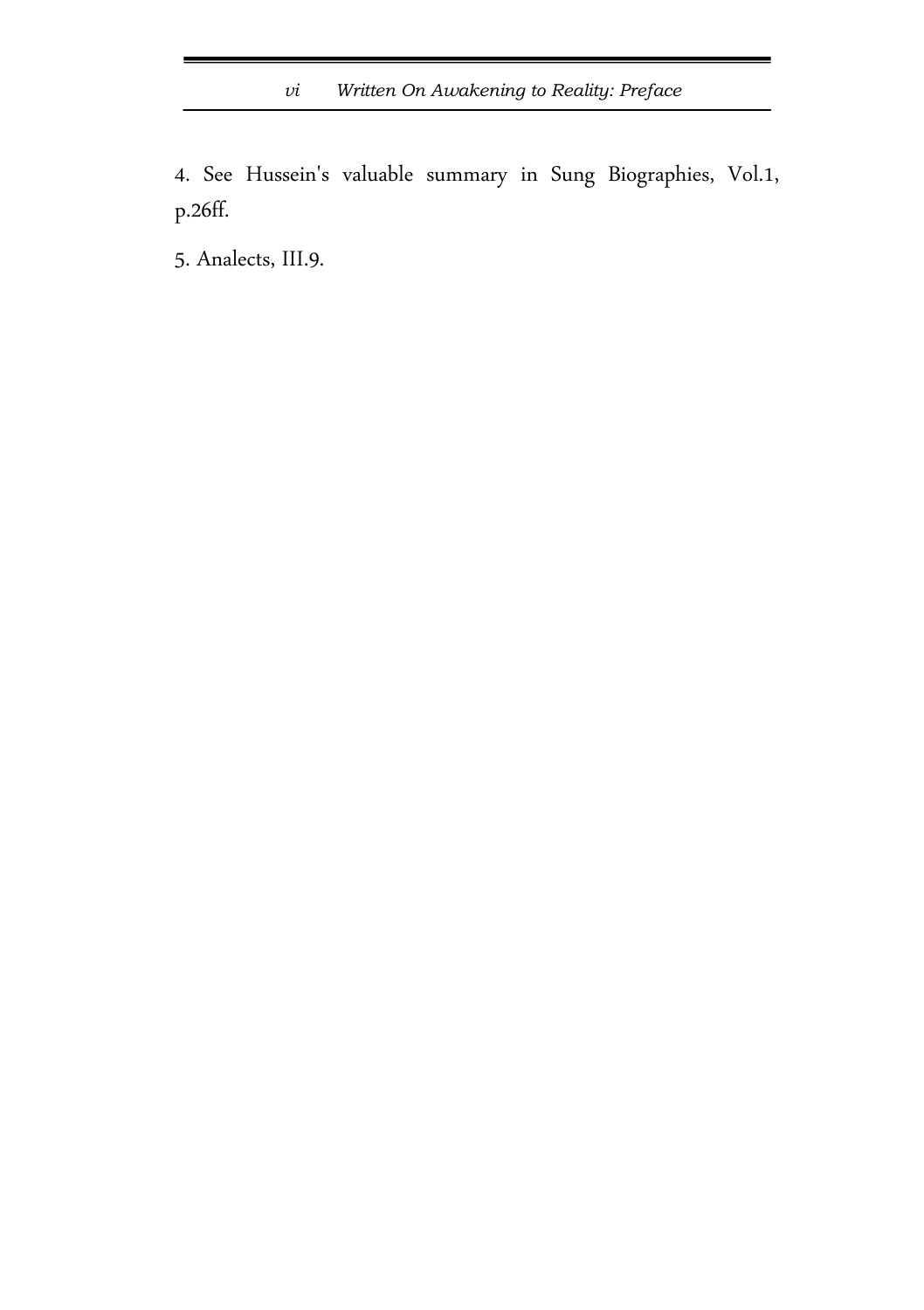## INTRODUCTORY NOTE

The main idea behind Zhang Boduan's writings is that of awakening us to our true nature, ie. 'Life's precious jewel'. Later commentators were to distinguish between our Nature (*hsing*) and out Destiny (*ming*) see especially the story of his life and encounter with a Buddhist monk included in the Hagiography of Immortals (see Appendix), but this kind of distinction is foreign to his work.

Our true nature is something uncomplicated, near at hand, to be discovered, who we really are, something going on all the time, to be grasped in an instant - so akin to the Ch'an Buddhist wu (Japanese satori), as the title  $Wu$  Zhen P'ien or "On Awakening to Reality" illustrates.

This never involves us in the "puffin' 'n blowin'" of Taoist respiratory exercises, nor the "muck 'n mess" of the alchemical bench. Neither is this true alchemy primarily concerned with bodyfluids (blood, semen, saliva, vital-energy, etc.) - but here we are close to the truth.

No, what Boduan strives to help us awaken to is something more alive and subtle, almost philosophical, partly grasped in a seemingly sudden flash of understanding and truly enlightenment- he strictly abjures both physiological and chemical alchemy.

Take the Tao, the Way, the Process as beginning. From here arise Yin and Yang, two, which divide into four, which divide into eight trigrams (three-line diagrams) which divide into sixty-four hexagrams (six line diagrams) and thus signify all ten-thousand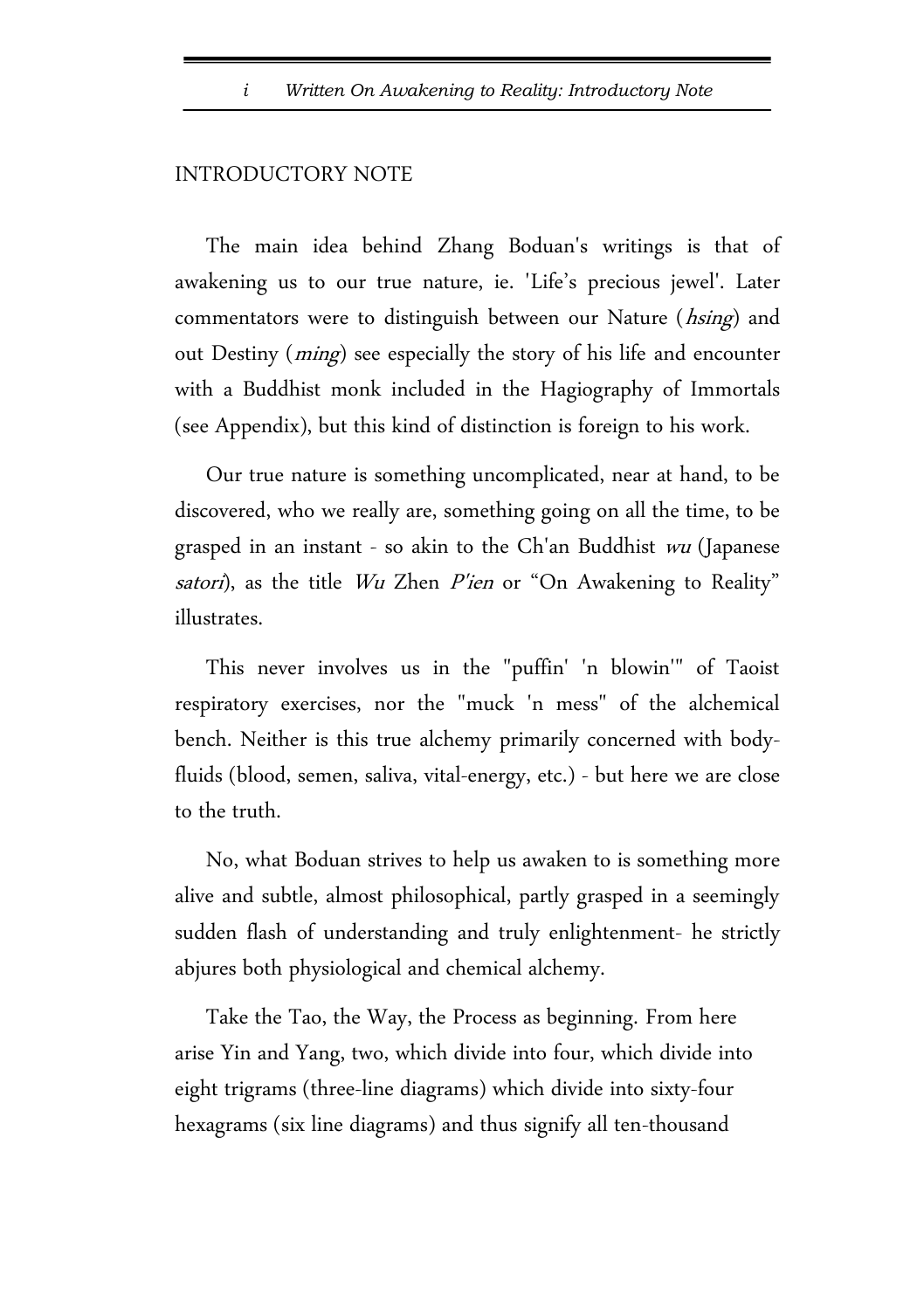happenings and things. This creed can be read in any traditional Taoist text. This is our so-called mortal world. Our chance in this life, upon meeting a teacher, is to return this process - to revert to our source, to recapture the One. It is a felt ecstasy with All.

Weighty Lead (our solid nature) has to recapture flighty Mercury (the rapid passage of our mind as life-energy). Fire is born out of Wood as crackling life - we have to 'pluck the wood out of the fire'!

Water is born from Metal (as dew adheres to a metal sheet or mirror left out at night, or as a stream is contained by its solid earthen banks) - we have to 'pluck the gold right out of the water!' Gold and metal are synonymous.

All this is to take place under the watchful eye of Yellow Dame Earth, match-maker and go-between in the spiritual marriage. And the whole process has to be tempered, by watching the shifting of Yin and Yang, and timing the firing of the Elixir. Awaiting the birth of our enlightenment or awakening.

The task is illustrated in the natural world around us - the passage of the seasons, the behaviour of animals, the passing of the solstices and equinoxes, the waning and waxing of the moon, stars, and planets, the coming and going of day and night. This is Stoneage science, preserved as Taoist wisdom. Herein lies the clue to our true oneness with Nature, we can never separate from the rhythm of the cosmos and natural world. Accepting this we finally truly understand and may represent ourselves. Man and woman kind are one with Nature. Nature goes through changes but there is a pattern and regularity, of sorts, to these changes.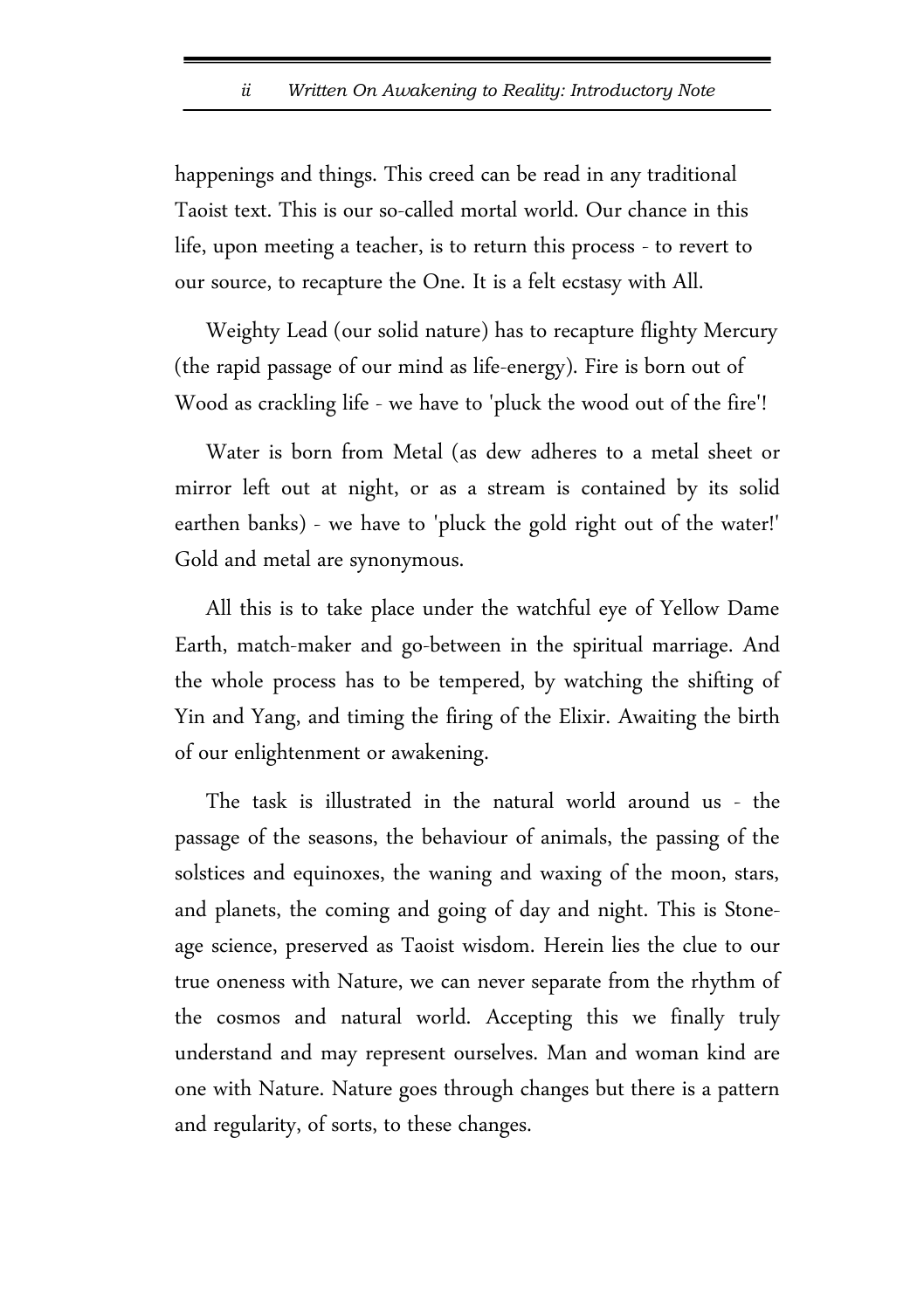### *iii Written On Awakening to Reality: Introductory Note*

As we steal the clue to Nature's workings, as we prise open her secret treasure, indeed then we stand ready. It is dawn, at the Northern Gate - holding back our fabulous steeds; we are ready to soar into the morning of eternity...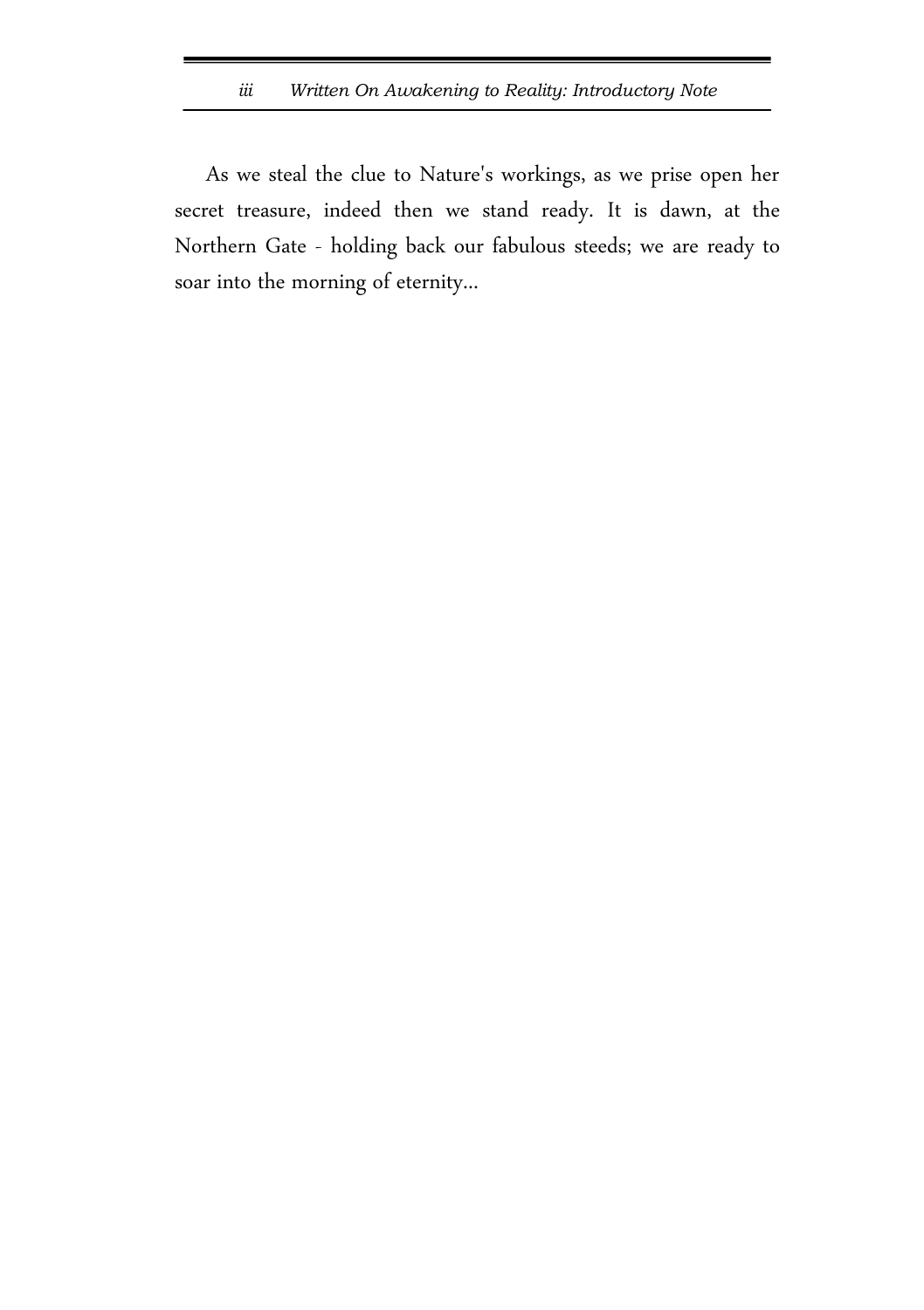*Written On Awakening to Reality*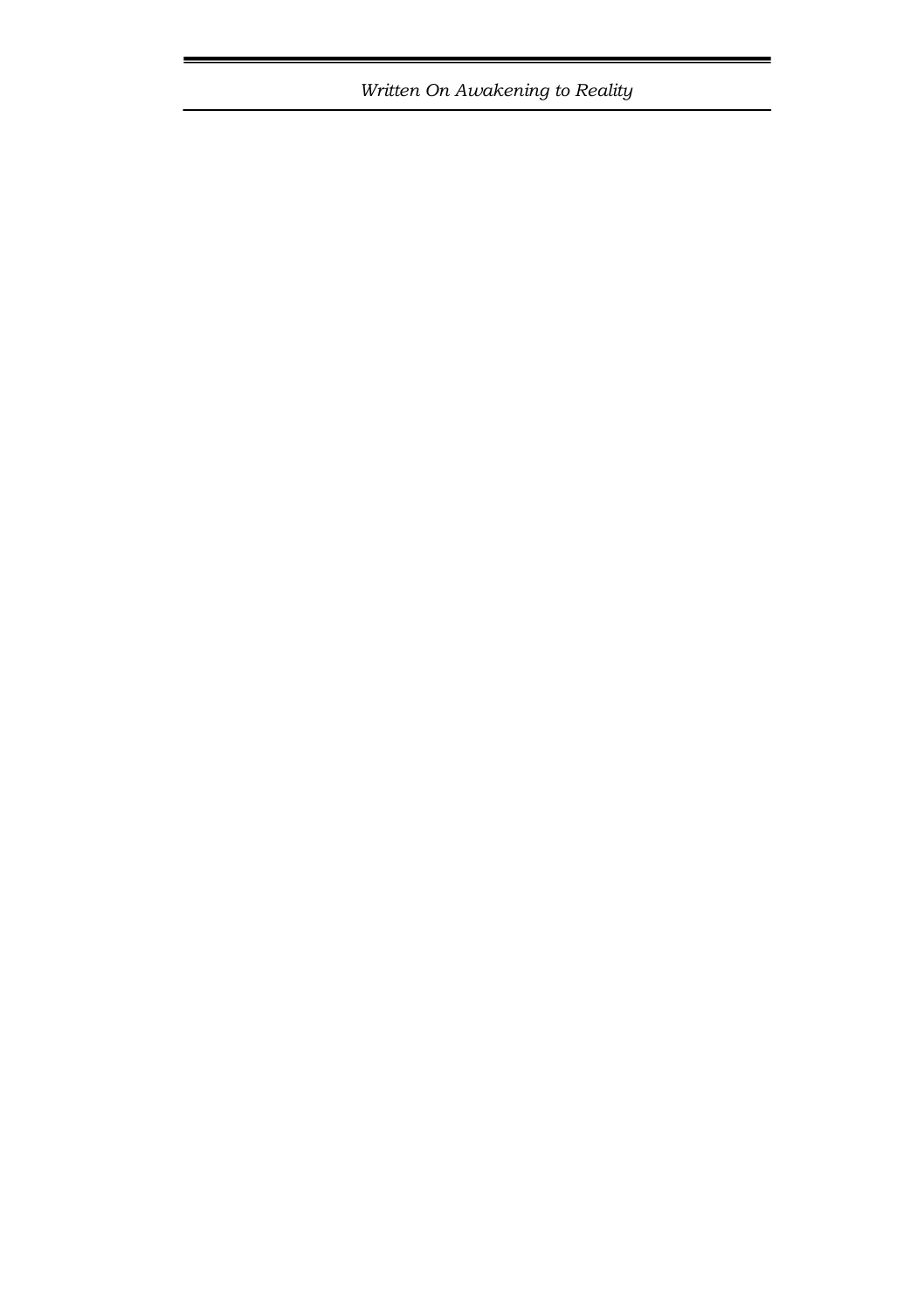## DO NOT SEARCH AMONG CONFUSING PATHWAYS

o not search for the Great Way Among Confusing Pathways **D** o not search for the Great Way<br>To turn your back on the best you can do -What sort of man are you then? A Hundred Years - an Eternity - All but sparks struck off a stone! Your whole life a bubble, Borne briefly on the water!

Seeking what you can gain - Honour and Recognition You pay no need to the figure you cut, Hidden, sad and weak. Heap up a mass of gold, It may equal Mount Yo But when Death Himself wins you over What do you have then?

In your search for The Way, do not give yourself over to the Confusing Pathways of this world. Your whole life is so brief, a spark struck off a stone; a galloping white horse glimpsed through a crack; a swallow flown into a warm hall, knowing life for an instance. You are a foaming bubble, borne briefly on the waters of life!

When Death himself wins you over, what do you have to show? Honours, fame, gold, treasures? None will last. You may hoard a mass of gold, as high as a mountain; but the figure you cut will surely be hidden, sad and weak.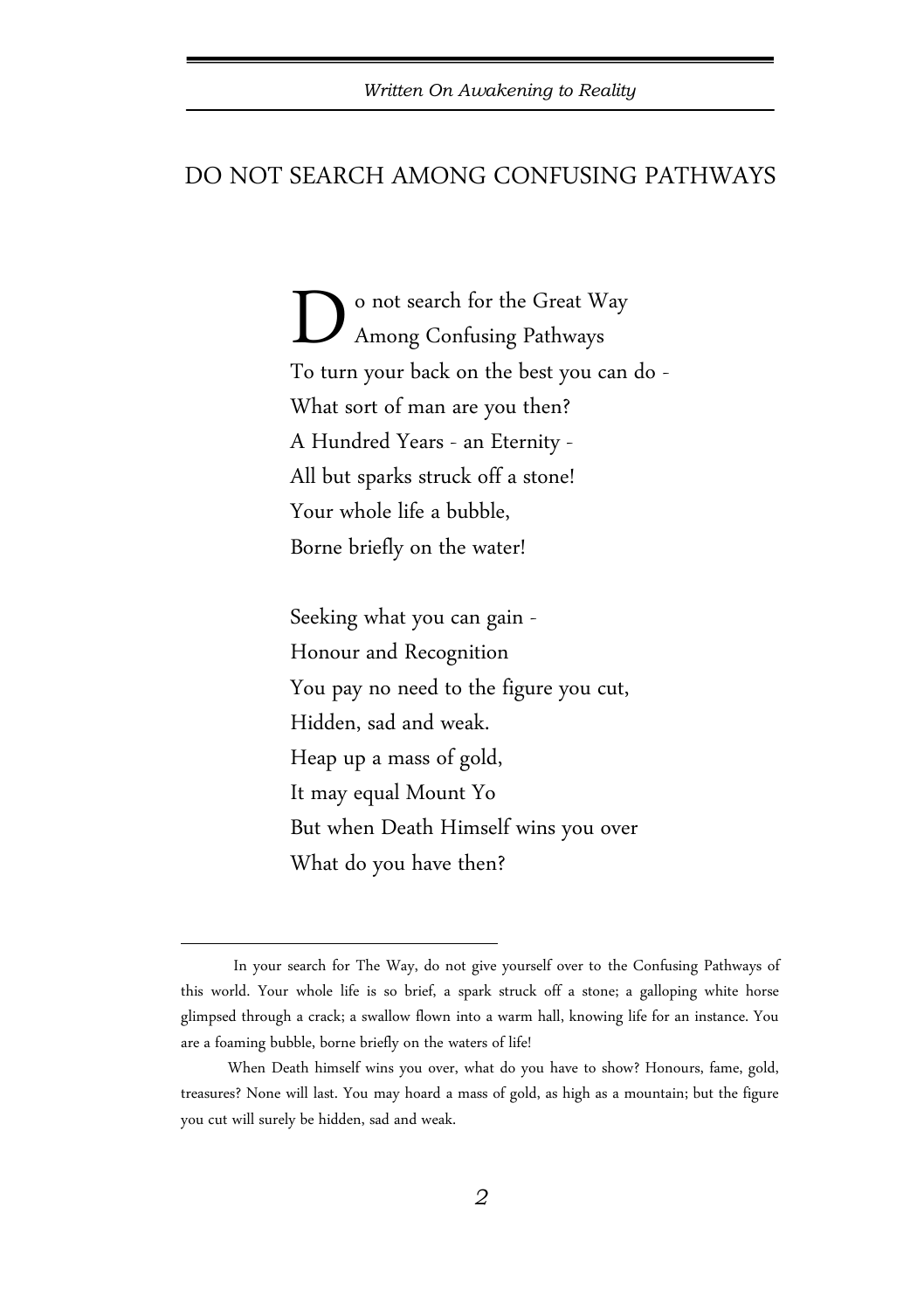an's Life, although it spans A stretch of some Hundred Years, Whether it is long or ends in early death, One can never fore-know. Yesterday in front of my Hall, Feasting and partying: Today alone in my room, Torn apart by grief!  $\sum_{\text{Whether}}$ 

Play down a wife and fortune - Nor do you need a Master - To permit the Crime of Possession Is only to cheat yourself. If you do not search for the Great Medicine You struggle to glimpse it, And once glimpsed and not worked at, This is crass stupidity!

Although life stretches for some Hundred Years, it passes in an instant. It is but a Burning House, battered by the fires of desire. We cannot know how long it will last. We cannot exit too soon! One moment feasting and partying, the next torn apart by bitter grief.

Of all transgressions, the Crime of Possession is the worst - valuing material things, or other people, a wife, a husband, a fortune, a Master. There is nothing for it but to search for the Great Medicine. And once you have glimpsed it, not to work at it is crass stupidity!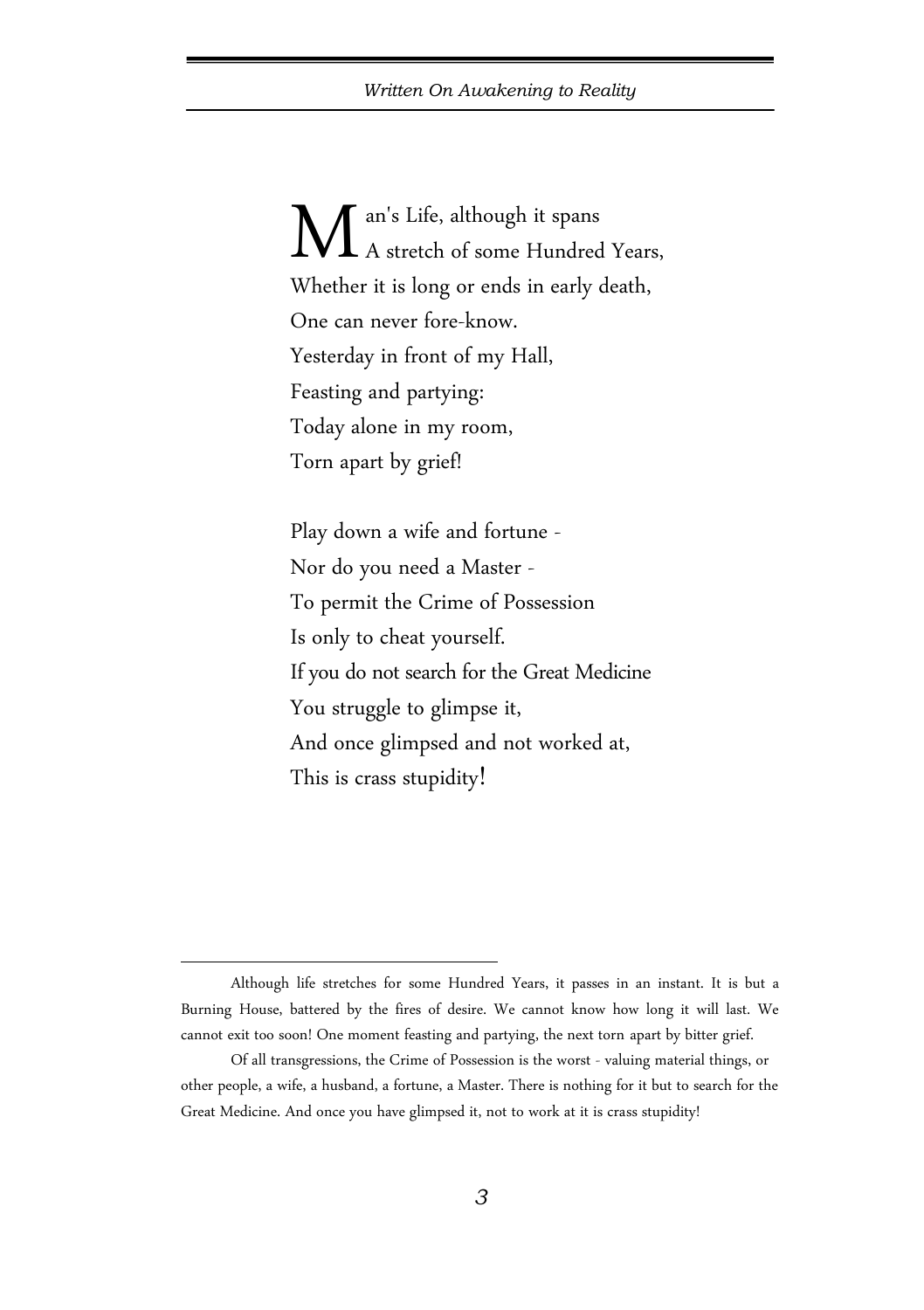Study of Fairyhood must be A Study of natural Fairyhood A Study of Fairyhood<br>Since the Golden Elixir itself Is quite evidently real. When the Two Materials assemble, What you feel and what you are unite - The Cycle of Five coiled entirely Together as Dragon and Tiger:

At their Origin relying on the Soil, There as Go-between, Enabling Husband and Wife To protect their happy home together, Awaiting only the Task's completion - Dawn at the Northern Gate, Nine Times the clouds layered with Red Rays of light, We hold back our fabulous Luan...

It is all around in the natural world. The tender dusk, the beautiful dawn, an unfolding flower, the soaking mist, a snowfall, the moon rise. Two Materials are involved in this delicate process - the central lines of Kan and Li; the one originating essence, the other originating spirit. When what we feel and are meld together, body and mind become as Tumbling Dragon and Tiger - Wood and Fire, Gold and Water amixed.

Praise be to the Soil! Dear Kun-mother, woman, Dark Female! She stands as Gobetween, protecting our happy home. The Elixir born, dawn breaks at the Northern Gate of Kan, the sun rises on a chilly dawn - its first warm rays blessing our cold bodies; the clouds blazing, the sandals on our feet strong. Hold back your fabulous steeds . . . it does not bode well to release too soon.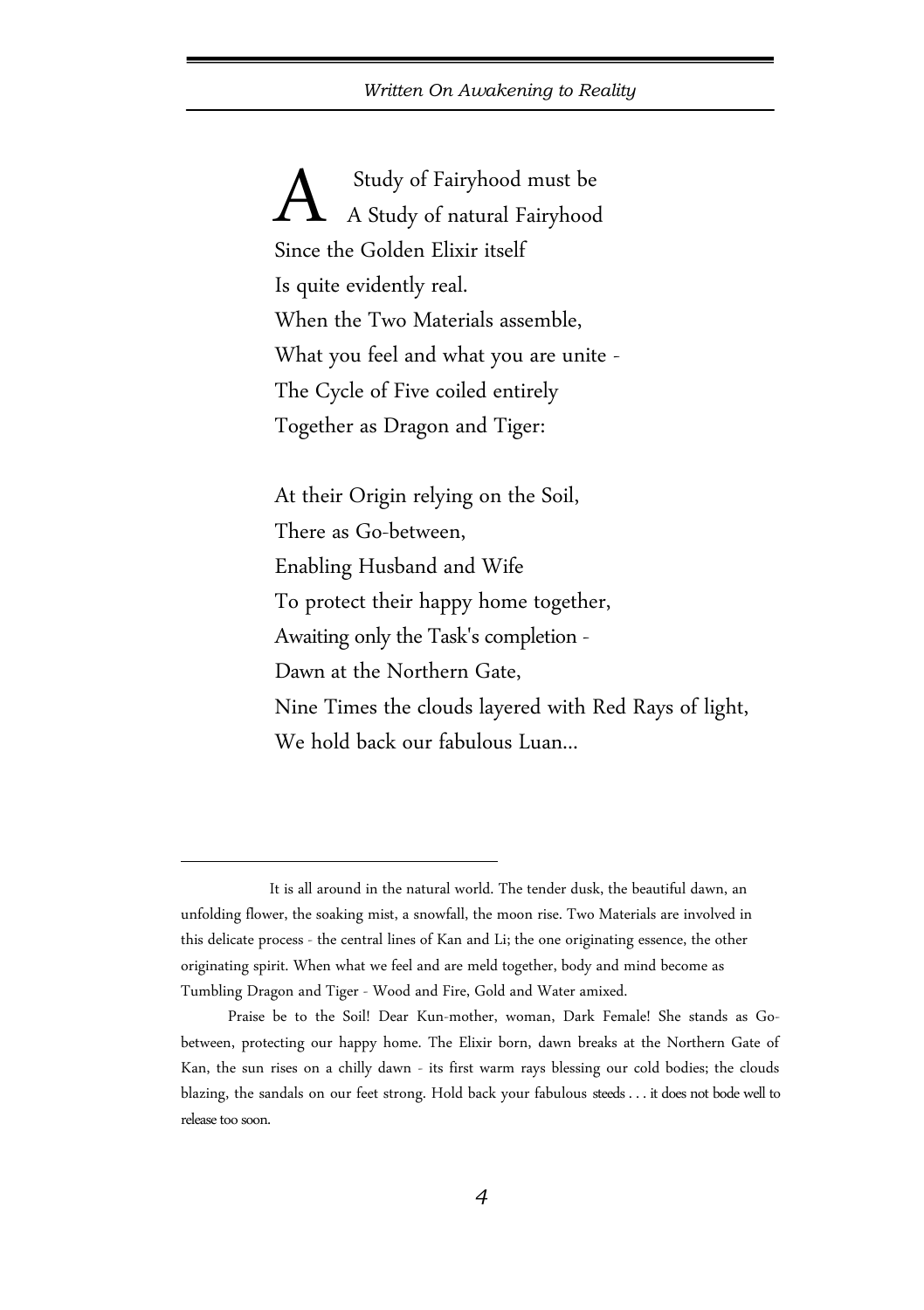he Rule is the Truth is the Truth But strangely there is always more to say -  $\prod_{\text{say }-}$ It comes down to Me alone Being different to other people: I may know how to turn on their heads The family of Water and Fire. But who else? Who recognises the Current of the Age And can rearrange Host and Guest?

If you wish to retain the Mercury In the Gold Caldron lining it red First find the Sunken Silver under The surface of the White-Jade Pond. The Merit of the Sages is to circulate The Fire and before midday A Wheel of Sunlight appears – Immersed in a Dark Pool.

Yes. True Reality is the natural world; and it represents work on the Elixir. But I am different to other people. Nobody knows what I know. Who else understands how to turn on their heads the family of Water and Fire? The Current of the Age flows outward - I turn its flow back inward. Guest made Host; Host made Guest; I would rather play Host than Guest.

The Mercury in the Golden Caldron is easily lost. It is the spiritual fire, the quick-silver mind, always moving. Above all, dive down for the Sunken Silver at the bottom of the White-Jade Pond. This silver treasure is hidden and sunken - and as Host does not move. Drive the Fire ceaselessly down and down! Soon a Wheel of Light appears within the Belly's Pool. The Morning Sun annuls all terrors. Body and mind settled and quiet.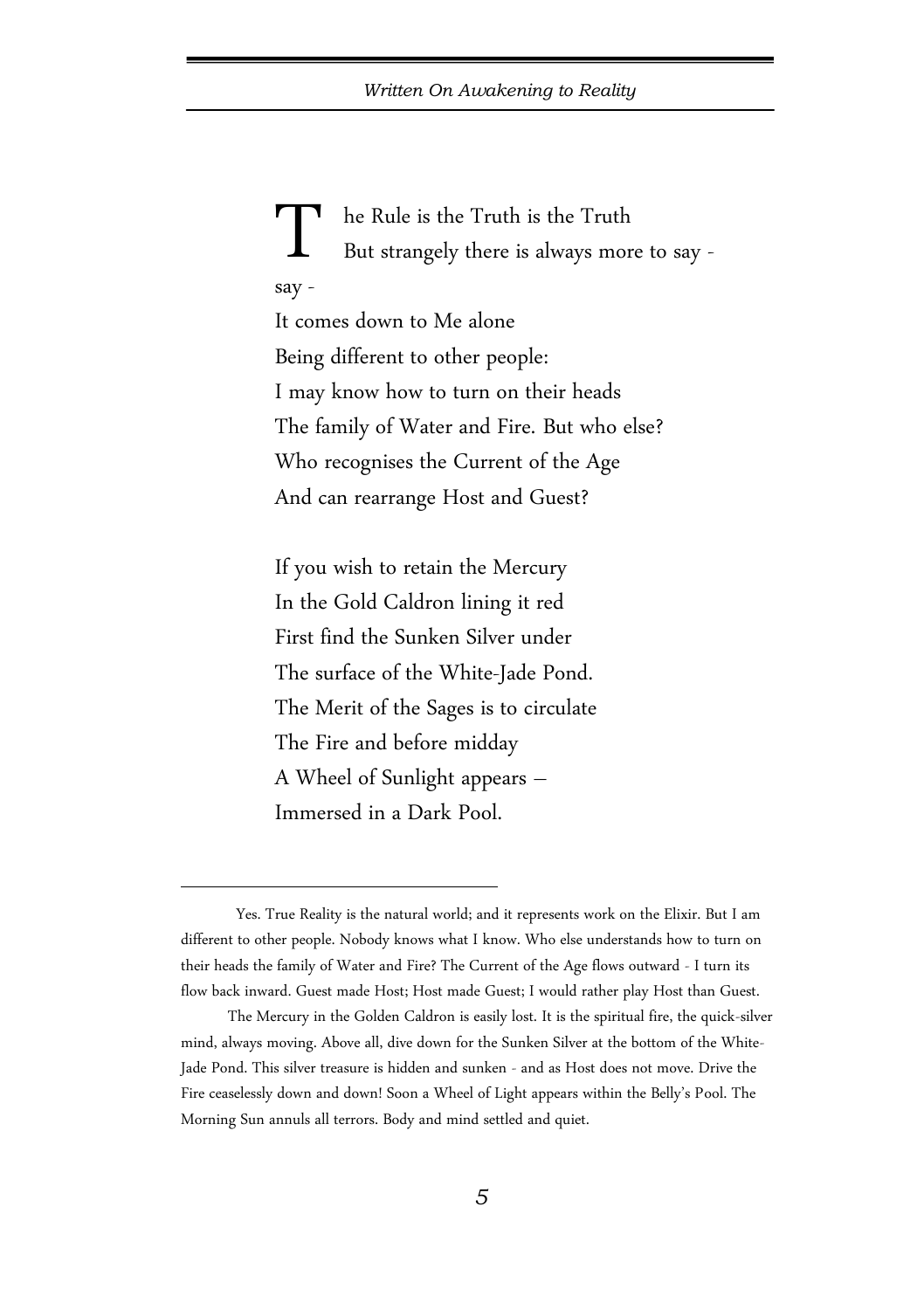he Tiger frisks, the Dragon soars, Stirring rough waves and waters And at the centre-point is begotten A Pearl quite dark... As berries borne on branches At the end of the season come ripe A Child nestles in the Womb. How could this happen any other way?  $\prod_{\text{And } i}$ 

North to South, to their Natural Origin, Flutter the trigrams' images, Dawn to Dusk, timing the Firing, One with the Pivoting Sky. You must know that this Great Secret Dwells also in the Marketplace. Why should you protect its Stillness Alone there in the Hills!

At this moment essence and spirit, body and mind intertwine, stirring rough waves and waters. Tiger and Dragon, husband and wife, in a marriage of Tumultuous Confusion beget a Dark Pearl, shining without quite shining. As trees bear fruit, as an infant-child is born, so new life comes. This is the Truth. Altogether natural and marvellous!

Kan-son and Li-daughter, Qian-father and Kun-mother; North and South flutter their images. Dawn to Dusk, Dusk to Dawn; day and night, the Yang declines, the Yin is born, the Yin exhausted, the Yang returns; this is timing the Firing, which is one with the Pivoting Sky. This Great Secret can be found anywhere; by anyone, anytime, anyplace. Why need you protect it there in the Hills!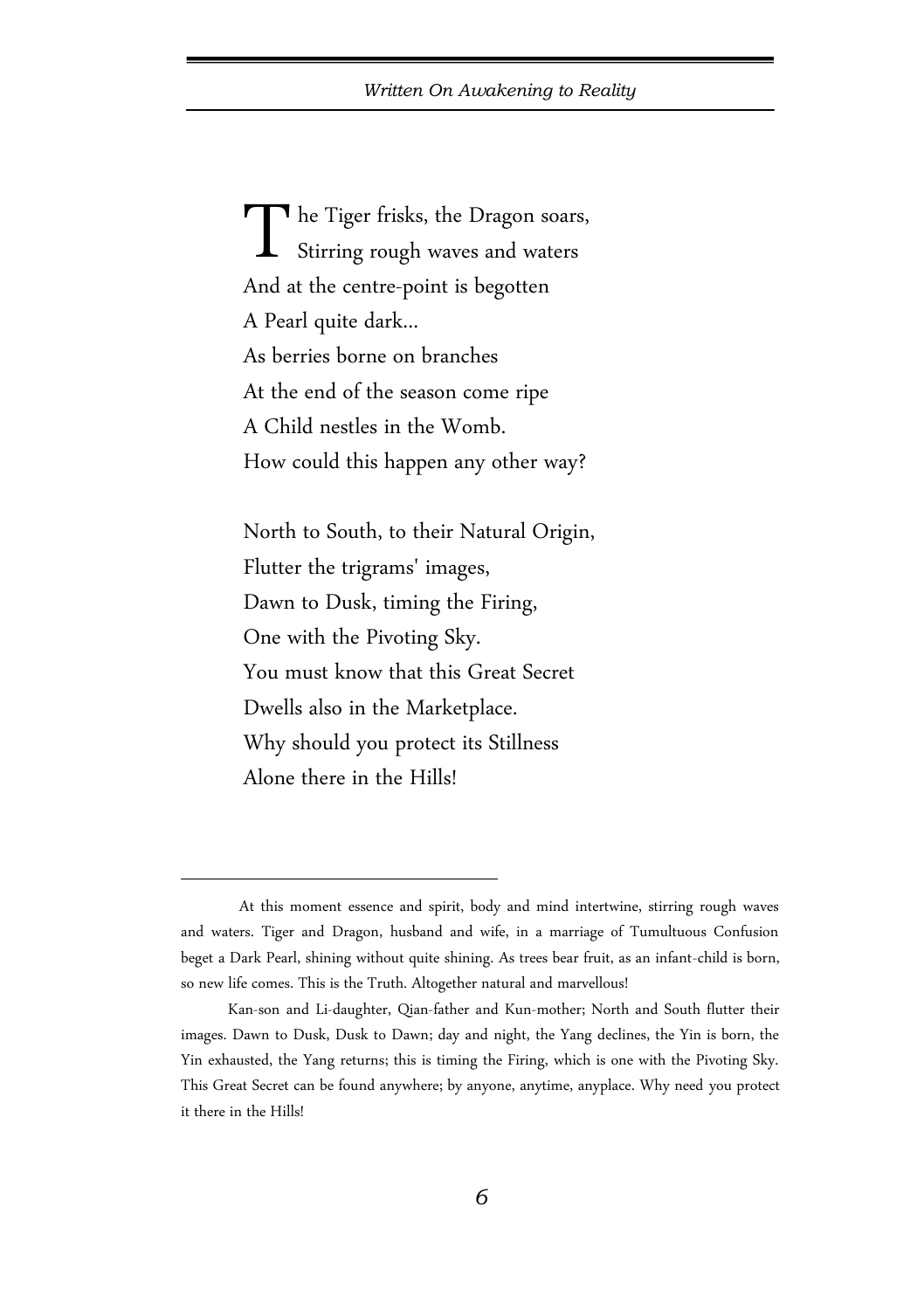ll people themselves possess The Medicine of Long-Life, And yet they follow Confusing Pathways, Shaken to-and-fro. At the fall of Sweet Dew - Heaven and earth conjoin, And a Yellow Shoot appears Where Water and Fire entwine.  $\overline{\rm A}_{\scriptscriptstyle \rm And \, v}$ 

The Well-frog must deny There exists the Dragon's lair, The Wattled Quail struggles To understand a Phoenix's nest As the Elixir simmers by itself Gold piles up in your Room, What need you to study herbology Or the boiling up of grasses! $<sup>1</sup>$ </sup>

<sup>1</sup> Anyone can possess the Medicine of Long-Life. At the fall of the Sweet Dew, the sky kisses the earth. The Yellow Shoot, the first sign of life, the Hidden Dragon, now emerge into the field; the dawn mists clear, the rains pour down upon the earth, the warmth of the sun draws up new life. Now the Young Folks of the village go out into the fields, laughing and singing.

Why do small people follow such Confusing Pathways? The Frog in the Well sees no further than the sky above its head; the Small Quail cannot even raise herself up a foot from the ground. Heaven and Earth are stuck and blocked up. If they would only let all alone. The Elixir simmers by itself - and Gold piles up in your Room. How could this happen any other way?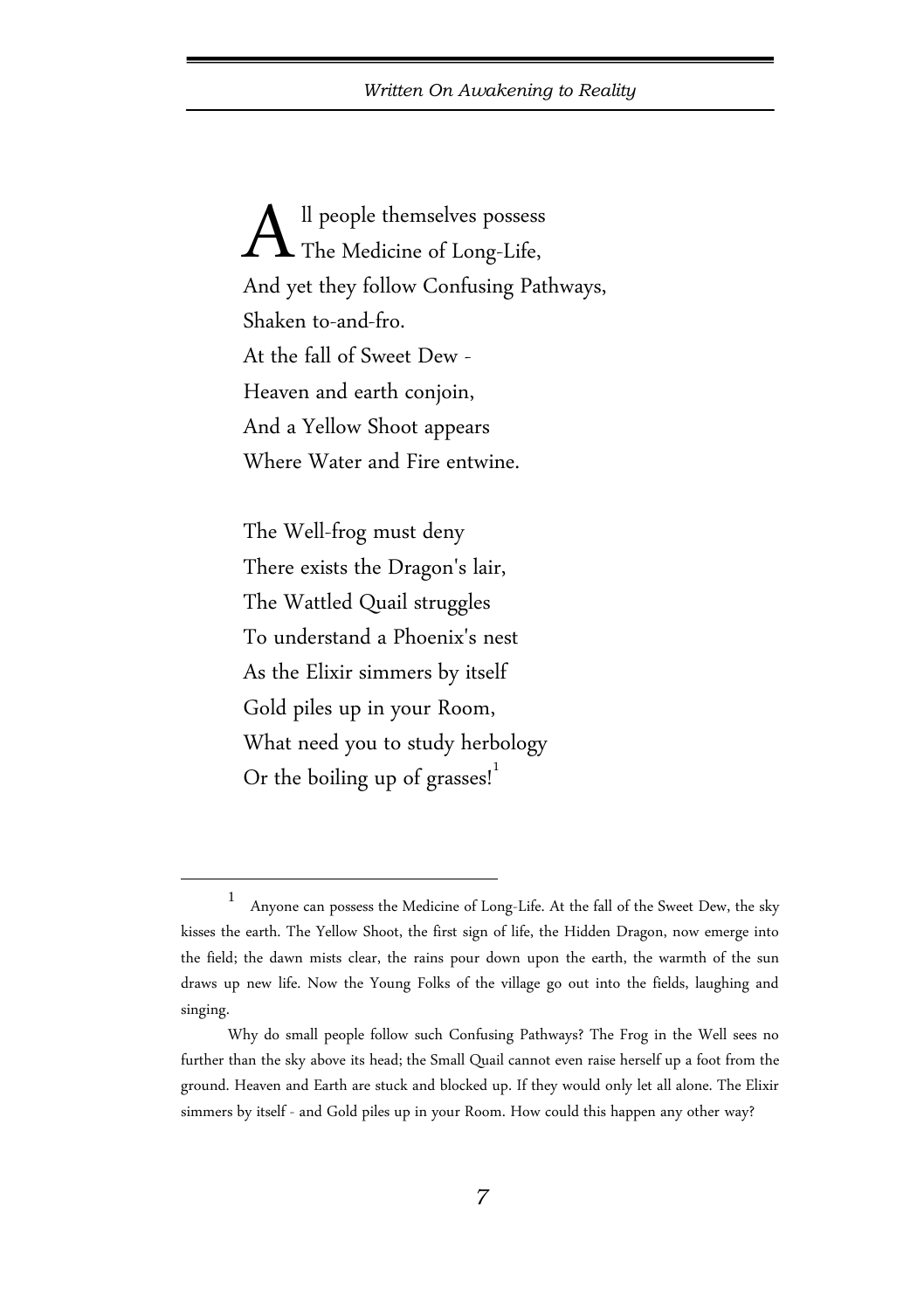en-thousand Scrolls of Fairy Books And Sayings - all the same! The Golden Elixir has only One Root and Foundation: It depends upon a Perfect Substance Begat at Kun, Sown at the Home of Qian In friendship and warm affection.  $\prod_{\text{The Q}}$ 

Nothing uncanny here But the Secret of Life which I divulge. It follows that the Scholars themselves Are to blame for being misled... If someone clearly gets to grips With the Meaning in this poem Immediately he stands in view Of the Most Honourable Three Pure Ones, above.

All the ten-thousand Scrolls of Fairy Books and Sayings are stating exactly the same thing. That the Golden Elixir has only one Root and Foundation. It depends upon the True Lead, the Sunken Silver, begat at Kun, sown at the home of Chien; strong and firm, grown within the woman's belly in friendship and warm affection. Then the family is One.

This is all quite ordinary, it happens every day. The common people acknowledge it without knowing it. There is nothing uncanny here, but simply the Secret of Life which is being divulged. The cleverest writers and scholars are to blame for their own misfortunes. Once you get to grips with this poem, immediately you realise the truth and stand in view of the Most Honourable Three Pure Ones, who honour you above.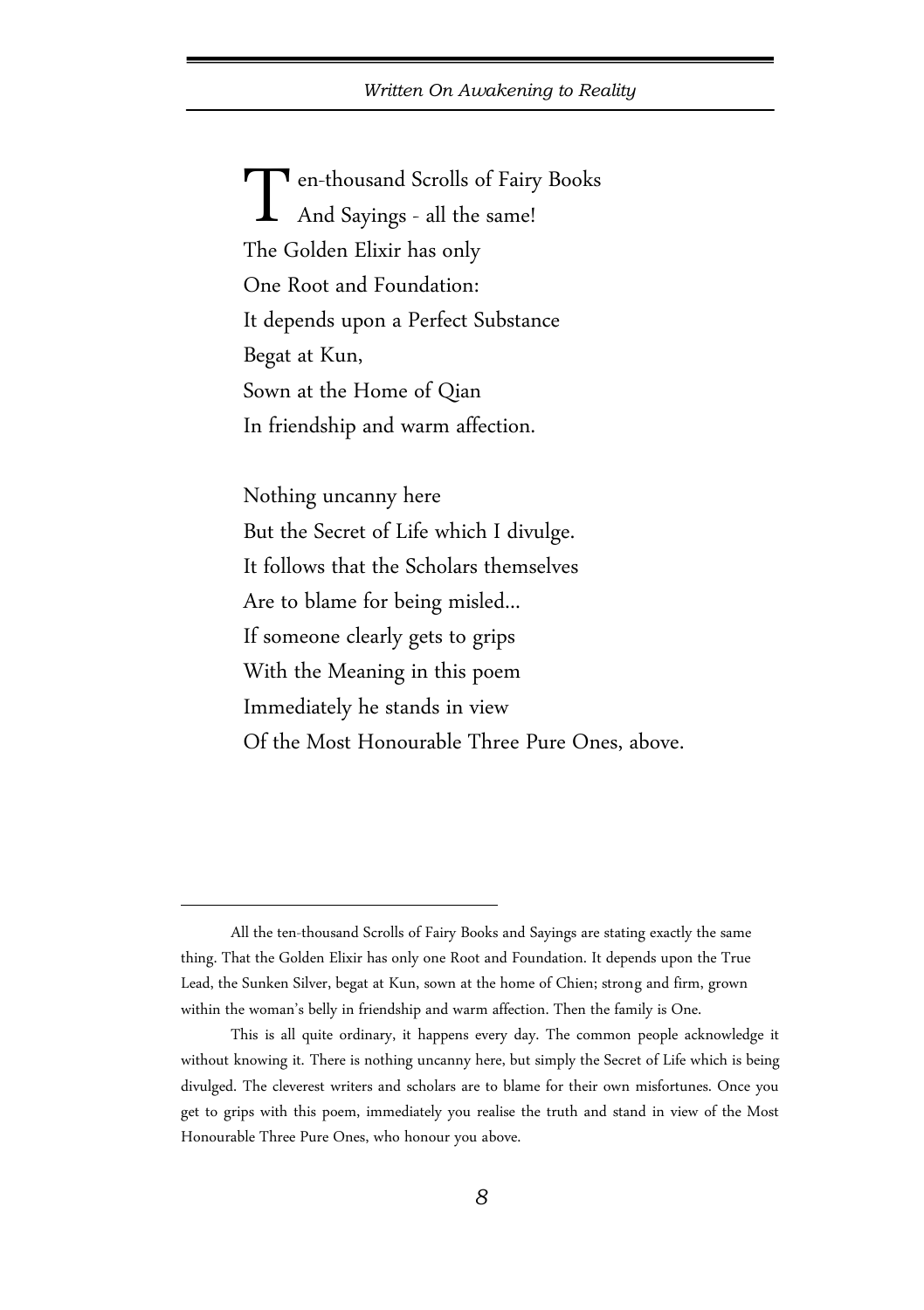*Written On Awakening to Reality*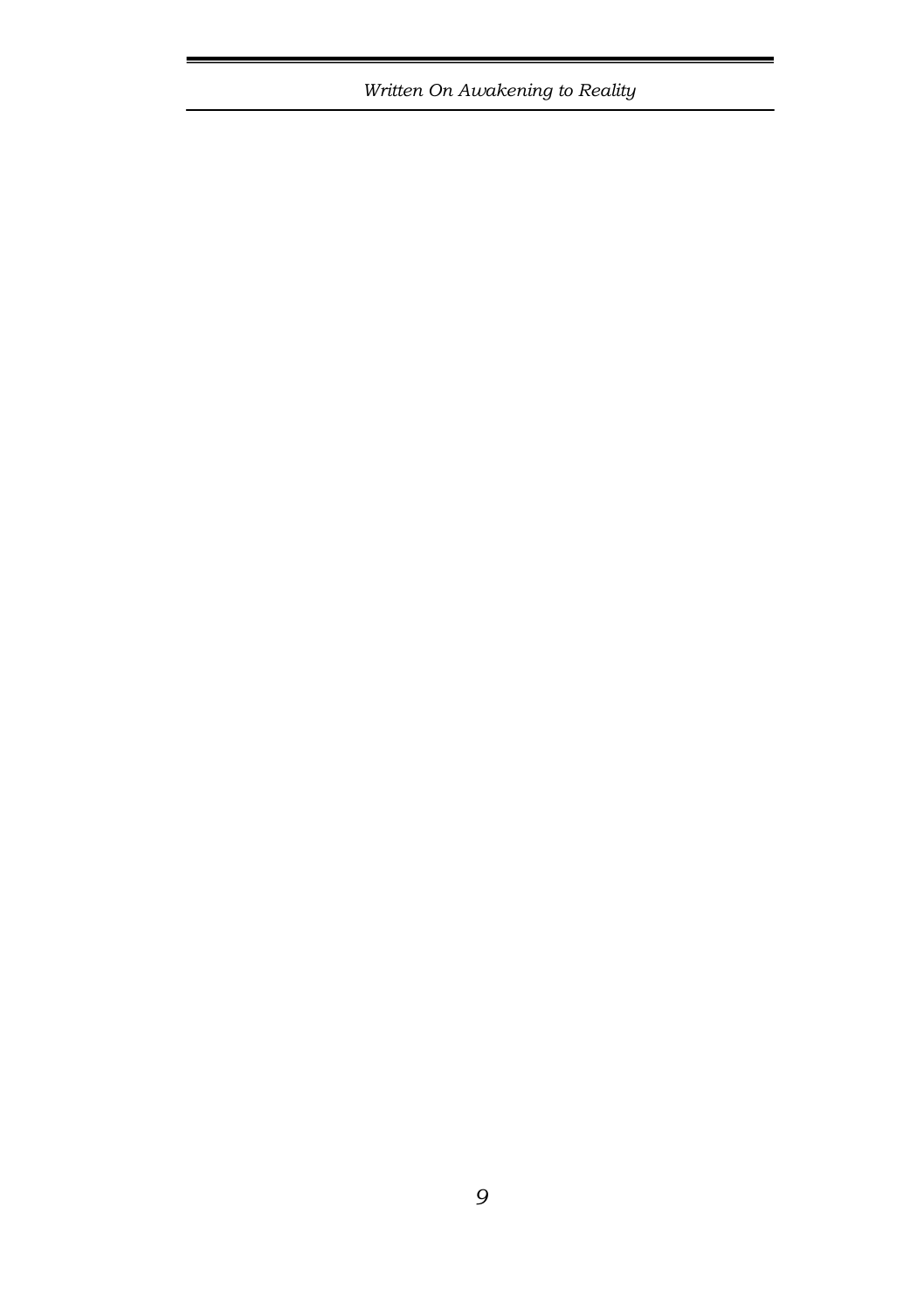#### THE GIRLCHILD DONS HER DARKGREEN CLOAK

he Girlchild dons her Darkgreen Cloak Her Young Lord throws on his Plain Silk Chemise, What they see, cannot be used - What they find useful, cannot be seen. In flurried confusion, they find each other In dark obscurity, transforming - In a flash! Flames fly up! T

A truly-realised Person is born...

The secret of the Golden Elixir may be summed up in a few words - 'closeness without disrespect'. The Medicine is reconstituted through the arranged marriage of the Sun and Moon, Yin and Yang. The Girlchild of Li, the true Mercury, dons her Darkgreen Cloak and the Wood is plucked out the Fire. Her Young Lord of Kan, the true Lead, throws on his Plain Silk Chemise and the Yellow Gold is extracted out the Water. This dual process can happen anywhere, nowhere, here and there, willy-nilly; it can hardly be foreseen, planned for, or thought out.

What these children find useful is something they cannot ordinarily see: the Innerworld of spirit and seed. What they ordinarily see, is something they cannot make use of: the Outer-world of corrupt desire. As the girl and boy get ready for marriage, the proper ceremony must take place. In 'flurried confusion', wood and fire meet up and in 'dark obscurity', the Gold is formed. In a flash, a Vision is born; flames fly up and a true Person is realised. Thus, in an instant, we regain our birthright.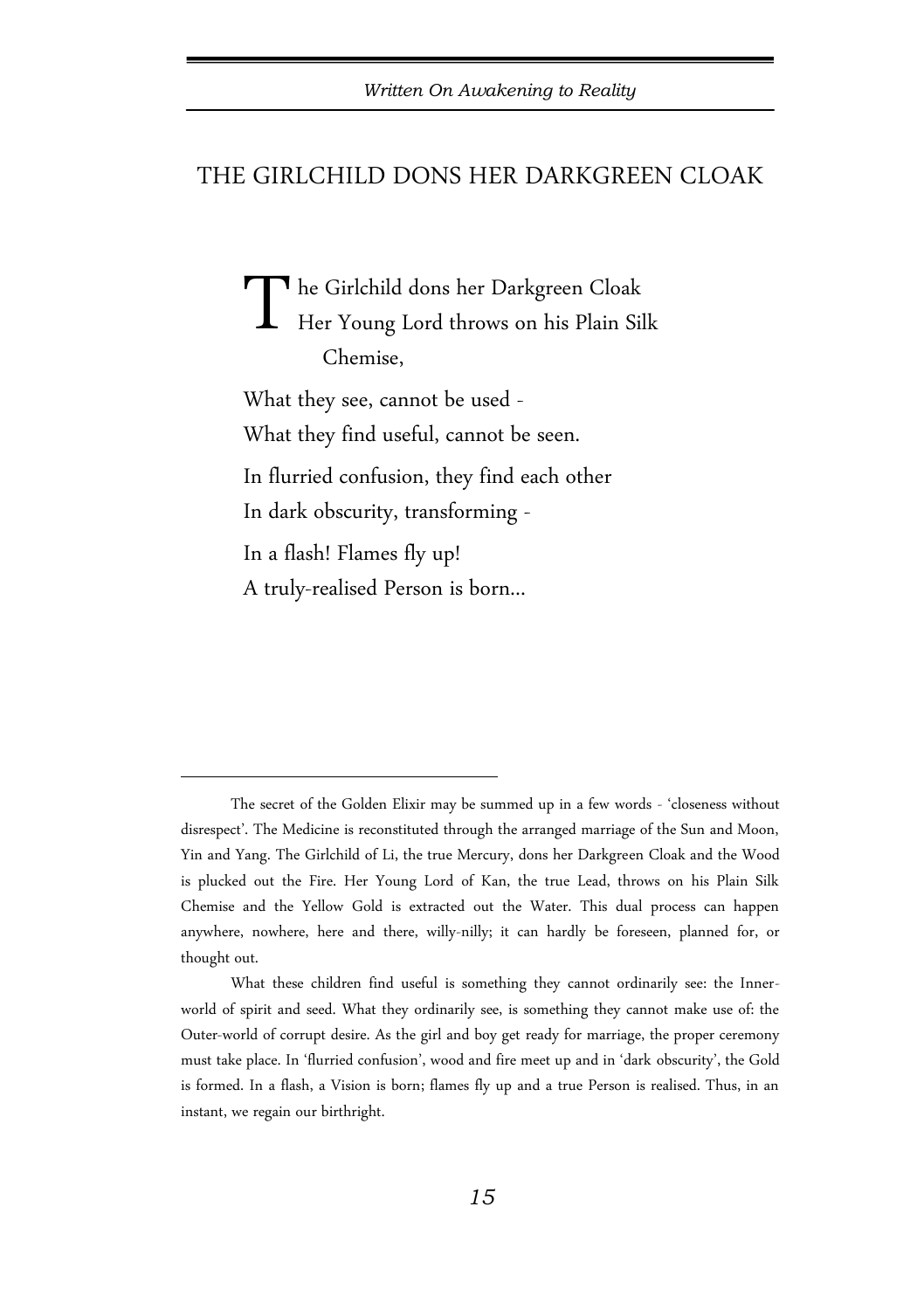.......................... hue. At the very beginning, Gold and Water are both contained in each other as something pure white - then they are returned to the Earthenware Pot and get the earthly energy which is yellow.

.........

All plants and trees Zheng comments: A common father and mother's energy, yield to it and it forms a man. This is what is meant by the usual way of things. A spiritual father and mother's energy, reverse it and complete the Elixir. Thus it is named: the True Source. To 'turn back' to this means a man turns back to a woman, a woman turns back to a man - if you do get a true teacher what benefit is there in such recklessness!

If you cannot recognise Lu (Wilderness Master) says: Yin and Yang turned topsy-turvey, mean Yang within Yin and Yin within Yang. A Lotus born blazing within a Fire, water within Fire,



within Yin there is Yang. Within destruction, there is Life.

The White Tiger is the Golden Essence. White is a metaphor for something with substance. The Tiger is a metaphor for that which it is difficult to subdue.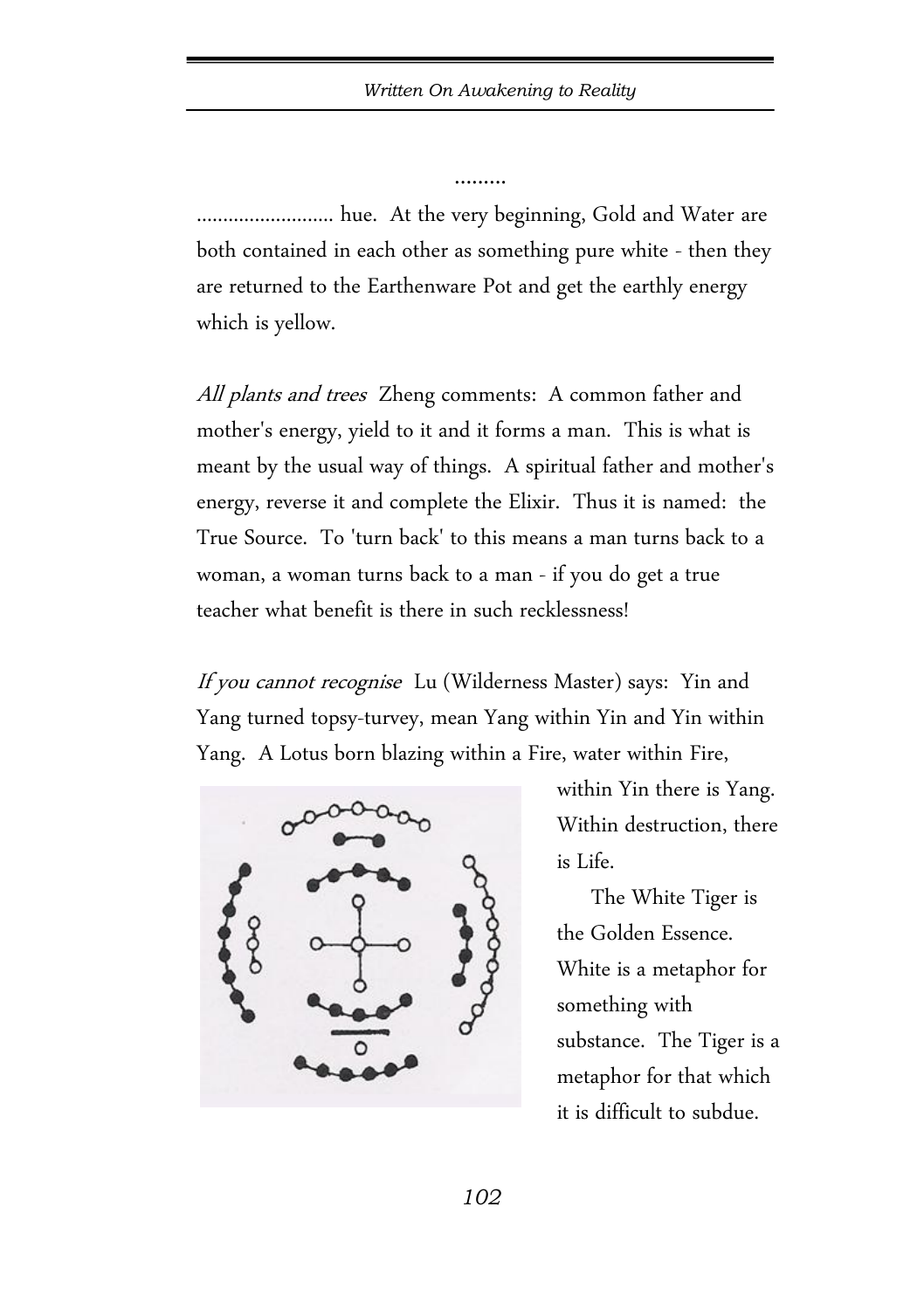The Golden Essence is originally something in our own home. But once born it travels to other homes. Now pay close attention, use your strength to drag it back to return...the medicine shaped like the moon, like a pearl...gain the Medicine and then follow the rule of 'warmly caring' for it. Settle the mind, quieten the breath; just employ the natural process. This is all.

The Three Fives as One Zhen says: The Cycle of Five all have the numbers they are *born* with and the numbers they *complete* with. Gently smelt them to complete them as solid and real. Then their use is as complete numbers. Nine restored (Gold), seven coming back (Fire), eight returned (Wood) and six remaining (Water). (See *Hetu* diagram above).

If you cannot recognise Tai quotes a famous poem, Mr Supreme White's 'Song on Smashing Superstition':

To circulate the breath-energy is not the Way, The body's fluids are not the Magical Water. To guard the thoughts is not the Way, You cannot eat a picture of a cake! Sexual practices are not the Way When the seed has gone, life passes... The newly-born foetus is not the Way, What is dirty and unclean is never True Energy. To stop your meals is not the Way, Starvation injures one's stomach and spleen. To abstain from killing is not the Way, One's food is without stimulating flavours. To abstain from sex is not the way, Yin and Yang will then lose their source. So then what is the Way?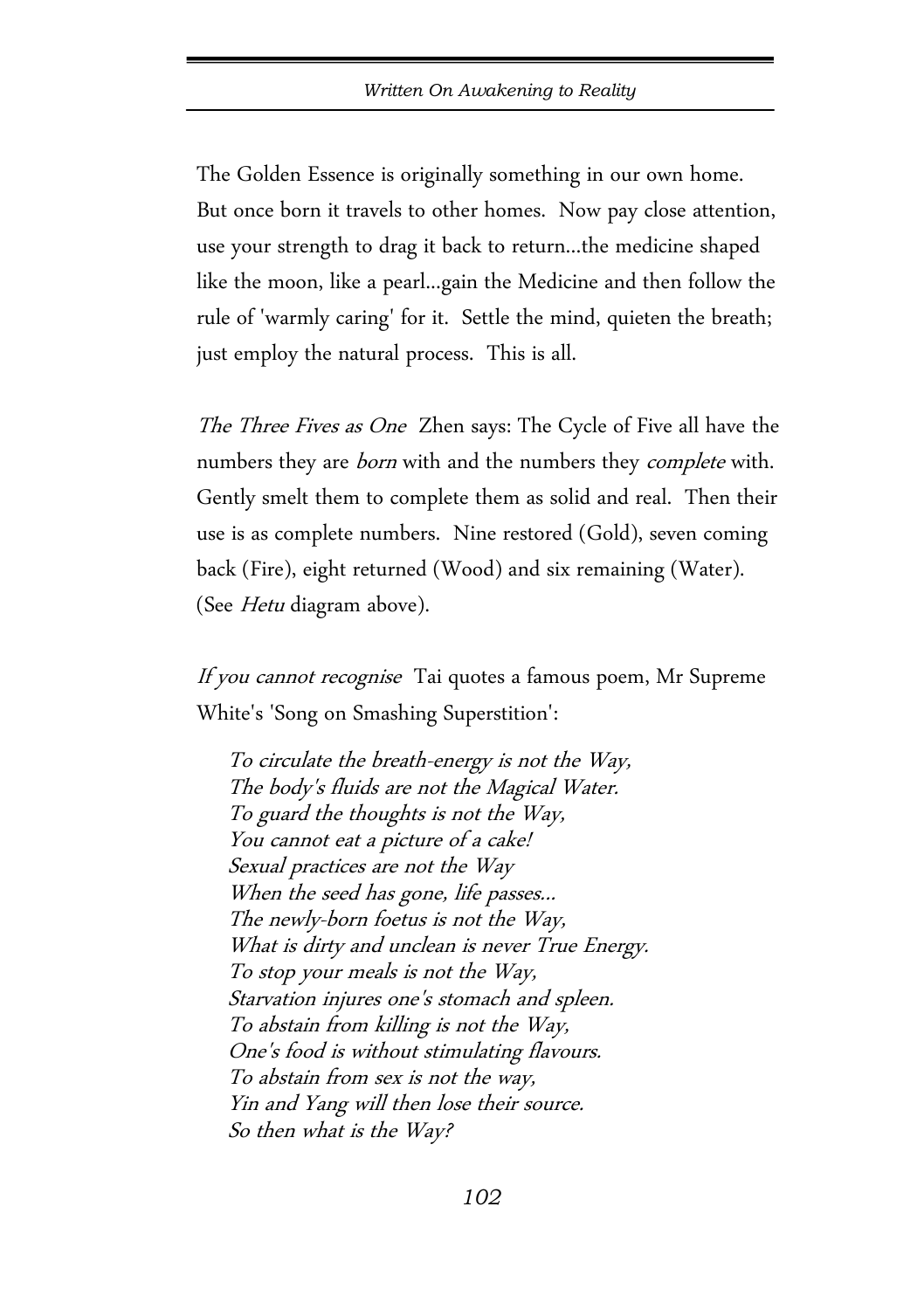Great Unity holding to himself the True Breath, The Breath enjoined and yet not enlivened, Rising and Falling like Heaven and Earth. The Two Materials united with each other, Arising themselves from the Primal Beginning. The Mild Maiden and Young Child paired off Complete Already and Yet Not ((Hexagram 63 and 64).

Fundamentally there is True Yin and Yang, Husband and Wife together with one aim, and for this reason they must not be separated apart.

The Sole Yang how is he to do things? ...A determined man cannot discuss this truth; in an abyss let him hide away its deep significance! The Cycle of Five not let to go on as they want to, the Tiger born from out the Water, the Cycle of Five crafted topsy-turvey, the Dragon coming out the Fire.

Weng comments: The True Lead is the energy of our spiritual father and sacred mother (see three stanzas earlier).

Ten-thousand Scrolls of Fairy Books Tai quotes from The Mirror of the Medicine (an old Taoist tract,)...'begat at Kun, the outer medicine. Planted in Qian, the Inner Medicine'. The place of Kun is the southwest, where Gold and Water are born and complete.

Five-Word Stanzas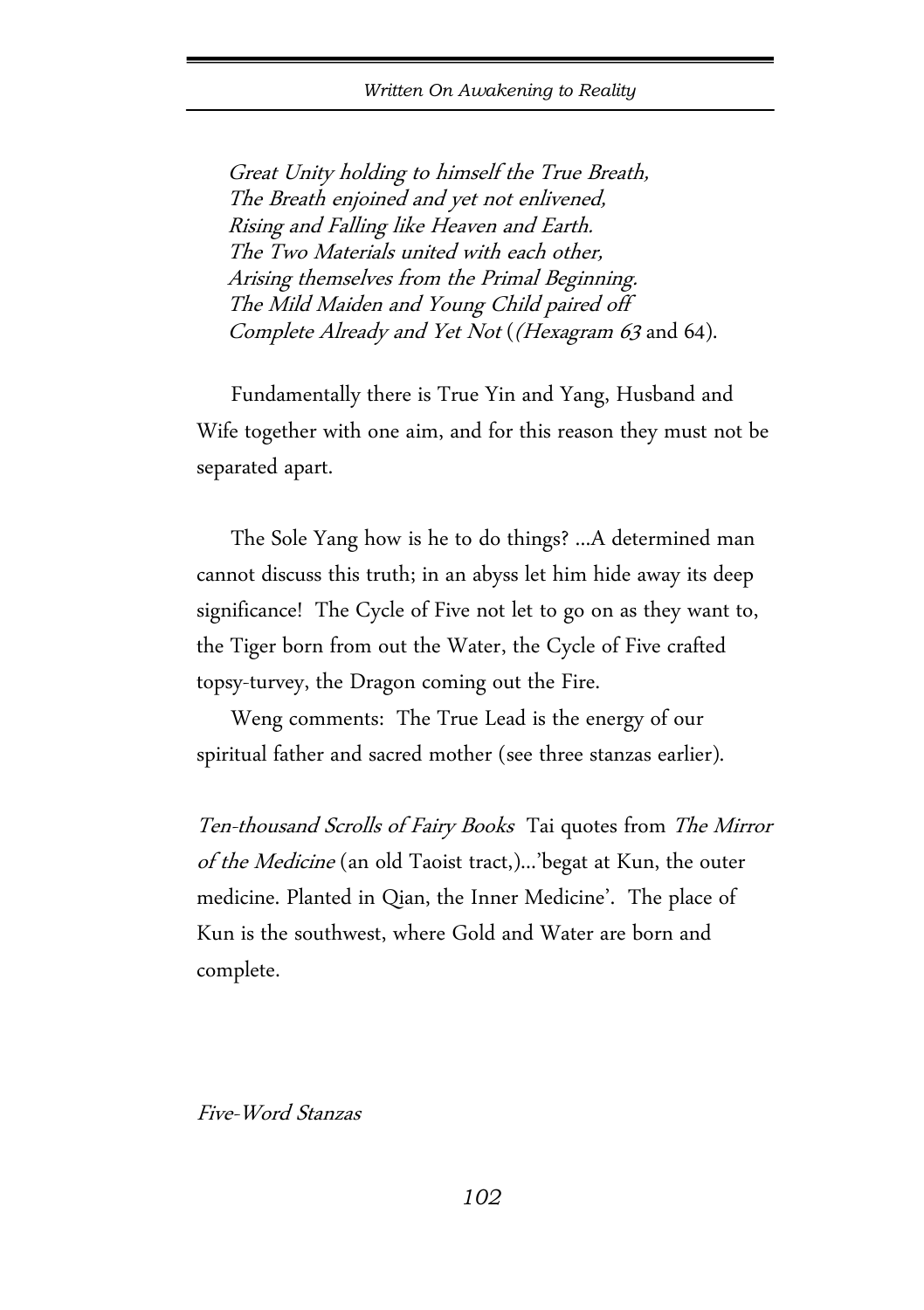The Girl-Child dons Lu (Wilderness Master) comments: The Young Girl-Child...this is Wood, Mercury. The Yang Lord.. this is Water, Metal. Yin and Yang one together, this and that, take on the form and substance of the not-yet-exposed energy, join together in dark obscurity and flurried confusion...once form and substance are shown, they are post-natal and may not be used!

Also quoting from the *Candong Qi*: The one energy first born...the medicine still young in flurried confusion - as if there, as if not - yet within there is something happening, white snow falling out of emptiness (this image is also in the *Four-Hundred* Word Essay of Boduan, contained in the Appendix).

## Four-Line Stanzas

Take first Qian and Kun Weng comments: Qian and Kun are an illustration of the Caldron Vessel. The Sun and Moon (Crow and Rabbit) are a metaphor for the Medicine.

Qian and Kun are the true Dragon and True Tiger. The Sun and Moon form the two bows of the energy of the Moon.

The Yellow Way lies within the Central Palace, the place where the Golden Elixir forms.

Still the Furnace Weng comments: Generally the Two Energies join together and completely transform. This the Way of the Golden Elixir...beginning with Nothingness from which is born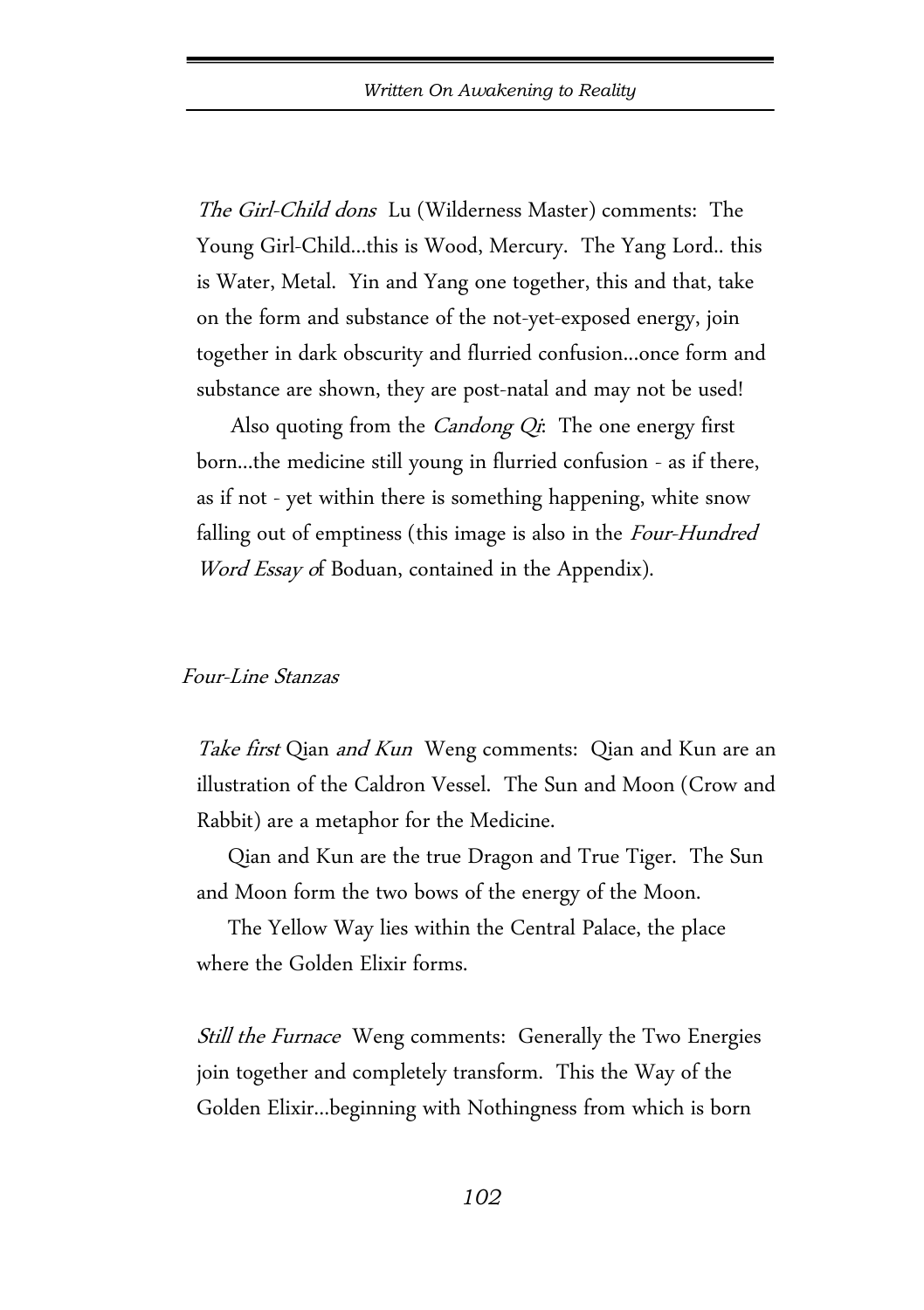#### *Written On Awakening to Reality*

Being, returning with Being from which is born Nothingness. Without form, still it can change. Thus it changes inexhaustibly the key to the secret of Life!

Cease Muddling Zheng says: On Western River, see the Moon's splendour shining clear. This is the Crescent-Shaped Furnace.

T'ao goes on...within the furnace there is the energy of total Yang, this is a tool for smelting the Medicine. The Cantong Qisays: The White Tiger leads out in glory...( ).

This is it! It ebbs and flows within, advancing and retreating. Yourself you have the heaven-sent fire-timing!. What need is there for coal or twigs, puffing or blowing!

Within the Crescent-Shaped Furnace Weng comments; The Crescent-Shaped Yin Furnace has a Jade Pistil of Yang energy within. The first bow (of the moon) of the the White Tiger's Energy!

The Red Sand Yang Caldron has the Yin Energy of the Mercury (Silvery Water) within. The first bow of the Green Dragon's Energy!

T'ao goes on: The Yellow Shoot is the energy emitted from the Yellow Centre.

To 'swallow saliva' Tao comments: The True Lead is the Medicine, your True Strain (stock, seed, cf. Western River Moon, first stanza), born out of emptiness, emerging, creative.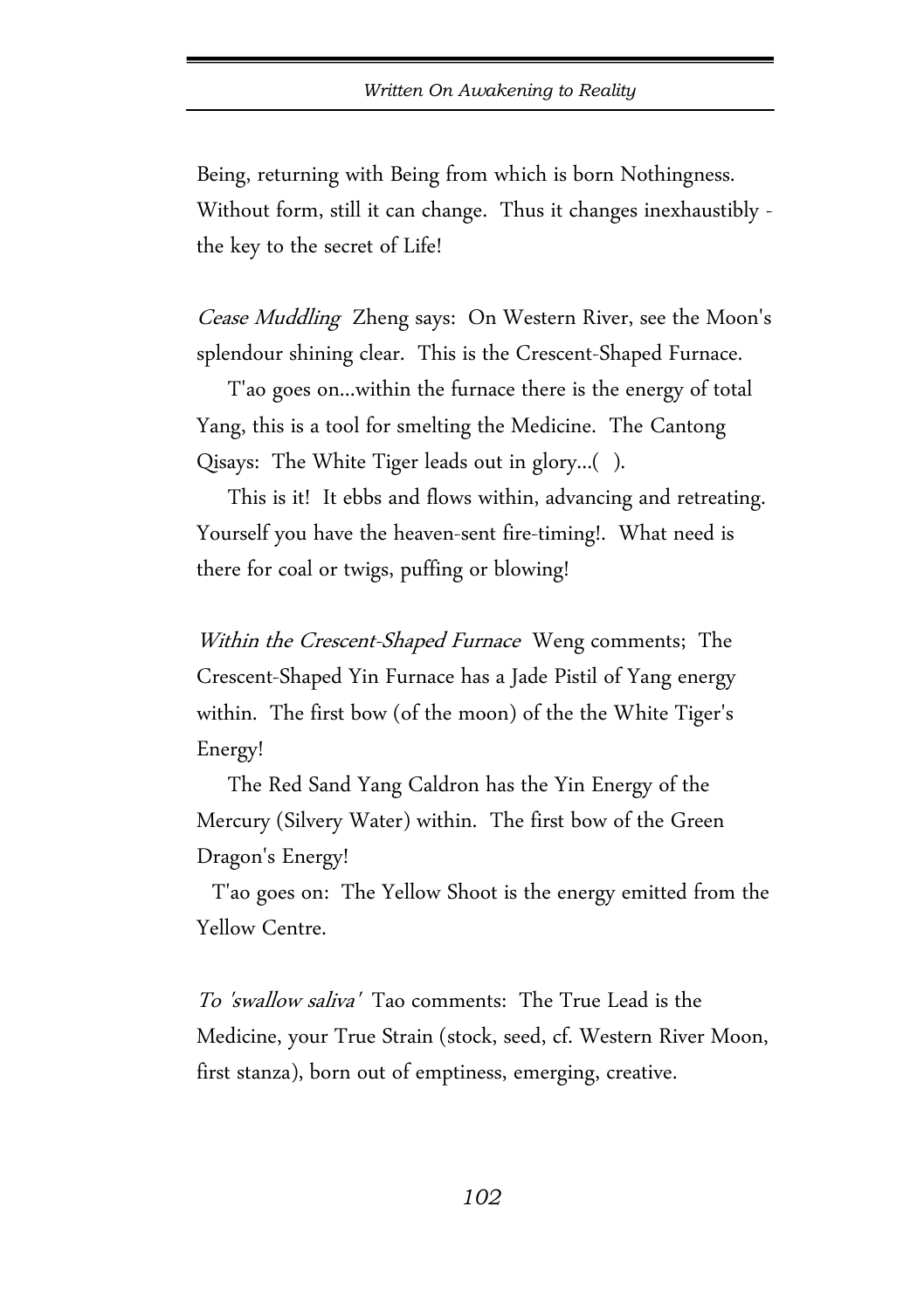Blend as one Weng says: Gentleman Fairy uses the West as the direction of Gold (Metal), and the River as the essence of Water...gleaming at the end of the day on the river, illustrating Tiger and Dragon uniting to produce an Elixir.

Not Yet Smelted: Weng says: In general, the True Lead is Mother Energy. My own True Energy is Son Energy. How could they not be similar?

Tao quotes from the  $Ts'an T'ung Ch'i$ : 'Similar kinds of things comply with one another' ( ).

In using Lead Lu (Deep Void) comments: Someone asked Weng to comment on...Lead and Mercury...he replied: 'Lead enters into Mercury, daily see it diminishing. Thus Mercury's energy is gradually greater and Lead's energy gradually scattered - an illustration would be steaming rice. The rice gradually swells and the water dries up, the mystery of Dividing-Up'. ('Dividing-up' literally 'extract and add-on, extract from lead and add on mercury').

Empty the Mind T'ao comments: To recall the mind means to understand the Mind, to see into One's nature.

First smelt the Lead to solidify the belly, quite of itself then the Elixir boils and the Energy of the Golden Essence is unadulterated and abundant! One-hundred joints all in order!

Later on embrace the one to empty the Mind, then Nature and Life are both cultivated. Form and spirit, all mysterious!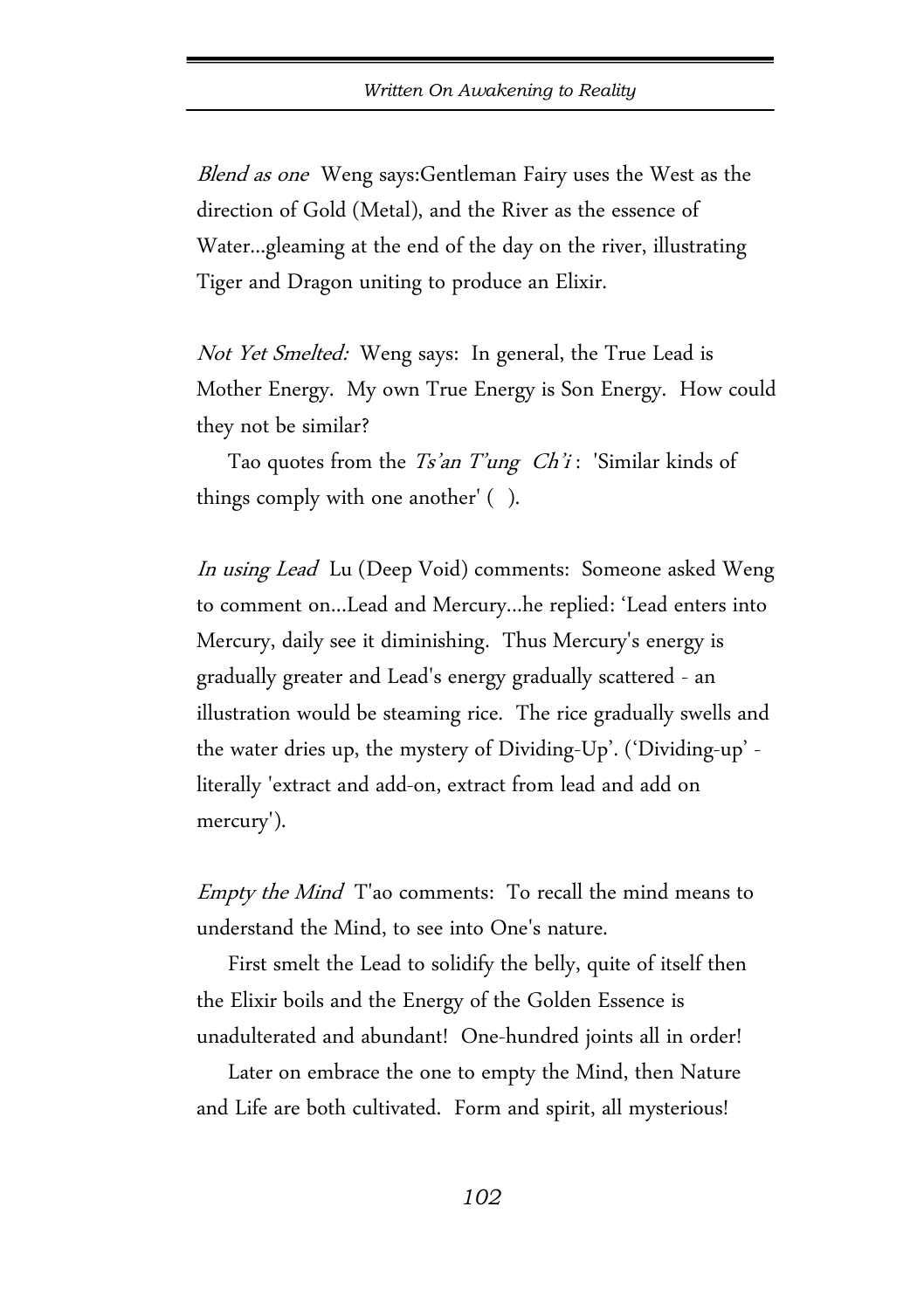Here is the significance of Gentleman Fairy's instruction for Man firstly to cultivate his Life and later to cultivate his Nature.

In my Dream T'ao comments: 'To smelt Lead and Mercury' these three characters are capable of embracing the whole meaning of the Wu Zhen P'ien!

The Path is born Lu (Deep Void) points out the sources: The Book of Change (*I Ching*) says, Change is the Great Ultimate (the Tai-chi), and this produces two Images (Yin and Yang). Laozi says: Heaven, Earth , the ten-thousand things all come from Being... cf. Tao-te Ching, 20).

Kan's lightning explodes Lu (Wilderness Master) says: K'an's lightning combines Water and Fire. Gold and Water lie in Kun's direction (southwest)...the sweetness produced is proof of the Elixir's maturity.

Cf. Ts'an T'ung  $Ch'i$ : 'as gold dust enters the five organs within...() for the origin of this phrase.

Yet supposing The 'use of Earth', is to complete these elements of the Cycle of Five. Two (Fire's number of 'birth') plus five (Earth) equals seven - Fire's number of completion. Four (Metal's number of 'birth') plus five equals nine - Metal's number of completion.(Translator's note).

cf. stanza 11 in Seven-Word Stanzas.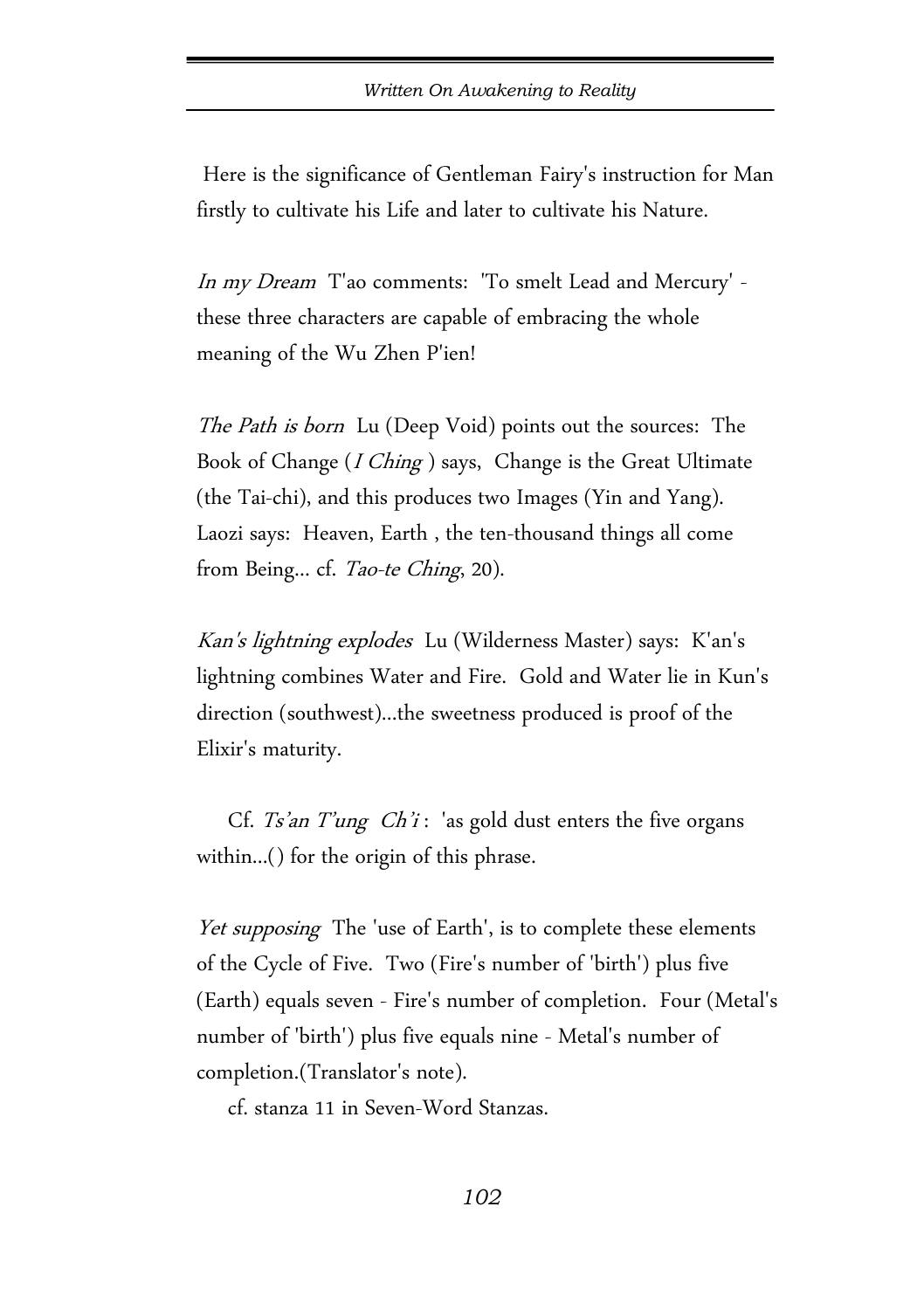The Sun Dwells Lu (Deep Void) says: The Sun is in the position of the Great Yang, Li a woman dwells there. The Moon is in the position of the Greater Yin, K'an a male dwells there. In such a way, topsy-turvey, they exchange places.

T'ao says: Further there are a number of sayings concerning topsy-turviness. There is the topsy-turviness of Yin and Yang, Earth above Heaven. There is topsy-turviness of K'an and Li, midnight to the south and midday to the north. There is the topsy-turviness of Lead and Mercury, Gold born from the Moon, Wood relying on Gold to harmonise. There is the topsy-turviness of the Cycle of Five, if you desire to retain the Red Mercury, first lower down the mercury. There is the topsy-turviness of Host and Guest, from outside arrives the Host, dwelling in your own family is the Guest.

Thus understand the circling of Qian and Kun, reversed to bestow the power of creation!

Inherit within ourselves, we have the Way. Do not seize upon the learned - those that chatter on wildly!

Topsy-turviness: cf. stanza 13, Seven-Word Stanzas.

Take then the solid centre Lu (Wilderness Master) comments: Within the centre of K'an is the Yang line of Qian. Qian stirs and falls into Kun to complete K'an. Qian taken away from becomes Li. The method of cultivating and smelting (discipline) should be to select the single Yang from within K'an and return it to restore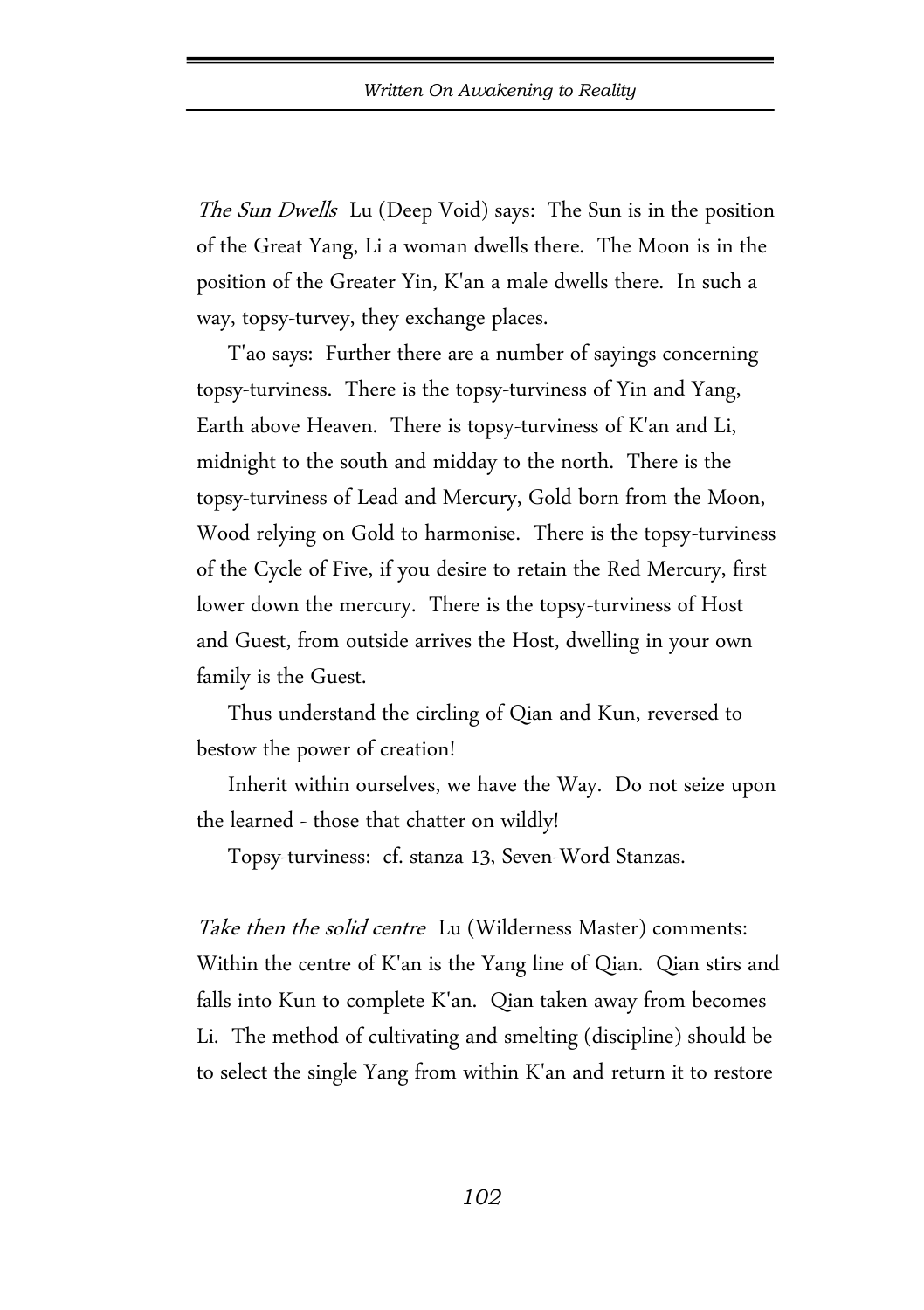Li, to return the Pure Yang. Then the affair of cultivating the Elixir is complete.

Zhen says: The previous verse took male Yin and female Yang as topsy-turvey. This verse takes Yin able to transform Yang as topsy-turvey. So within topsy-turviness is further topsy-turviness, namely the Mysterious Art of the Returning Elixir!

Hidden Dragon: see Book of Change (*I Ching*, Hexagram 1, 1st line).

Zhen's Dragon Weng comments: Mercury is the Zhen Dragon belonging to Wood. Wood produces Fire, this is the easy-going way of things. As Red Sand belongs to Fire and Li, Mercury coming out from within the Sand is Fire turned back to produce Wood. Thus it says 'as children begetting their Mother.'

Lead is the Dui Tiger belong to Gold. Gold produces Water, this is the easy-going every-day way of things. As Black Lead belongs to Water and K'an, Silver being born from within the Lead, is Water turned back to produce Gold. Thus 'as children begetting their Mother'.

This shows the Art of turning the Cycle of Fire topsy-turvey. cf. Ts'an T'ung Ch'i ....the Gold is Mother of Water...etc.( ).

With the Moon Lu (Deep Void) comments: The Mystery lies in 'just' and 'soon', these two characters. This verse's meaning and value lies in knowing the moment to pluck the Medicine...the Cantong Qihas formerly used the Moon as illustrator. ( ).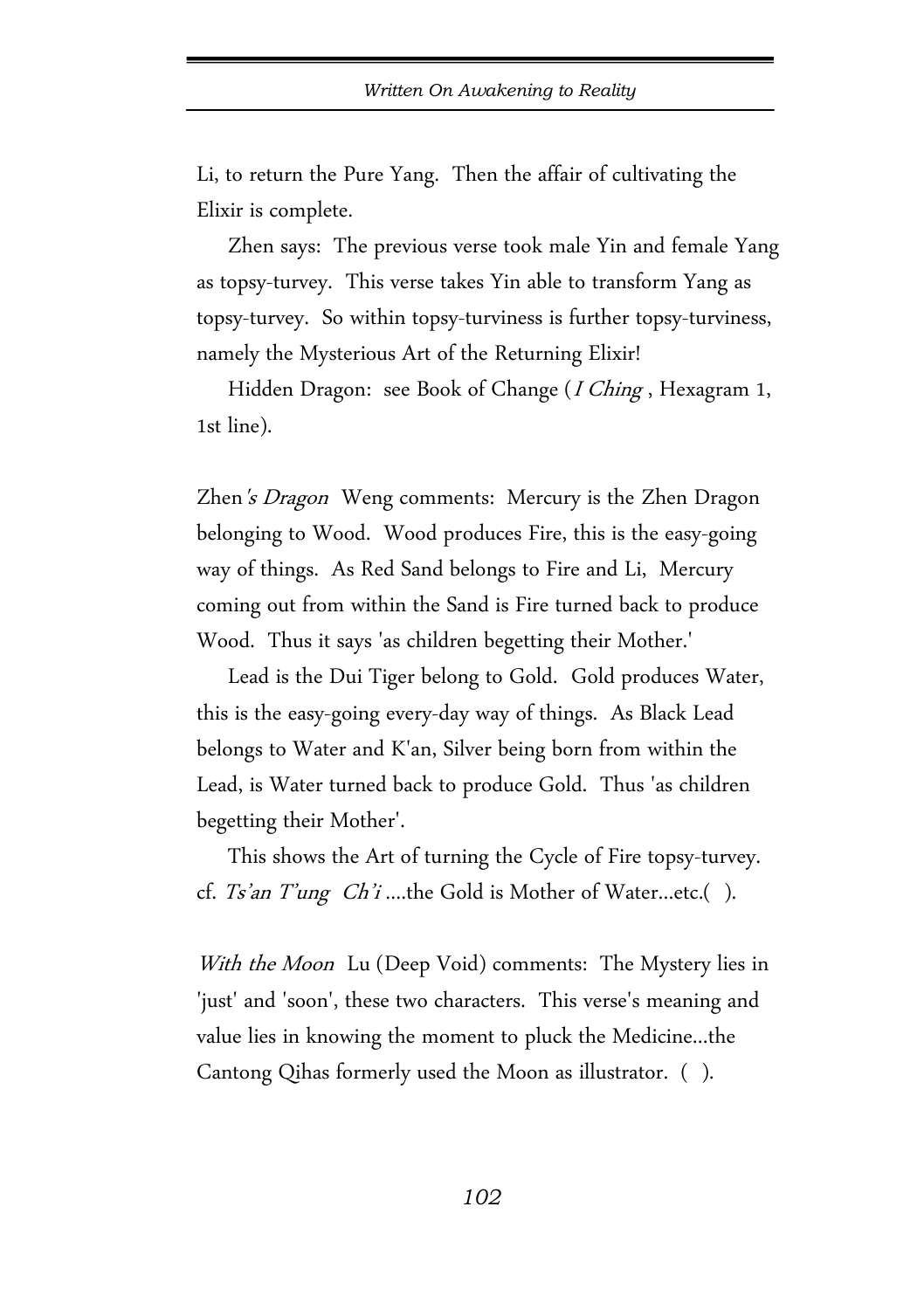On Hua-Yi Mountain-peak Lu (Wilderness Master) comments: K'an above and Li below, moved in order to be blended within, this is the meaning. Then Dragon and Tiger are in love with each other as husband and wife, at the Yellow Centre. The Dame is a term for an older woman who thus shows no jealousy and can act as match-maker. Screaming and moaning is the sound of Yin and Yang arriving together, the stirring of the life-force.

T'ao comments: Hua-Yo in the West is the location of the White Tiger. The Yang within the Yin of the K'an trigram is called the Male Tiger. The meaning is - on the mountain-peak above K'an properly dwells.

Fu-Sang lies in the Eastern Ocean, the location of the Green Dragon. The Yin within the Yang of the Li trigram is called the female Dragon. The implication is that at the bottom of the seas, Li is in a position below K'an. The Cantong Qisays: Yin is above and Yang hurries below. ( ).

Just as Zheng comments: The Tiger as a rule injures people, one must consider how to subdue it. The Dragon worries people and they run away. One must consider how to humble it.The Cantong Qisays: The ear, eye, mouth - these Three Jewels...they roam wide, yet guard a proper compass within. ( ).

When you approach the furnace to pluck the medicine, you must not use your hands to grope for it but take hold of it directly.

Po-tuan's reputed teacher, Liu Hai-shan ( ) has a poem: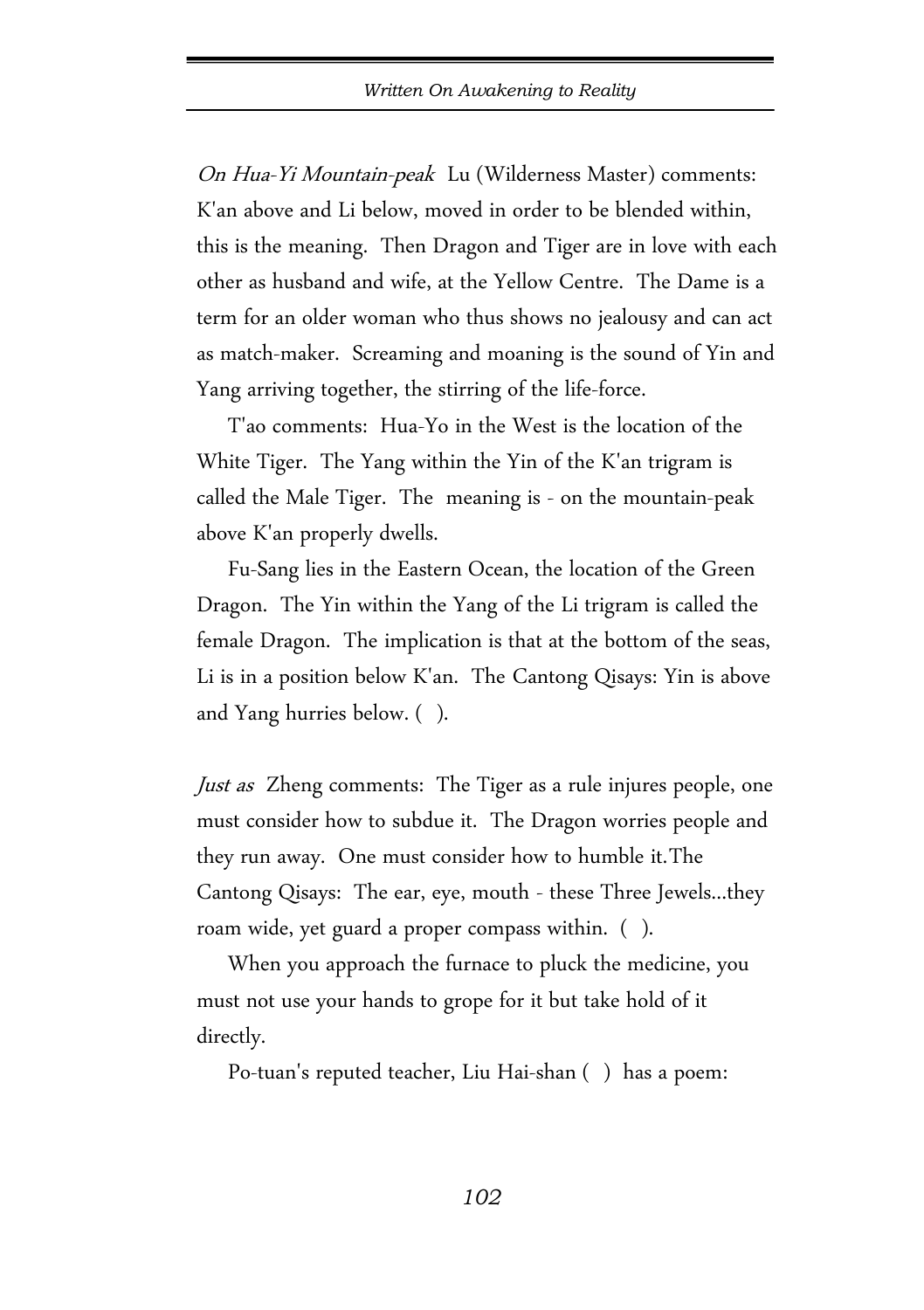My left hand seizes the Green Dragon's head, My right hand pulls out the White Tiger by his tail! The moment I pop them into my mouth - I find them something so sweet...

Red Dragon and Black Tiger Weng comments: The Red Dragon, Black Tiger are the Mercury within the Sand, and the Silver within the Lead.

T'ao goes on: The Dragon comes out from the Fire. The Green Dragon re-named the Red Dragon. The Tiger is born out of Water. The White Tiger re-named the Black Tiger. Merely Dragon and Tiger, Red and Black, four characters, already you have Four Images complete! Restored and Encounter (hexagrams 24, 44), their revolving function - the ten-moons of the Fire's Work.

Now first watch Zheng says: In the Way of the Golden Elixir, first you need to discipline yourself, to cause the spirit to be whole and the energy full. So the emotions do not stir, the Five Robbers not cause disorder, the Six senses totally clear...taking the body as the State, the vital energy is the people of the state, the vital energy undisturbed means the people remain secure...discipline the self, expel the harm done by the Five Robbers, foremost value your vitality and care for your energy, later you can battle to overcome and gain the energy of the pre-natal Natural Truth. Our Fairy Teacher takes the battle as a metaphor, to cause Man to dread it and be on the alert.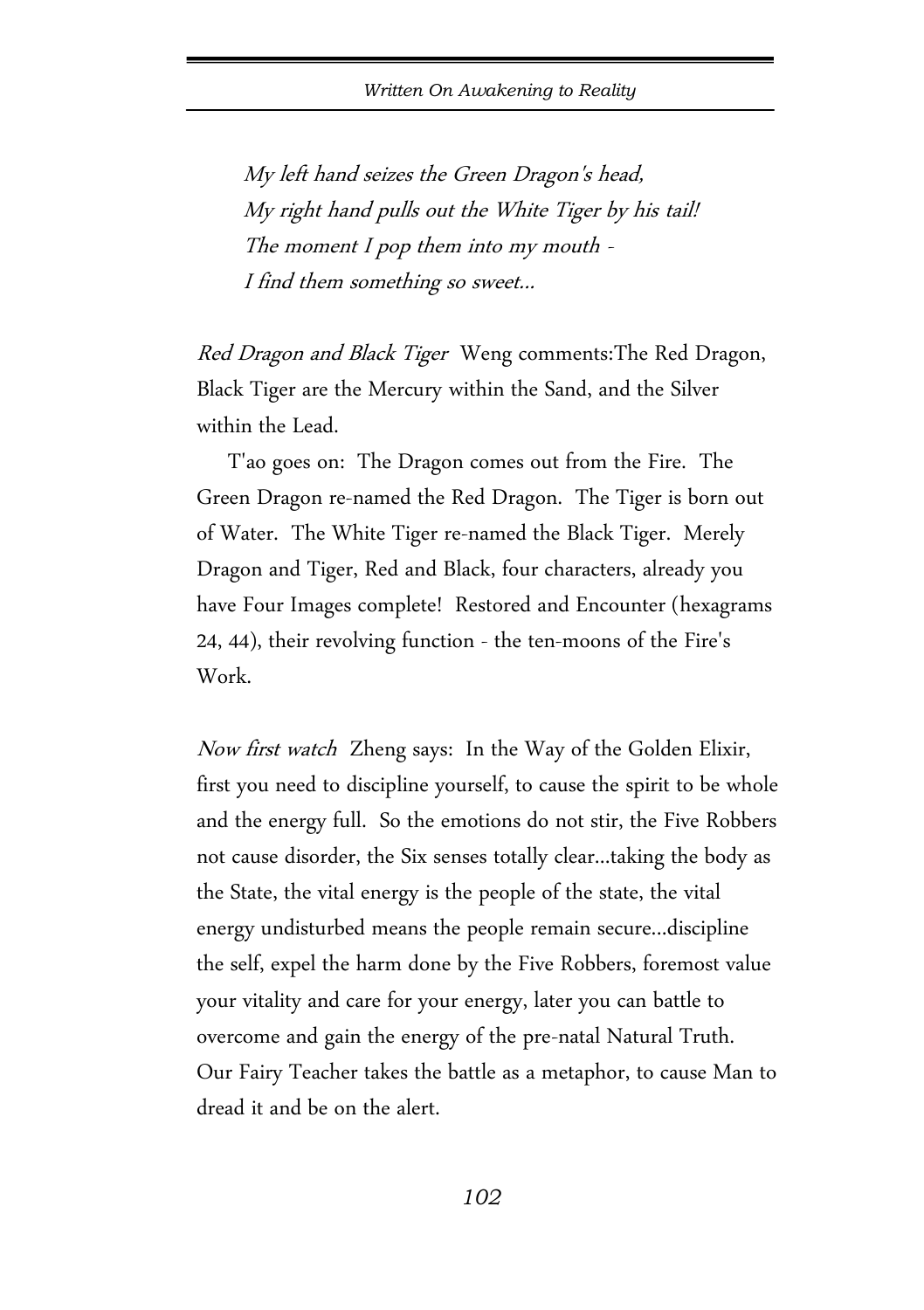Zhen says: Heaven has Five Robbers. Observe them and flourish. This is all from the Yin Fu Book (see Appendix, the Shadowy Tally). An old commentator on this book says: The Five Natures are harmful to the body, this is not the book's meaning. In general the alchemists rob the key to their workings and use them in reverse...originally they desired to observe nature's Five Robbers, and know the Cycle of Five in production and control. Truly this is the main meaning of seeking the Elixir.

Look down on earth to secure the people then you can lay a foundation for the labour of disciplining the self.

In practice a General T'ao comments: This verse carries on the meaning of the last verse. If you want to approach the Furnace to pluck the Medicine, you should discipline yourself until you are pure. Then body and mind once broadly settled, you can lower your hand! Beware of lightly opposing your forces!

He goes on: Myself, I am the Host and the other is the Guest. This is the usual way of things. Now we reverse Guest and Host. At once the Dragon breathes out and the Tiger breathes in. Host and Guest two names, topsy-turvey, Yin and Yang, reversed to bestow the Mystery of Creation, the Secret of Plucking the Medicine.

Fire is born out of Wood Lu (Wilderness Master) says: The Sages showed how Fire issues forth and used Water to regulate it. Then the Fire could do no harm.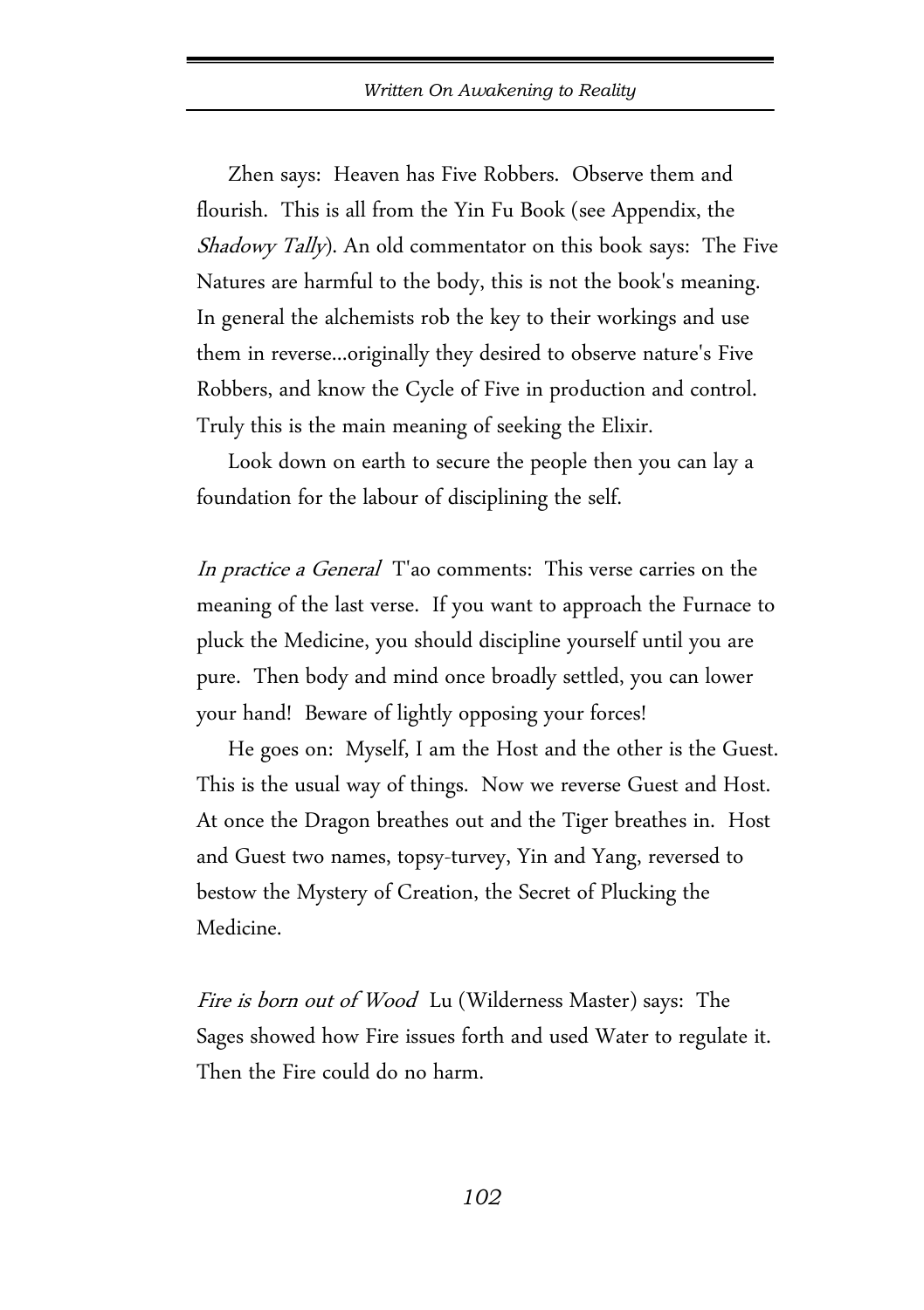T'ao comments: The significance of this verse originally came from the Yin Fu Book (see Appendix, the Shadowy Tally), using it to commend to us the mystery of Water and Gold! Li Hui-hsiang says that Fire is a metaphor for the passions, and Wood a metaphor for the Mind's flowers (thoughts). The Mind's flowers produce passions. Thus the Way of the Golden Elixir lies only in controlling and subduing the Mind's flowers as Host. To extinguish Fire one only needs to use Water, to fell a tree (Wood) one needs to use metal (an axe)...

Duke Gold originally Li comments: The Golden Duke is the True Lead. Mild Maiden Mercury is the True Mercury. Fire lies in the Li-South, the child of Wood and Mercury. Kun is Dui-West, at its elbow...Kun's body was originally empty, in the beginning without Lead or Mercury. Because she lay with Qian she then received a spark of spiritual Fire - and began to change to K'an. Within K'an is a single spark of Extreme Yang, it is called the Duke Gold, but also Mild Maiden Mercury. Thus the Golden Duke was originally a child of the Eastern Troupe given over...to board for his needs. (cf. third line of stanza 13 in the Seven-Word Stanzas).

Mild Maiden Mercury Li comments: Mild Maiden Mercury and Duke Gold first knotted together within the moat of Kun-Earth as the image of a single speck of light from the moon. This light travels at first, on the third day, in the west...from without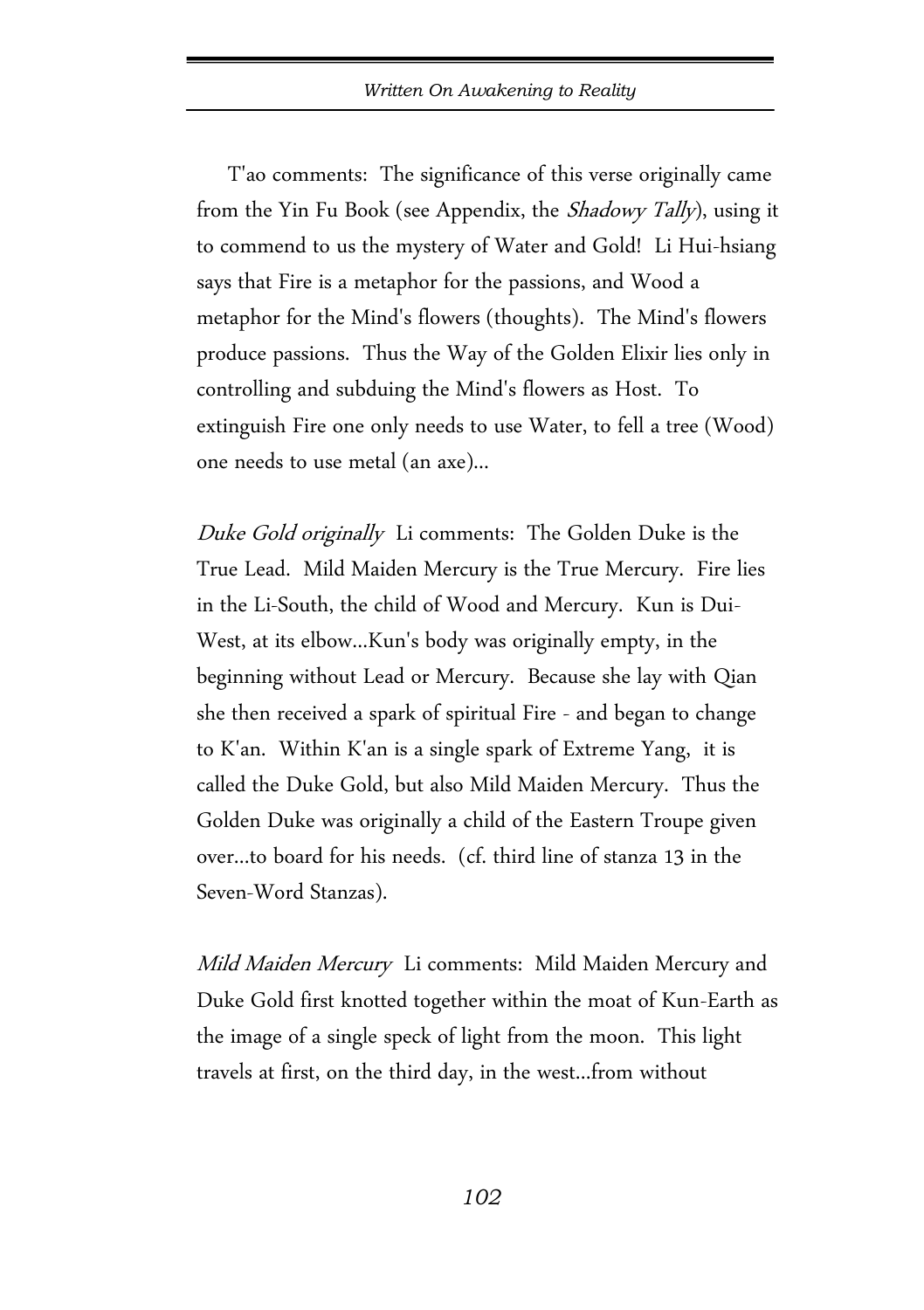substance is born substance, transformed into a grain of the Golden Elixir.

Even though you remember Lu (Wilderness Master) says: although you remember True Lead and Mercury, if you do not understand the Timing of the Firing, the saintly Foetus goes unformed. How indeed?

Ch'ou says: These next twelve verses all discuss the Timing of the Firing.

The Classic on 'Combining Similars' Zheng says: There is the outer Fire-Timing, and there is the inner Fire-Timing. The Cantong Qisays: on the third day, the moon appears. This is the outer Fire-Timing It also says:...only settle the mind and breathe naturally. This is the inner Fire-Timing.

The Eighth Month Lu (Deep Void) relates: Fifteen is an image of Gold and Water's energy being sufficient. The third day is an image of the Medicine of Gold and Water still being new. If the energy is insufficient then the Water is not produced.

T'ao says: This verse's meaning lies in timing the plucking of the Medicine. As the single Yang has just begun, it is fitting to advance the Fire.

Just when the Single Yang T'ao relates: This verse carries on the above discussion. A single Yang has just stirred - now is the time to create the Elixir. 'As seen through curtains' means as through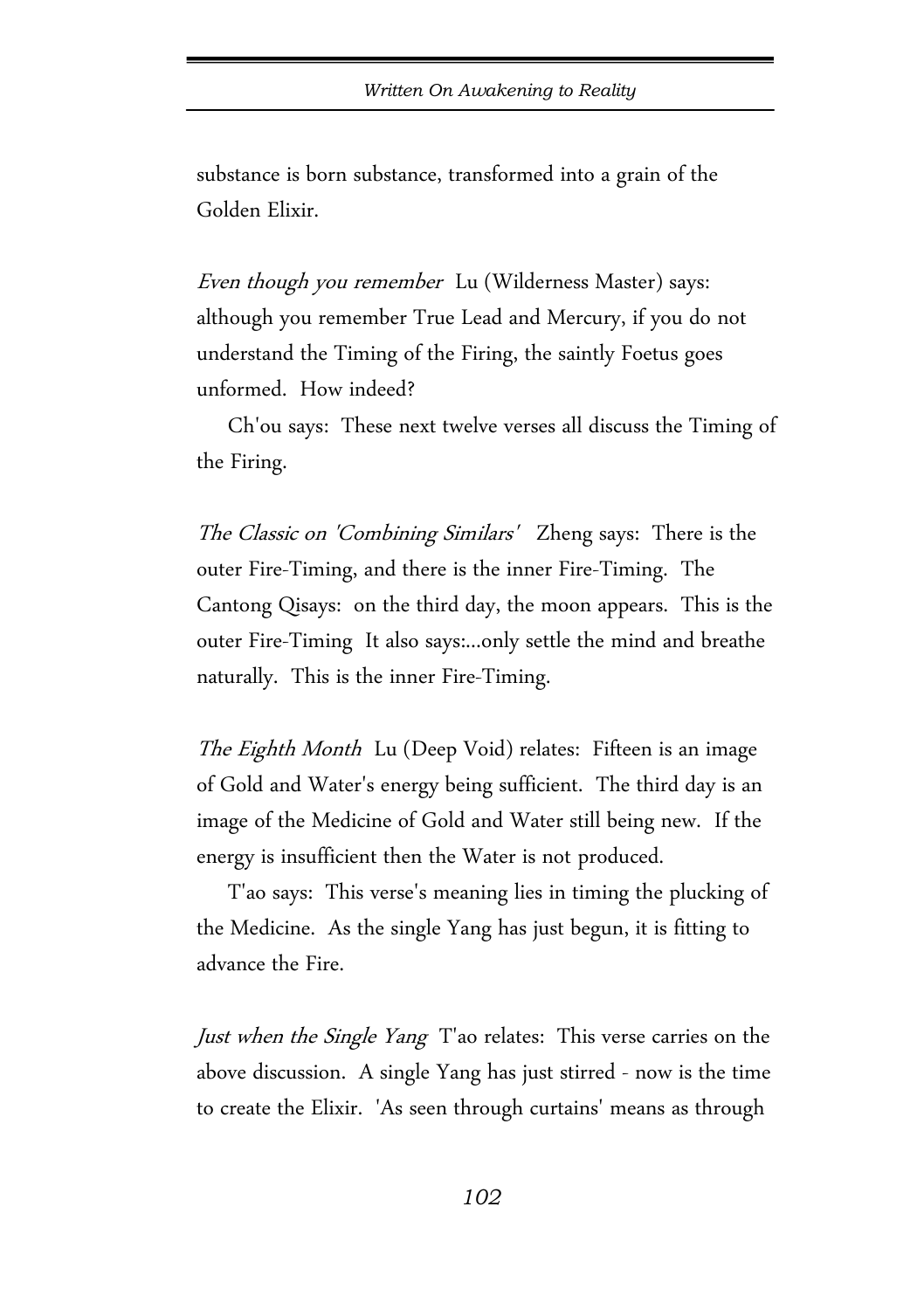the lowered eyelids. When you get to work the spiritual light shines out penetrating the curtains.

When the Great Medicine is produced then receive the energy. Although it happens easily, it is a time for warmly caring for it. When full you should cleanse in order to 'guard 'gainst perils'. Protect the frontier against anxieties and dangers.

As the Yang peaks Lu (Wilderness Master) comments: The Dark Pearl is an image of the Medicine. The Medicine cannot give birth of itself, it must be influenced by the Yang energy - then gradually it is produced. From being minute it becomes obvious. The Yang peaks then the Yin disperses. In ten moons its destiny complete, the Great Elixir fully formed!

T'ao quotes Gentleman Crane in the Woods:

One line hard and one line yielding, One moment mild, one moment fierce. That year the Fire Timing began a little child... Zhen's thunder sounds! Now spirits and devils start away!

Just after the First Bow of the Moon Weng says:...the circulating of the Fire's gentle warmth, dividing out the times for cleansing in order to complete the Golden Fluid Returned Elixir, entirely depends upon the advance and retreat, and Dividing-Out, of the Shadowy Tally and Yang Fire.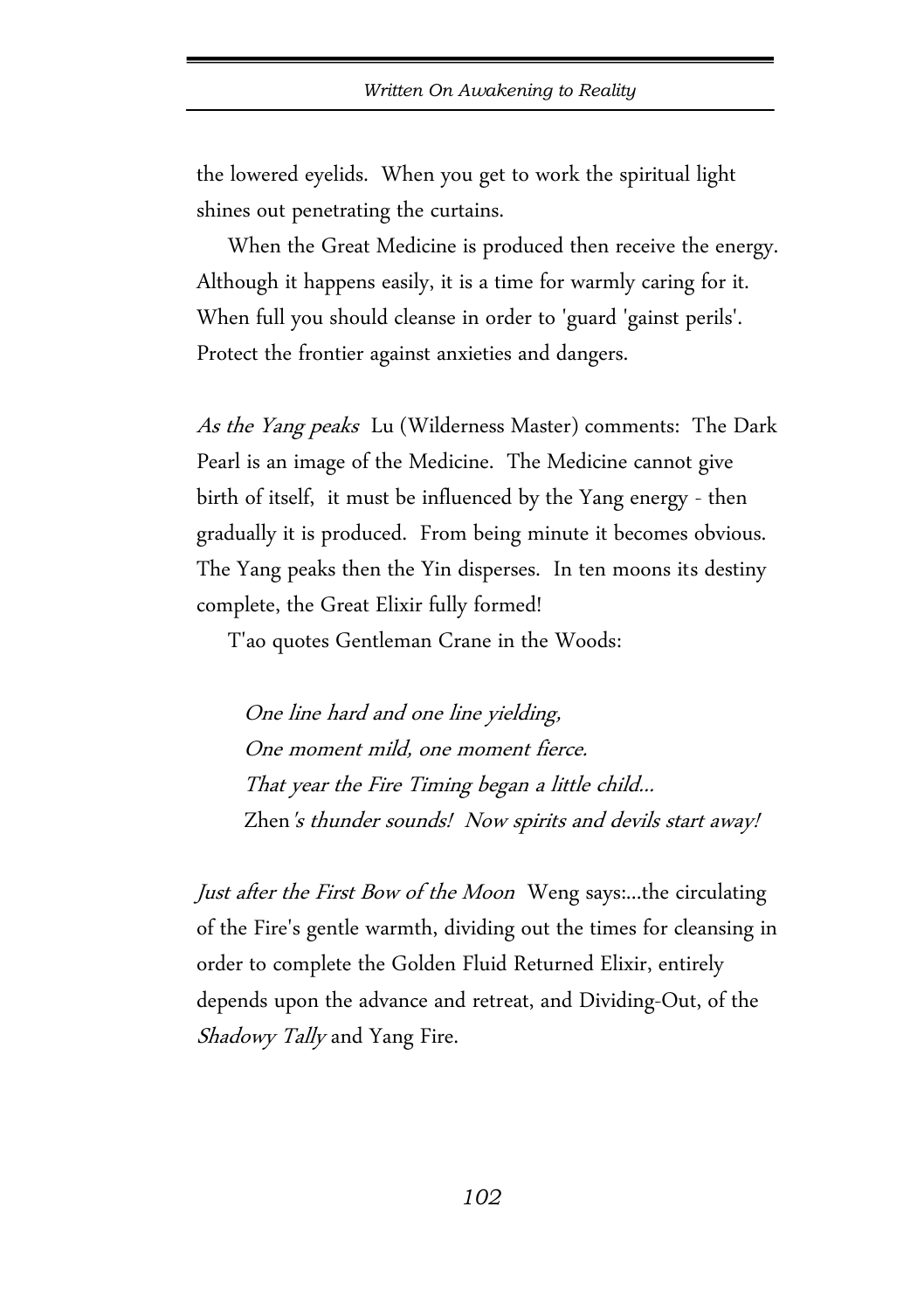The *Shadowy Tally* is literally the Yin Tally, the title of the Yin Fu classic, given in the Appendix (translator's note). On the 'shadowly tally' book see also a few stanzas earlier.

*Just now the Eldest Son* Weng comments: Zhen is the eldest son, the Green Dragon - wine is something Yin. Dui is the youngest daughter, the White Tiger - flowers are a something Yang. The Young Beauty is the Mild Maiden, meaning the Mercurial Fire. The student who cultivates the Elixir, urges the Dragon to arrive and seize upon the Tiger.

At the season Weng comments: The second moon (the month of the hare) acts out its powers, the eighth moon (the month of the cock) acts out its penalties, this is the time when properly one cleanses, one must not increase the Fire but fear perils and dangers.

When the Yang arrives between Heaven and Earth, neither cold nor hot, but warming, so it acts as in hexagram 11 Flourishing (the second moon). Not to advance the timing of the Fire, means to wash and cleanse.

When the Yin energy arrives between Heaven and Earth, neither hot nor cold, but cooling, there it acts out the hexagram 12 Decline (the eighth moon). Do not advance the *Shadowy* Tally. Also it is said, wash and cleanse.

The Sun and Moon Lu (Wilderness Master) comments: When still, guard the frontier that a single thought does not arrive. The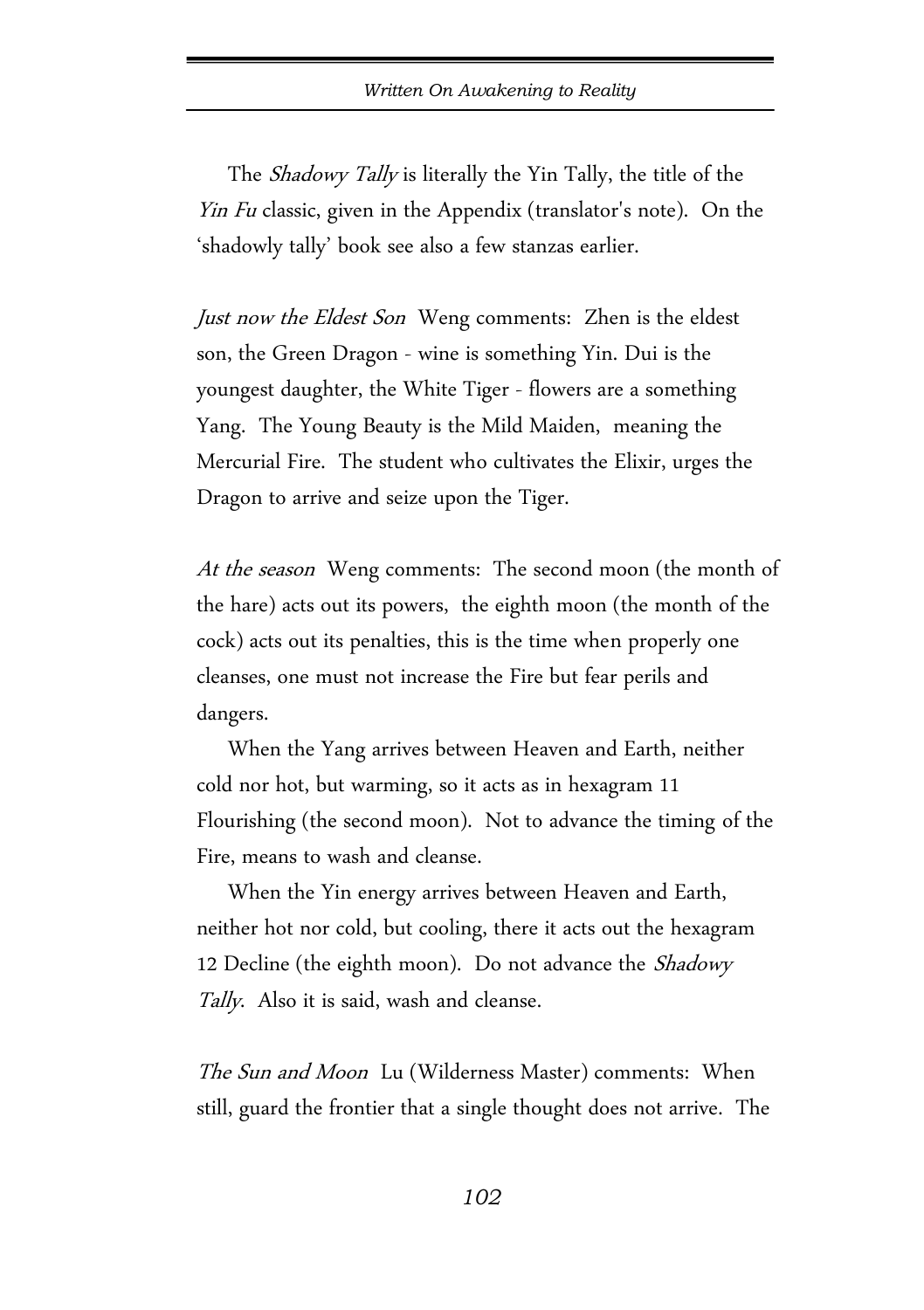Three Jewels (eyes, ears, mouth) closed up shut. When moving, do battle. The Dragon and Tiger cross sword-tips, topsy-turvey, reverse-functioning!

Just when Lu (Deep Void) comments: Decline and Flourishing (hexagrams 11 and 12) have just entwined, so pluck the Medicine. Innocence and Sprouting Forth (hexagrams 3 and 4), these two hexagrams describe the passage and circulation of the Fire.

T'ao says: Each day two hexagrams, so each month sixty hexagrams, in ten months six-hundred hexagrams. It is merely this!

Within the Hexagram Weng says: The hexagrams are there as the trap and hoofprints of the Fire. (A bamboo fish-trap, a horse's hoofprints. When you have the fish you throw away the trap; when you find the horse, you no longer need the hoofprints.) The Cantong Qitakes Qian and Kun as the Caldron Vessel, K'an and Li to be the Medicinal ingredients and sixty hexagrams to be the timing of the Fire. All these are devised. Students should observe the trigrams' and hexagrams' images, then they can use them to understand and realise the timing of the Firing within the body. Then the trigrams, hexagrams and lines have no more use!

Heaven and Earth Zheng says: the tides arrive and there is fullness, the tides draw out and there is emptiness. This is the ebb and flow of Heaven and Earth. The moon swells up and there is fullness, the moon decreases and there is emptiness. This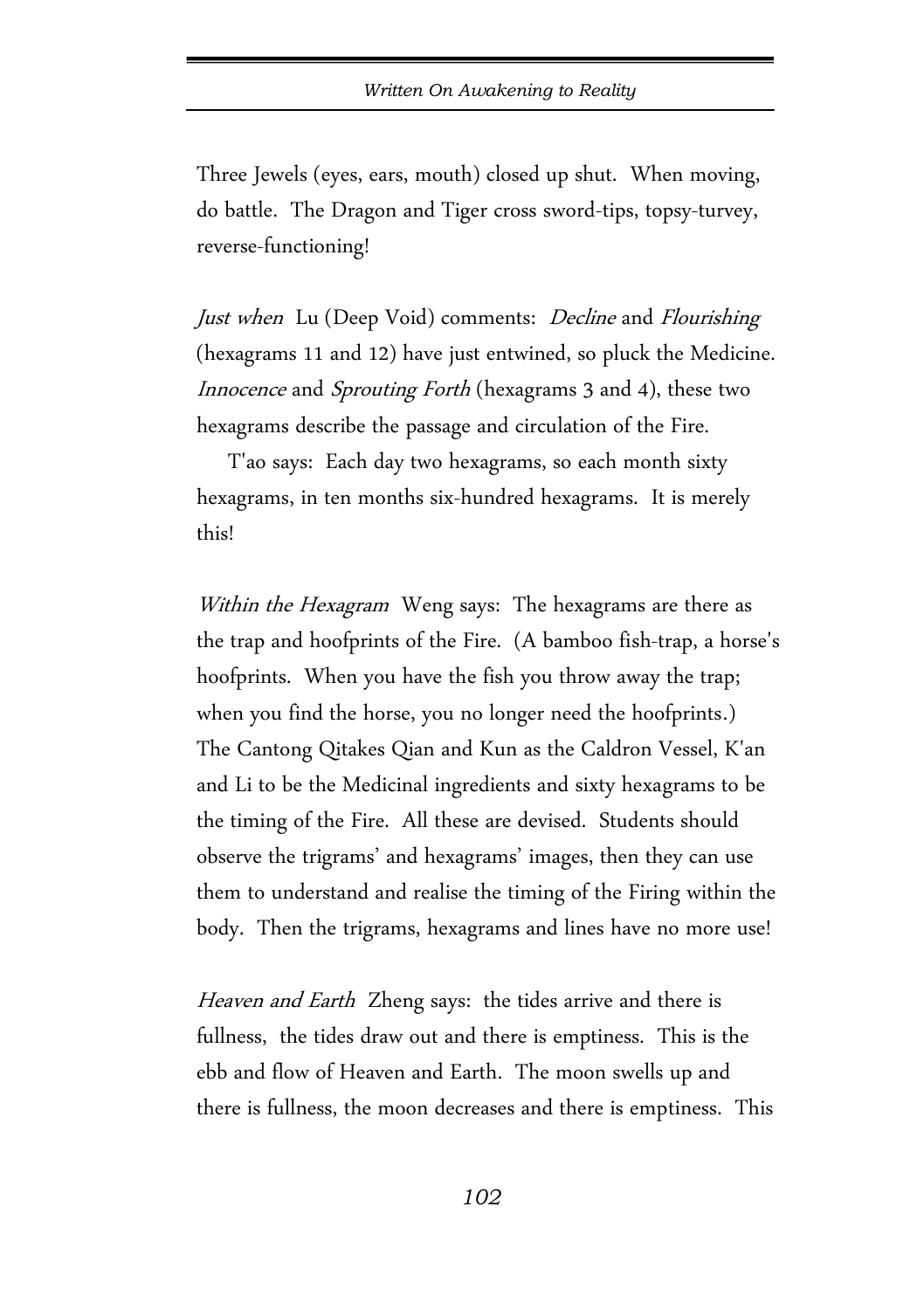is the filling and emptying of the Greater Yin. Spring donates and summer matures, autumn gathers up and winter commands respect. This is the filling and emptying of the Four Seasons. The energy shines out brightly and there is fullness, it declines and there is emptiness. This is the filling and emptying of the human body...the most important thing for man is to be able to use this ebb and flow. The student who first lowers his hand, foremost expels the Three Corpses and Six Thieves (senses). He disciplines and achieves a heart like a Great Clod! (see the Chuang Tzu) The Six senses totally clear - then you can enter into a room and smelt the Great Elixir!

Li comments: Fullness and emptiness time the smelting of the Medicine. Ebb and flow are the key to creating the Elixir.

T'ao quotes from the  $Ts'an T'ung Ch'i$ : The tokens in the sky advance and retreat, contract and extend out according to the time...().

If you want to find Within Man's body there is something totally void and totally magical! Constantly preserved and undying, it is that which is called the Dark Female.

So then the Dark Female is the human body's essential tool, the unseparated Supreme Ultimate (*tai-chi*) within which there is Yin and Yang. Thus it is called the Dark Female. The spiritual energy from here returns to its root. The Sun and Moon unite here. If man can rely on her establishment as foundation - then the Valley Spirit will never die. Such is the Dark Female!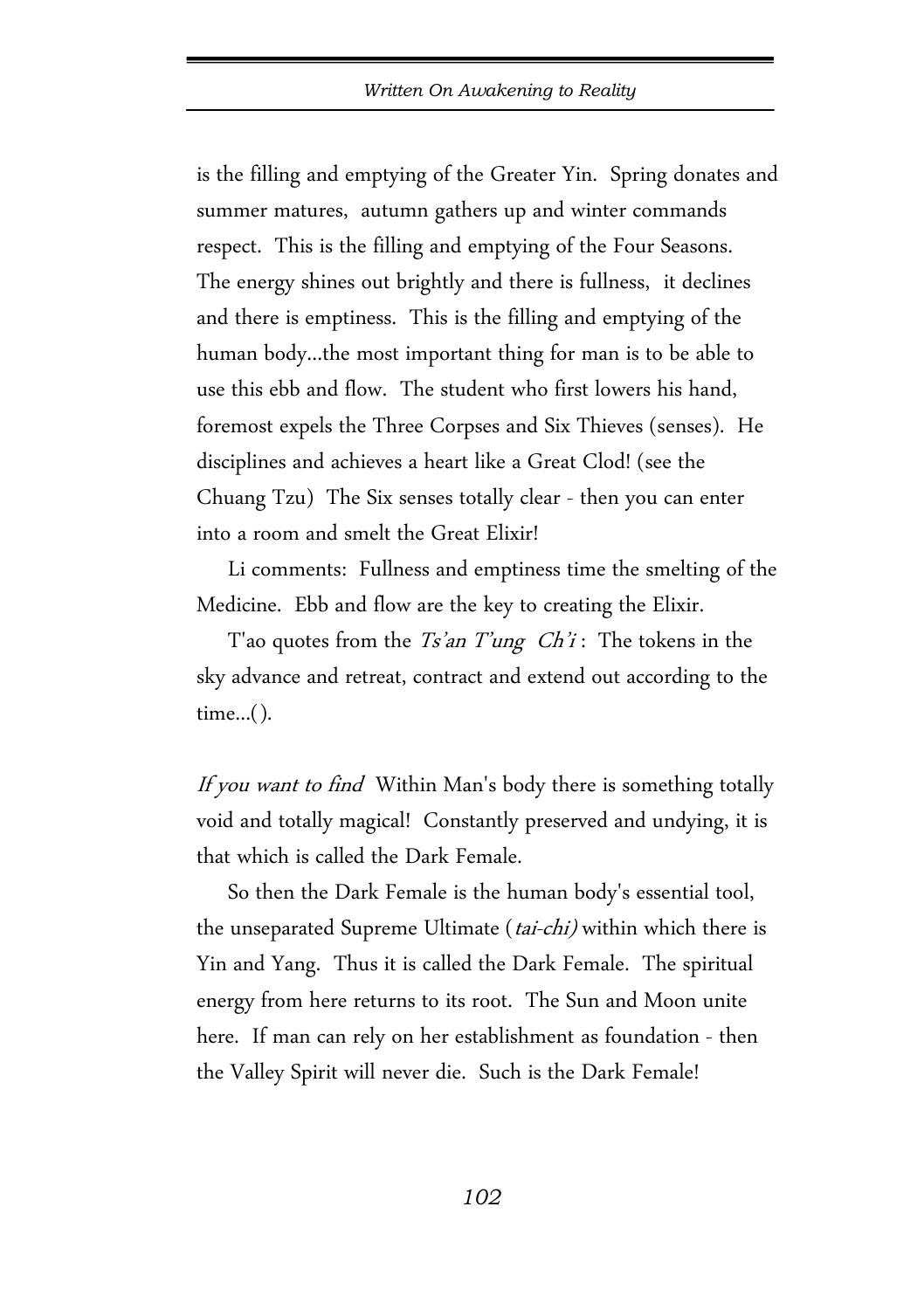The Valley Spirit is a term for the prenatal, empty and void, magical response - our very Nature! This is just so!

The Gateway to the Dark Female Lu (Wilderness Master) comments: The last verse merely spoke of the Dark Female. This verse describes its gate. Its rule is deeply mysterious. The gate is that place where Yin and Yang conjoin, come in and out, arrive and depart...if you are not told by word of mouth its whereabouts, it can never by guessed at.

T'ao says: The Gate to the Dark Female, is the place just where the Golden Raven seizes the Rabbit...the world thinks of ordinary mouth and nose breathing as the Dark Female in total error!

Different names but the same source Ch'ou says: This is a quotation from the first chapter of the Tao-te Ching.

Lu (Deep Void) comments: It inherits the meaning of the former verse, speaking on the Gateway of the Dark Female...understanding gain and loss. Weng said, 'follow the ordinary way of things and there is life and extinguishment. Reverse the usual way and there is the Way of the Elixir, constant magic and constant preservation!'

Protect life and perfect the body: cf. Tao-te Ching 39.

That it starts in Activity Tai says: There is the action of nonaction, which divides the two Schools of Nature (hsing) and Life (*ming*). You must follow an order and work from it. From the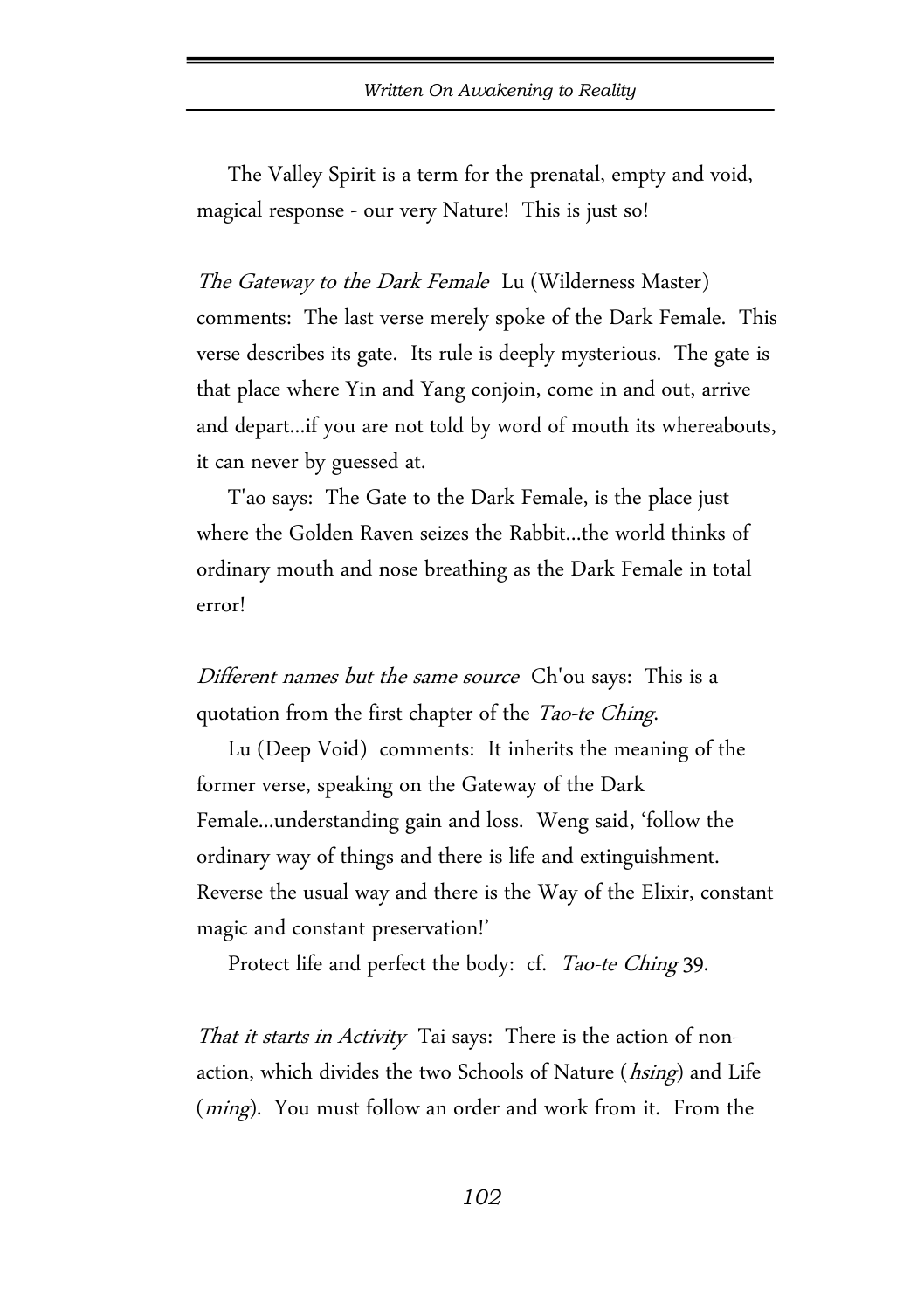very beginning reach the middle, from the middle reach the end, knot the Elixir in a single hour, cherish the foetus ten moons, embrace the primal energy nine years - then you can be blend together with it and become one, returning to the Mystery of No-Form.

Those in the world muddlingly use the source of their own Nature as the Way. They are wasting being and grasping at non-Being. Recognise the root and arrive at your heaven-sent Nature! It is the Golden Elixir which is the Golden Elixir! How can you wholly break up the Great Tao of Nature and Life! Cf. *Tao-te* Ching 48.

Ch'ou goes on: The world only says the Way lies in nonaction, and does not understand how achievement can begin in activity.

Black with White within T'ao comments: White is the Golden Essence. Black is Water taken as basis. Within black there is white. So it is produced as prenatal White Gold within K'an (water), the energy of the True Yang, the Mother of the Golden Elixir!

The Cantong Qisays: the loving mother cares for her offspring. ().

Amidst the Flurried Confusion Weng says: Observe the unseen, listen to the unheard. The energy of the True One, magical and without form! Master True Unity says: Nothingness, this is the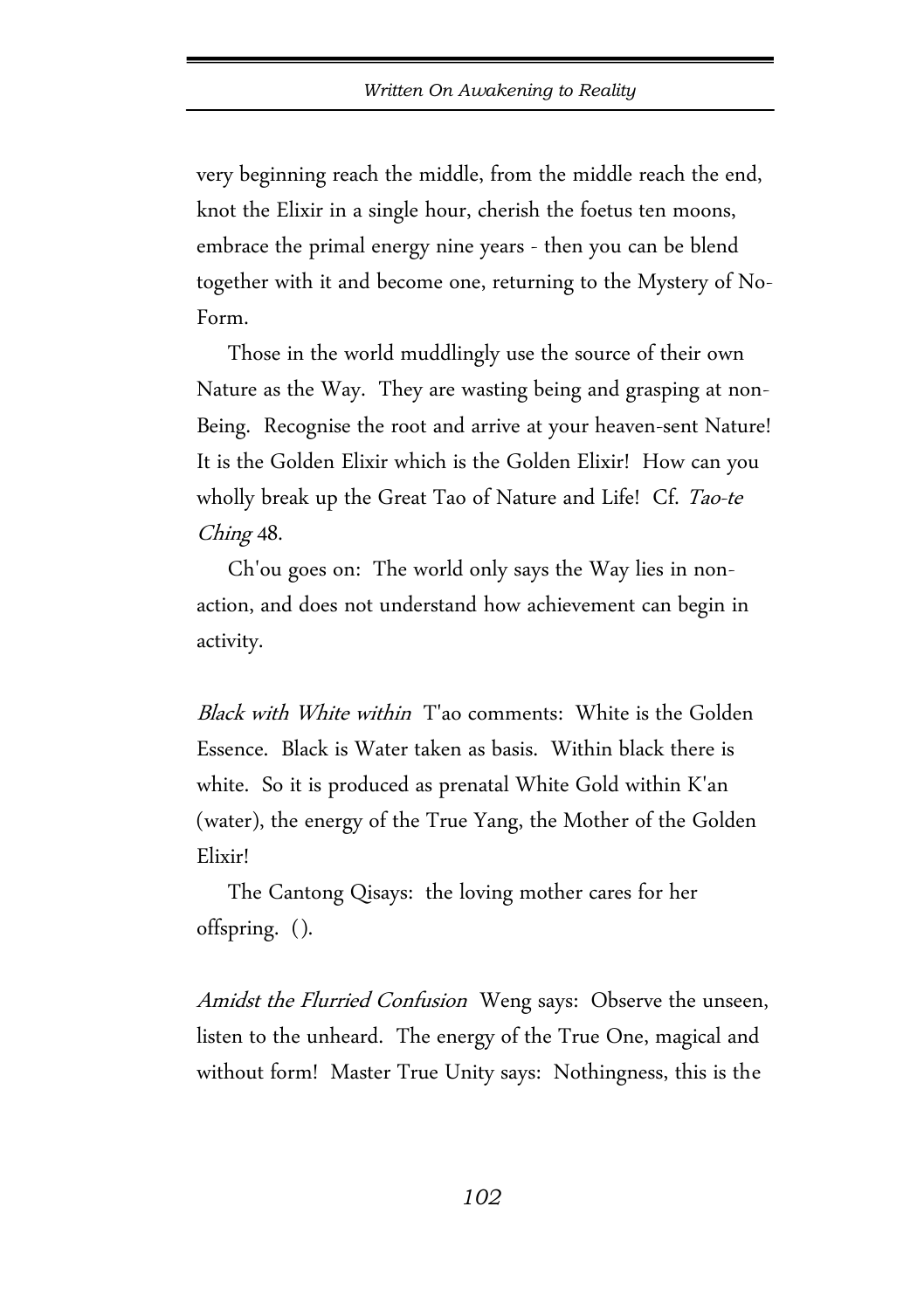Dragon, the Mercurial energy. Being, this is the Tiger, the Leaden energy.

At the moment T'ao says: Whenever a foetus is made in the usual way, it is shed and released below. The sagely foetus, when formed in reverse, is shed and released above. In ten moons the foetus is complete.

At the Pool of Flowers T'ao comments: The previous verse already has commended the shedding of the foetus, the task of spiritual transformation. This verse also commends a visit to the abode of the spiritual rulers, an affair such as 'the dawning of the primal'!

Lu (Wilderness Master) says: The Pool of FLowers is the place where the Medicine is born, somewhere totally quiet, where all if finished...just to pluck the Medicine, this is enough.

Seas, fields...the implication is of the vastness of geological time, seas in time become fields through erosion, hills are washed down to valleys (translator's note).

If you want to know Lu (Wilderness Master) says: A Medicine plucked from another home (or school) and planted in our own house and garden as seed. There it reaches full maturity - the mystery of self-nature. It does not take human effort!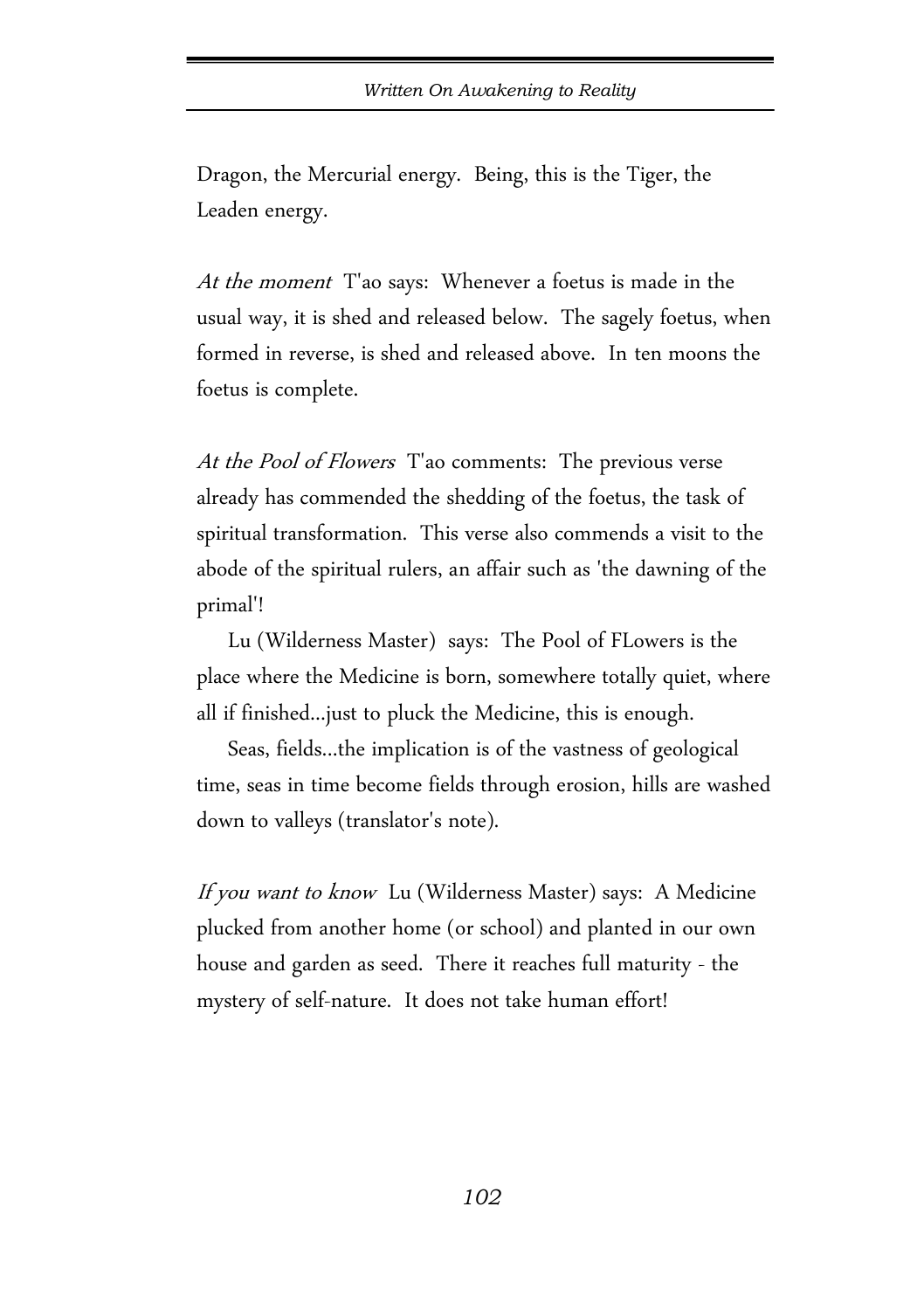Do not apply the Pretended Arts Tai says: The former verse talks to the 'self', thus it mentions 'you should'. This verse educates man in what it says. Thus it mentions 'another school'. So it is made the same kind, as one.

A glimpse of snowy hills Weng comments: Snowy hills are white, the colour of the West, an image of Gold. This is a single grain of the Golden Elixir, scented like the Oil of Buddhahood. Cooked and returning to the tan-tien (lower belly), created within the furnace...Chang Qian is male, the image of the Qian trigram, the True Mercury. Ma Ku is a young girl, the image of the Kun trigram, and the True Lead.

Chang Qian rides over the bridge of the Milky Way to meet the Spinning-girl constellation. This is a metaphor for Yin and Yang meeting and communicating together.

Chang Qian: a figure from the Han Dynasty biographies. Ma Ku was a renowned Fairy Girl Immortal. A sexual connotation is carried into the next verse (translator's note).

If you do not recognises T'ao says: The evil and true have separate pathways. They are a hairs-breadth apart! Here, closing the tail-gate and practising the 'arts of the bedchamber' are mistakes.

Land of the Yen-Fu Tree: India. Here it is used as a derogatory term (translator's note).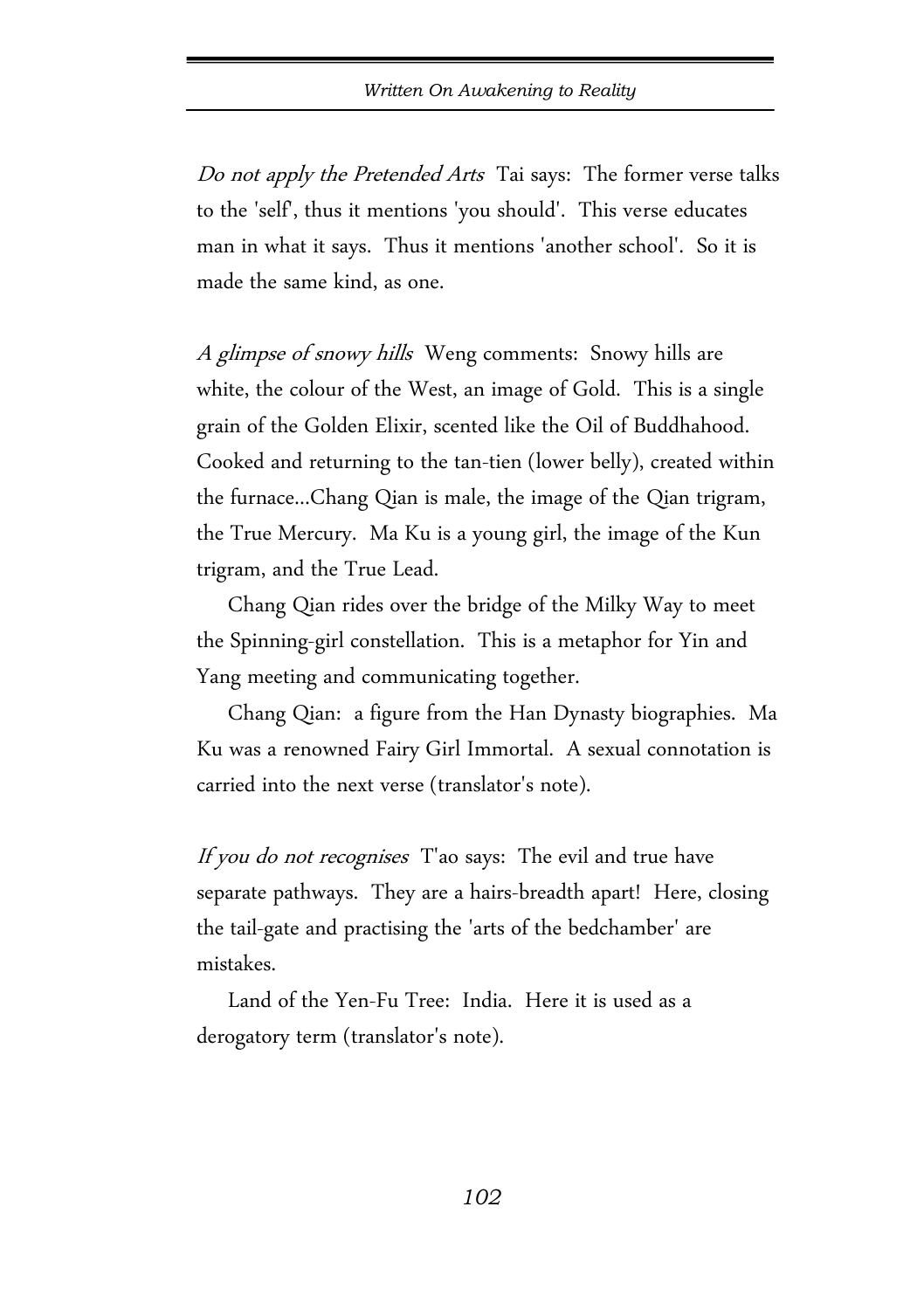All Things as numerous T'ao says: This verse quotes the Tao-te Ching...Men find it difficult to understand, small people do not know the Way of True Constancy. Being based upon it, is returning to the root. cf. Tao-te Ching, 16.

The Smelter Ou T'ao says: This verse is all in metaphor. The Smelter Ou cast a sword, the Maiden Fairy attended to the furnace. 'Do No Evil' was the name of the sword. Gold and Water match yielding and firm.

Li says: one is golden, one fluid, one hard and one yielding.

Tap with Bamboo, summon the Tortoise Various Commentaries: Bamboo has a hollow heart, it responds without desire. The lute has a true sound, is sweet and not discordant. To tap and strum, is to seek the harmonious sound of Yin and Yang.

The Tortoise is the Black Tiger. The Phoenix is the Red Dragon.

A Medicine where Mutual Energies meet Lu (Wilderness Master) comments: The Way is that proceeding from which is the Way, pure and clear in essence. The Medicine is that proceeding from which is the Medicine, gain something of its kind and it is finished! If you seek something different, in vain you labour your heart.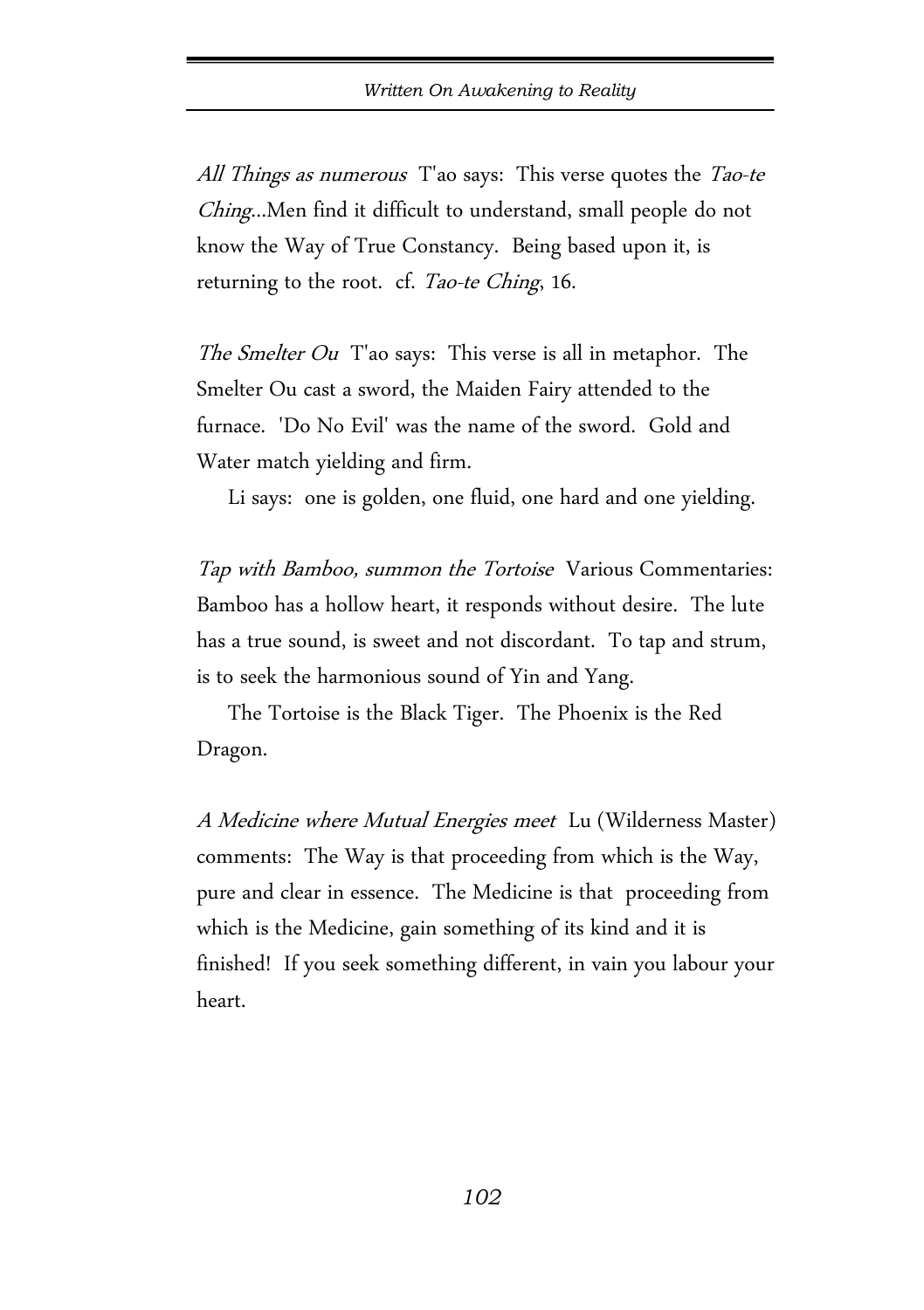Blazing Red! The Golden Elixir Weng comments: The Golden Elixial Great Medicine, when you set to work it takes no more than one hour! As soon as it is made it is swallowed down.

Zhang Boduan extended an original poem which goes -

Blazing red the Golden Elixir is one day complete, The Yellow Shoot cannot escape the Mercurial Pit! If the work is not complete in three attempts You open the furnace - flooded with light!

Truly this is the same Tao!

In cultivating the Great Medicine Zheng quotes an old saying: 'My life is not from Heaven!', commenting: this is the mystery of the creation that lies deep within the self.

The Three Talents Lu (Deep Void) comments: This verse's meaning is originally from the *Yin Fu* book (see Appendix).

The Three Robbers once ordered, the Three Powers secure. Feed on the opportunity! All hundred joints in place, move when you see an opening! All change then secure.

The Shadowy Tally Lu (Deep Void) says: The Way of the Golden Elixir has been transmitted as one through countless ages, uniquely thus as Nature's secret workings...there is a saying 'your nature awakened within your own heart, your life bestowed upon you by a teacher'.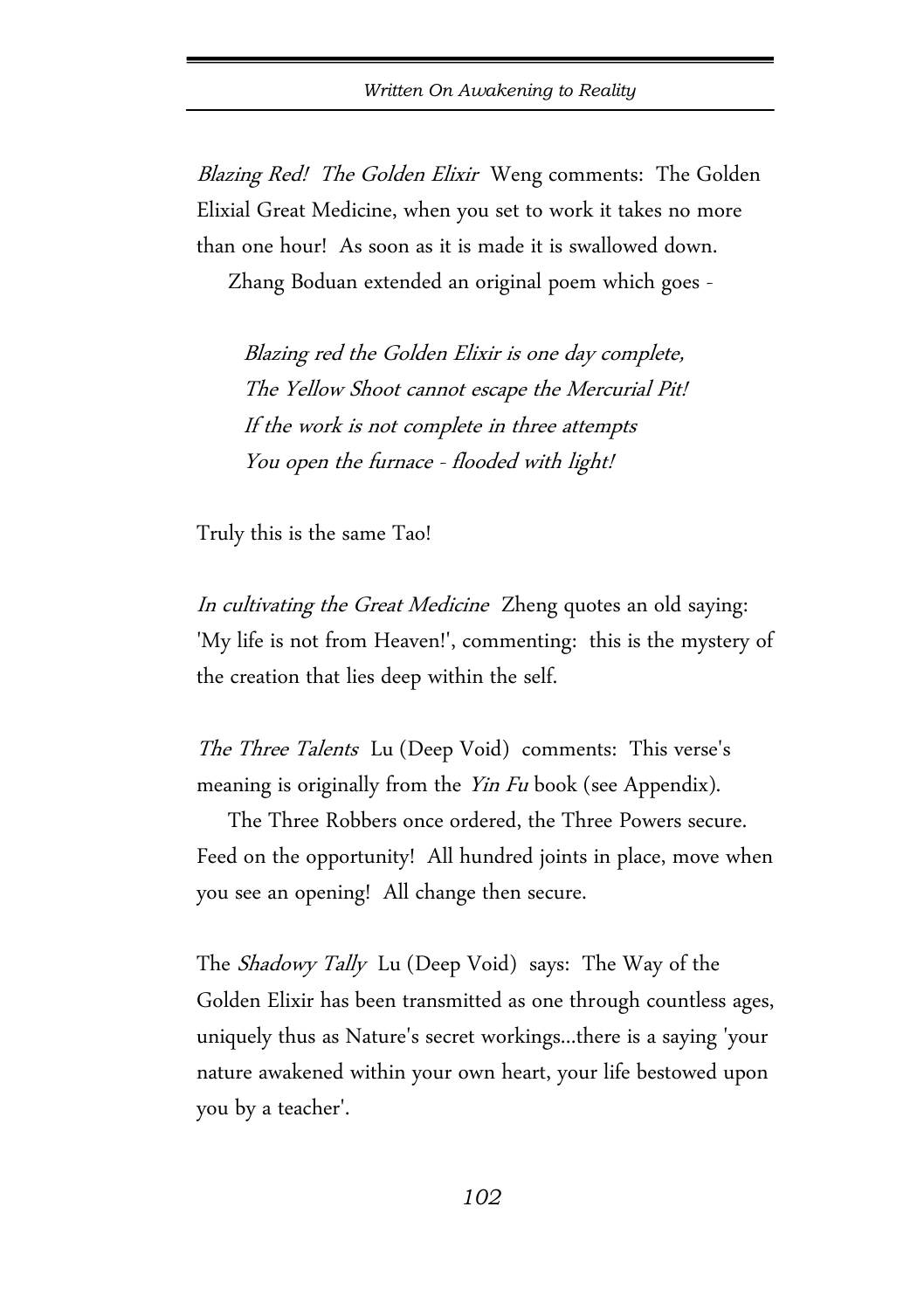But a true teacher is difficult to find, he must have an allencompassing wisdom and eyes that see the real world - then you can distinguish him...and you must have a willing and empty heart, otherwise you meet him and don't meet him!

Yen-Tzu, Min-Tzu: famous disciples of Confucius (translator's note).

Totally finish with the Monkey-Mind: T'ao comments: When the Elixir is finished then the mind is dead, the spirit alive! This is the Mind totally finished with - and desire also.

Not yet smelted the Returned Elixir T'ao comments: Once the Fire-Timing is complete, quickly, it is time to finish with the fire and guard the frontier. It will not stay for ever.

Besides if you do not know to halt at fullness then Mild Maiden Mercury slips away and the form of the Elixir is destroyed. This is what is meant by 'fire hides its sharp tip'. Han Chung-li has a poem:

The Elixir ripe - do not practice timing the firing, To further time the firing will injure the Elixir. Only protect it without loss - Thirsty - then drink, hungry - then eat, tired - then sleep.

Failure and good fortune Weng comments: Yang controls life so it mentions good fortune. Yang controls destruction so it mentions failure. Yin ebbs and Yang grows, Yang reaches an end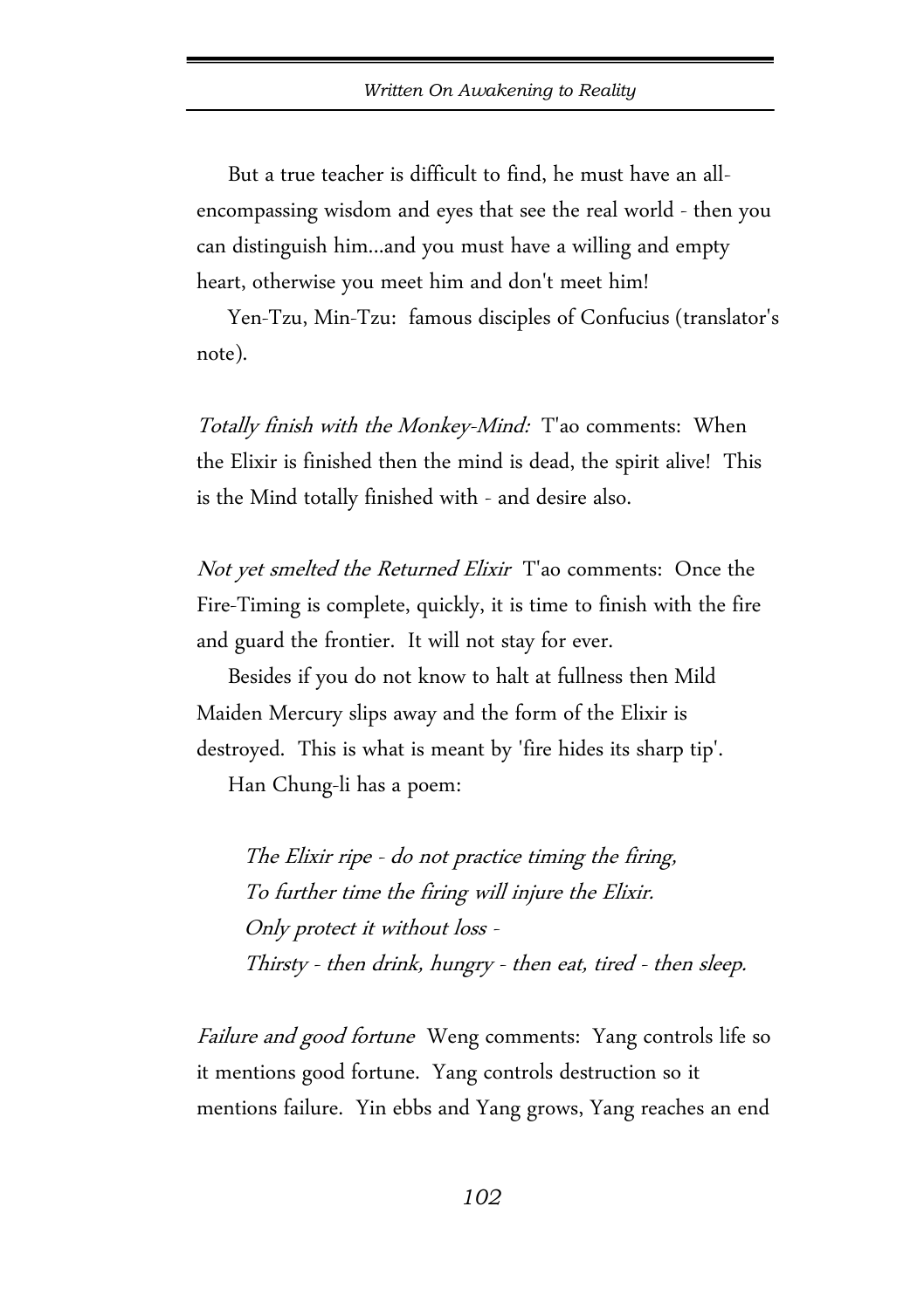and Yin is born. They mutually rely and submit to each other, returning like shadow or echo - the one following the other.

This is the principle of the usual way of things. If you can reverse the workings of life and destruction and cultivate yourself - then in the instant taken to flip your hand you turn catastrophe to good fortune!

T'ao mentions that the Tao-te Ching and Yin Fu are behind the terms here. Cf. Tao-te Ching, 58.

The Ways of the Elixir Zheng says: Return to the commonplace to understand this great affair. How could it not be mixed up with the commonplace!

Soften your light: from *Tao-te Ching*, 4.

#### Moonlight on Western River

The Inner Medicine Weng comments: The Outer Medicine is the Golden Elixir created in the Two Eights Furnace - in not more than an hour is it complete. The Inner Medicine is the Golden Fluid Returned Elixir created within one's own body - you must wait ten moons for it to be complete. Then you can shed the foetus and perfect your sagehood.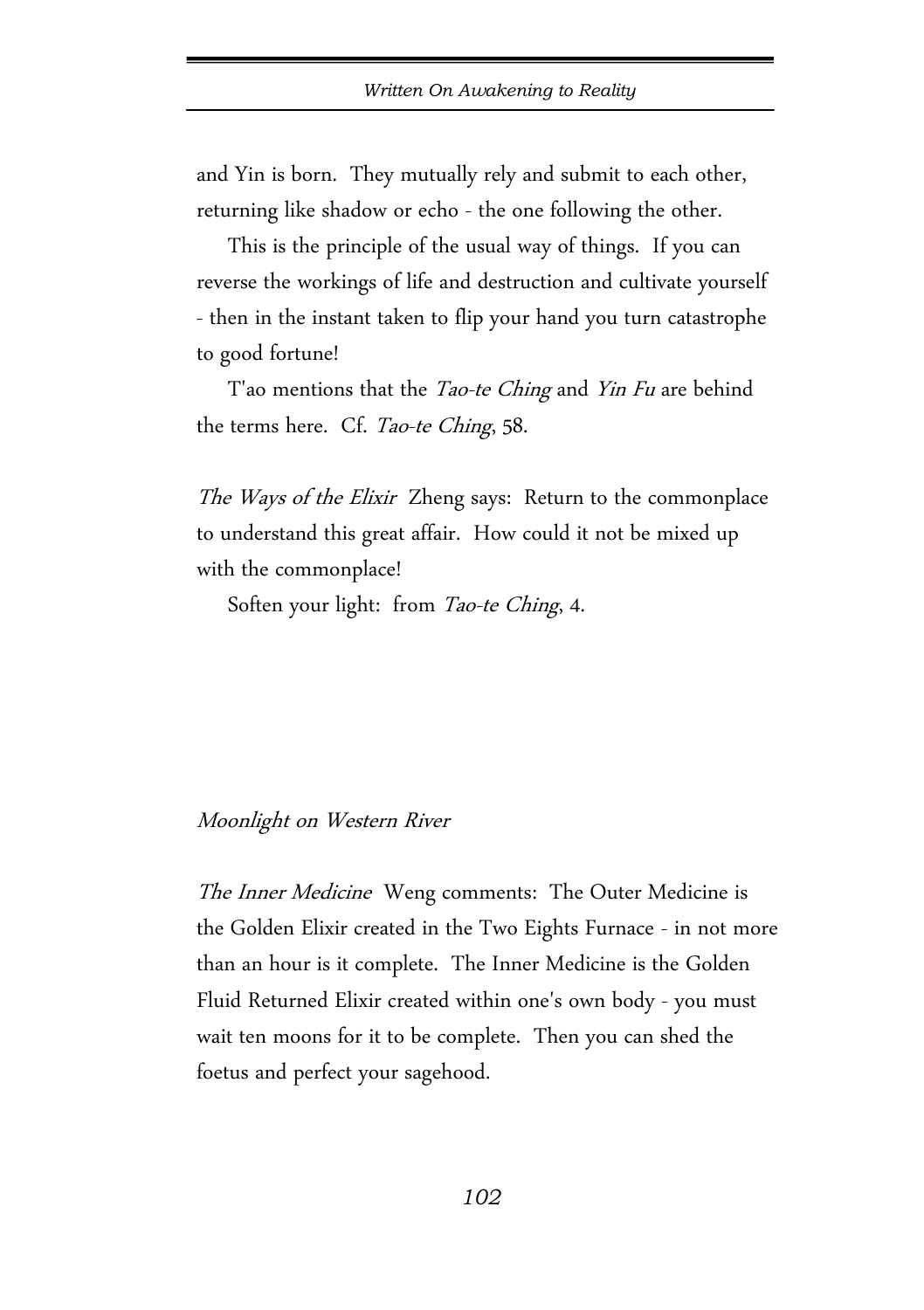The activities of the two Medicines are only slightly similar, in that they use the labour of the Timing of the Fire. Really they are remote from each other!

The White Tiger, the Original Period Lu (Wilderness Master) ambiguously comments: At sixteen (two eights), a young boy has his true semen. At fourteen (two sevens) a young girl has her first fall of menses.

Properly this is the first occasion. Is this the Original Period? Or is it not?

T'ao comments: This verse shows the value of the Spiritual Fluid Great Medicine. THe first four lines indicate the source of the Great Medicine. The second four lines indicate the timing of the Great Medicine by the use of tokens (or tallies see the Ts'an T'ung  $Ch'i$ , passim).

He further comments: The Great Medicinal Golden Elixir, its beginning lies in disciplining yourself, its latter state in advancing the Fire. In neither can you be a hairs-breadth out!

Current of the Age: see Seven-Word Stanzas, stanza 4. For the 'highest good' passage, cf. Tao-te Ching, 8.

If you want the True Lead Weng comments: Your own kin are your own True Breath-Energy. Your True Energy relies on the True Lead to condense and bear the Golden Elixir. The Golden Elixir relies on your own Mercury for spiritual achievement. The Two Materials need each other...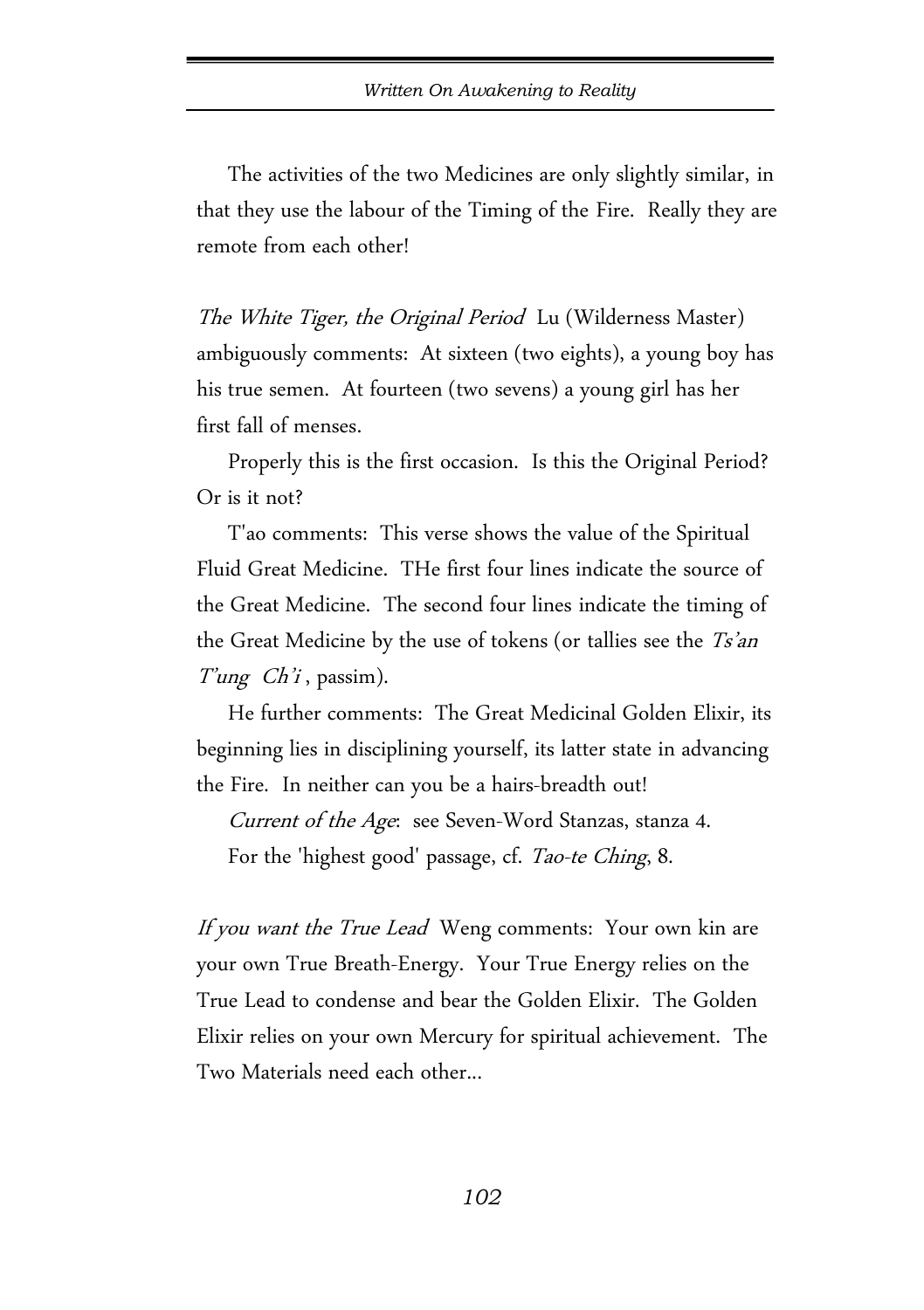T'ao comments: If not for the Lead the True Mercury would not submit. If not for the Fire the True Lead would not be produced. You must get at the True Lead to regulate the Mercury. You cannot separate from the pre-natal Qian Fire. Your own kith and kin are the pre-natal Qian Fire.

Two and Eight Lu (Wilderness Master) says: The Mercury within Li (the single open line in the middle), belongs to Yin. Thus it mentions Two and Eight, the Mild Maiden (even numbers). The Lead within K'an (the single solid line in the middle), belongs to Yang. Thus it mentions Nine and Three, the Young Lord (odd numbers).

Mercury then is the secretion of Wood. Lead is the essence of Gold. Gain the Earth as go-between. Three Natures joined in marriage...

T'ao comments: Gentleman Fire is the True Fire, which smelts the Elixir.

Weng and Lu both take the Kun-Lun to be the Ni-wan or Nirvana, literally the muddy pill, the Chinese term for the brain (translator's note).

Coming-back to Seven Lu (Deep Void) comments: Seven is the number of Fire (2 + 5), it is your own Mercury. This is something which very easily slips away. Coming back, means when exhausted it comes back to the root, transformed into Primal Essence.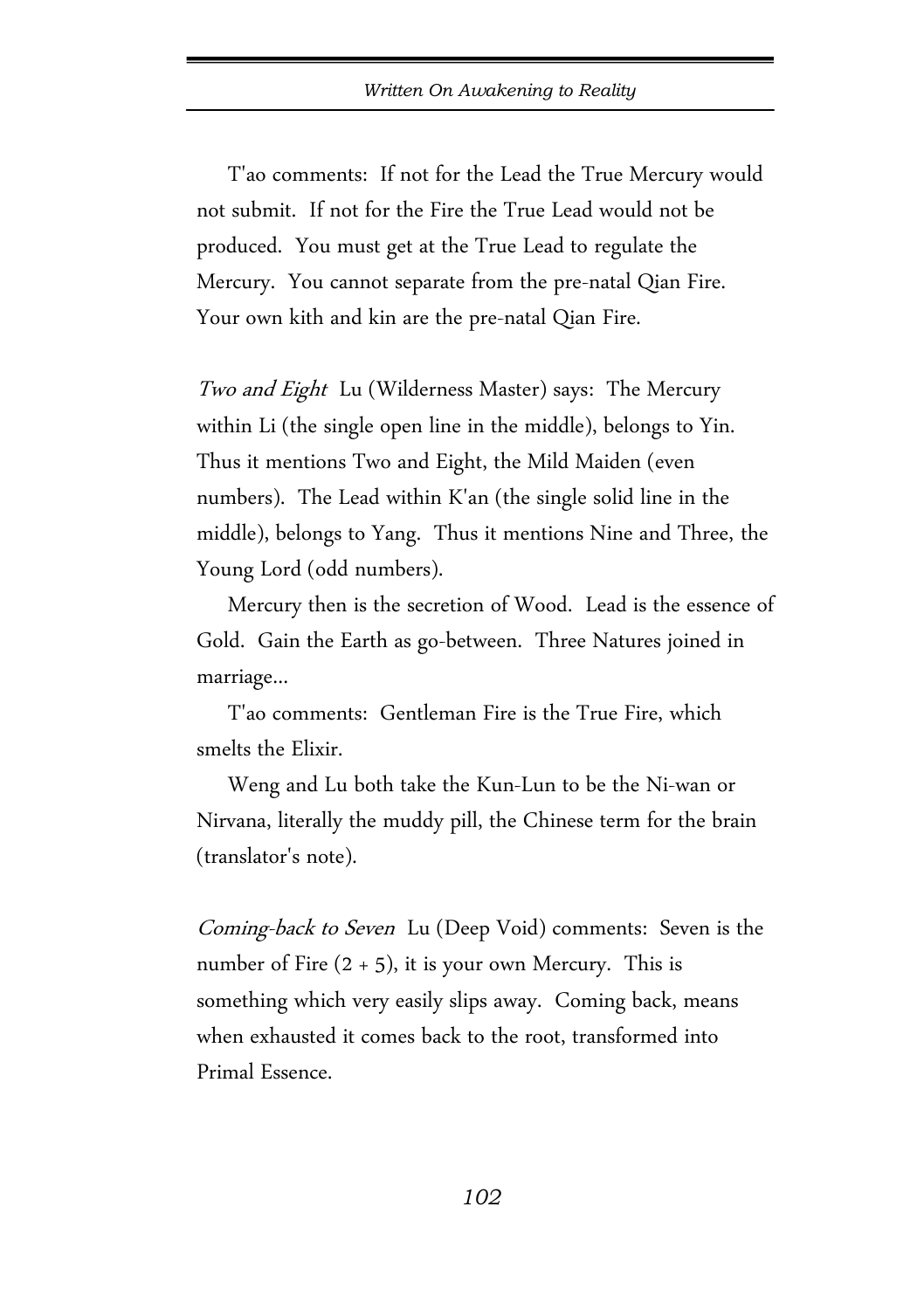Nine is the number of Gold (4 + 5). Restored, means from beyond it arrives back - Gold arrives back restored to its nature. The meaning of seven and nine is not based upon the passage of hours during the day. One must only recognise Wood, Fire, Gold and Water together all as one transforming Primal Essential Great Yang!

Zhen says: The blazing Fire refines the Gold. In perfecting the Elixir there is no more than a single taste of mercury - that is all - circulating around.

For the numbers, also see stanza 14, Seven-Word Stanzas.

Heaven and Earth Various Commentators: Heaven and Earth...*Decline* and *Flourishing* (Hexagrams 11, 12)...concern the plucking of the Medicine. Dawn and Dusk...*Innocence* and Sprouting Forth, speak of warmly caring for the Fire.

Circulating the Fire begins at Sprouting Forth and Innocence (Hexagrams 3, 4) and ceases at Already Over and Not Over Yet (Hexagrams 63, 64).

Tai Shang (unidentified) says: One should not further separate the limits of north, south, east and west. One should only look after their boundary against the first mistaken movement of thought. Fear your previous achievements, destroy them, again destroy them! Until you reach none whatsoever. Then you can achieve utterly the Mystery of the One...if you do not toil at this work the heart is never empty. Fear the loss of this Dark Pearl and Life's Jewel!

cf. Tao-te Ching, 48.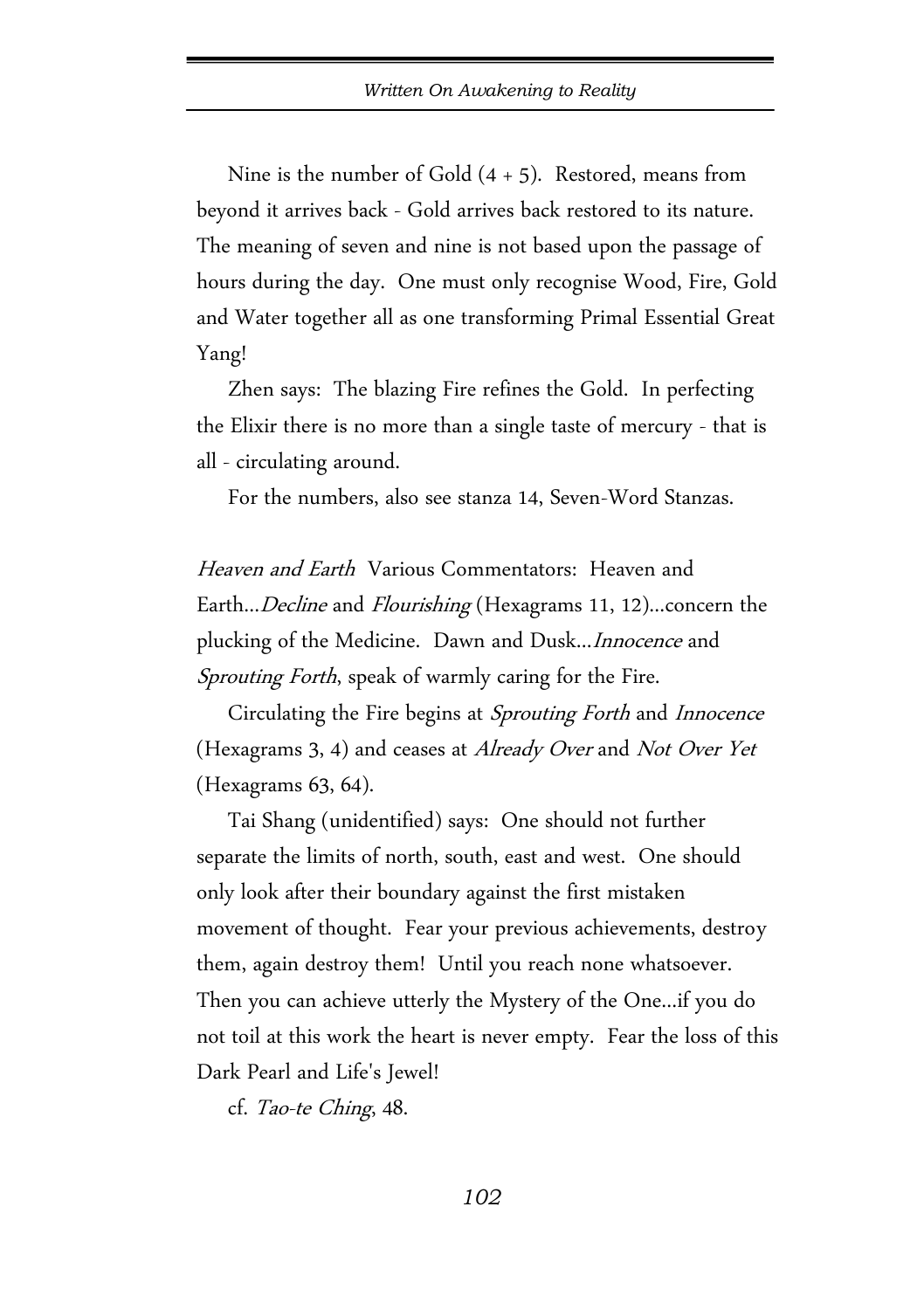At the Winter Solstice Weng comments: At the Winter Solstice the primary Yang is born to Restored hexagram (Hexagram 24). Each thirty days a single Yang line is added on until one reaches the pure *Creative* (Hexagram 1). This is timing the Yang Fire. Yang reaches its extreme limit and Yin is born.

At the Summer Solstice, the single Yin is born in Encounter (Hexagram 44). Each thirty days a single Yin line is added until you reach the pure *Receptive* (Hexagram 2). This is timing the Shadowy Tally. Yin reaches its ultimate end and Yang is born.

The same applies to the cycle of moon-phases. The fifteen-day old Full Moon is purely Yang, tallying with the Creative.

During the day and night, a single Yang is born at Midnight, and so on it goes.

T'ao says: This verse speaks of the 'warm care' taken with the Fire Tokens...such as it says in the *Candong Qi*: spring and summer rely on a substance within ().

The several regulating sections all have the same significance, ie. the general tabulation of cycles, see the introduction to my translation of the *Candong Qi* (translator's note).

If you do not discriminate T'ao comments: Just when the Single Yang stirs, you understand dark and light in a flash! The Timing of the Firing cultivates the Elixir. This verse is meant to upbraid a deluded teacher and his heterodox teachings. There is nothing further profound.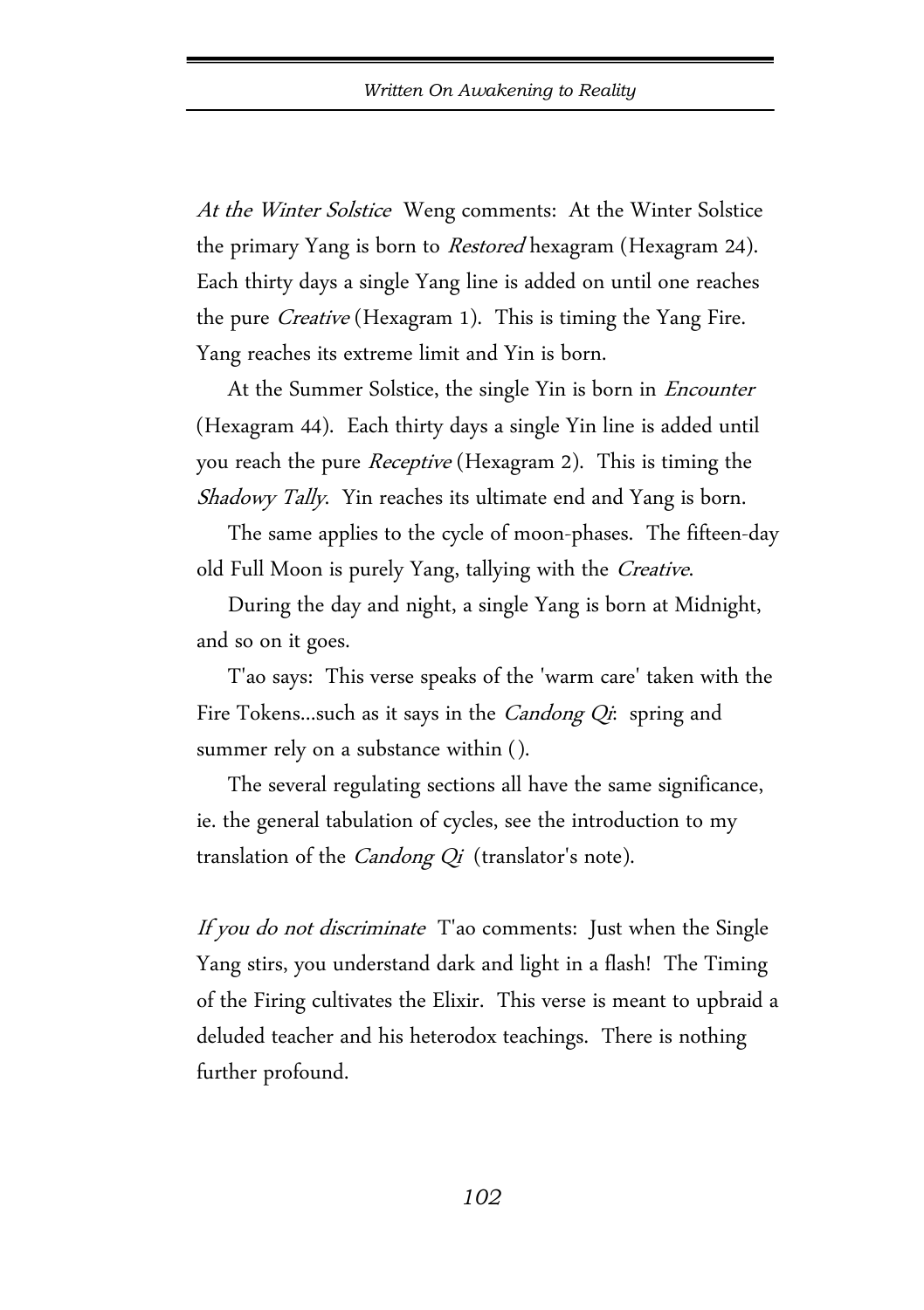*Miss the Ferry*: the 'ferry to salvation', cf. Buddhist Sutra, Prayna-paramita-hridaya (translator's note).

Virtuous Works of Self-Cultivation Lu (Deep Void) says: Love and hate oneself and all others the same, everyone and everything treated equally. Then without love, without hatred, nothing held back, nothing released - you can forget others, you can forget yourself, you can even forget forgetting - forgetting so that nothing is forgotten! This is the Ultimate Way indeed! What task is greater?

Chuang Tzu, the Taoist writer, has a chapter entitled 'Taking with Equal Regard' (translator's note).

Tiger, Rhinoceros, etc. - cf. Tao-te Ching, 50.

Luan-Chariot, Phoenix-cart - on which the Immortals, according to legend, ascended to heaven.

Herd-Boy and Spinning-Maid Weng comments: The Herd-Boy and Spinning-maid come together once each year (come close as constellations, they are both stars). The sun and moon join once each month. The tortoise and snake are a class of animals which coil around each other and help one another. All employ the Two Energies of Yin and Yang. This really is the root and foundation of the Great Tao...he quotes from the *Candong Qi*: The Cock cannot settle alone, the Hen cannot remain single.

The Elixir Lu (Deep Void) quotes a saying:

Smashed fragments in an empty void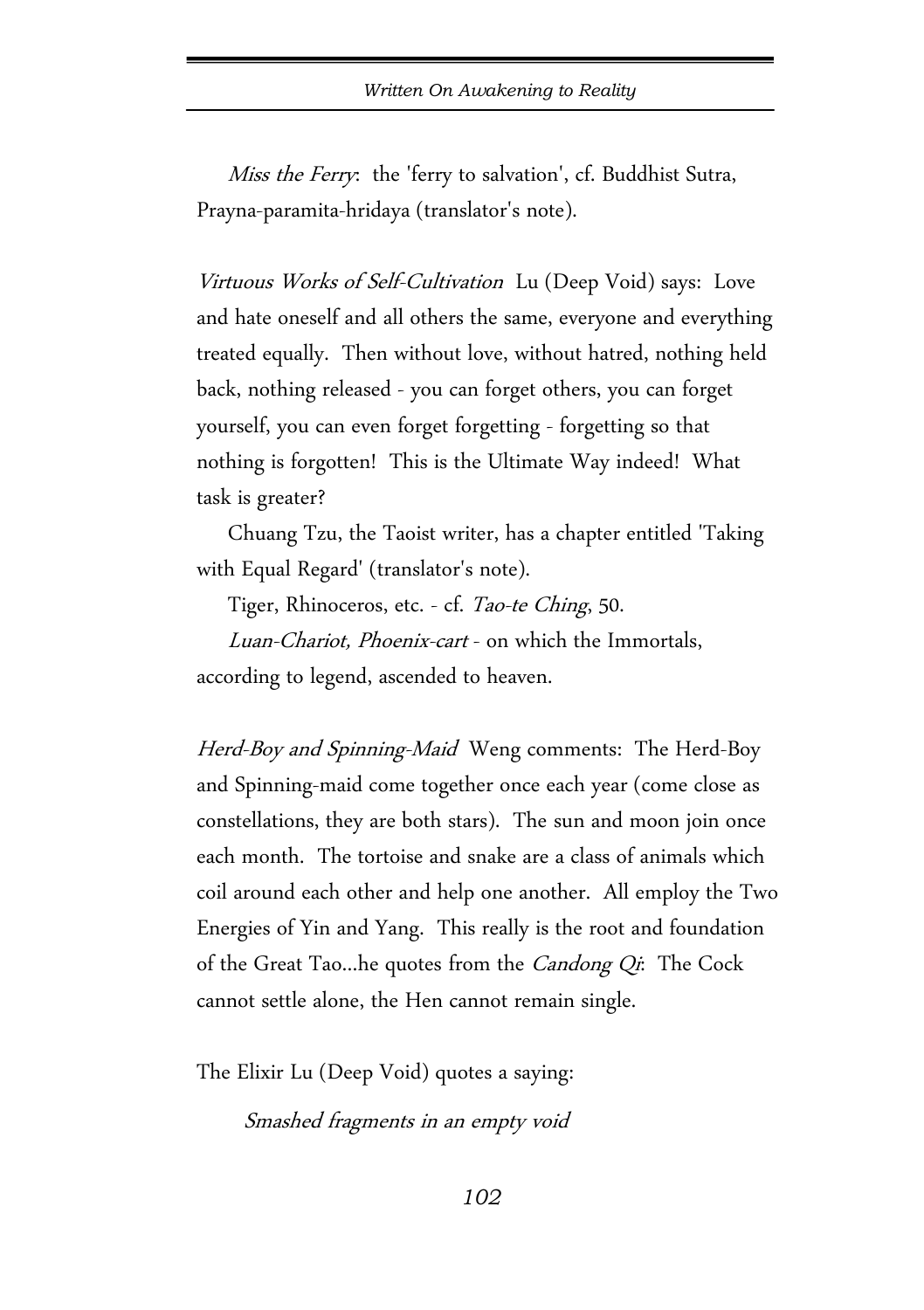Now the whole self lies exposed...

What words are these! In the olden days, truly-realised people narrated the truth, and went straight to reality...for example, 'beyond the body, there is a body'...and at once you climbed up to the regions of the Sages! It is not so difficult. The meaning in this saying is generally just this.

Li comments: Unborn means never extinguished. Since it is unborn it is undying. Undying, it is unborn. Unborn and undying, means eternal life.

T'ao comments: The very best fundamental ability of Man is to understand his Nature and know his own Life. That is what Gentleman Fairy Chang means by - once the Elixir is formed you must awaken to your own True Nature - namely you find proof of the Unborn!

Dragon Girl: She occurs most famously in the Lotus Sutra, Chapter 12. This chapter stresses that anyone, male or female, young or old, of any station, may reach salvation. Boduan's Buddhist leanings are here clearly revealed. In the following Four Line Stanzas he shows his concomitant distrust of any Buddhist meditational techniques (translator's note).

Four-Line Stanzas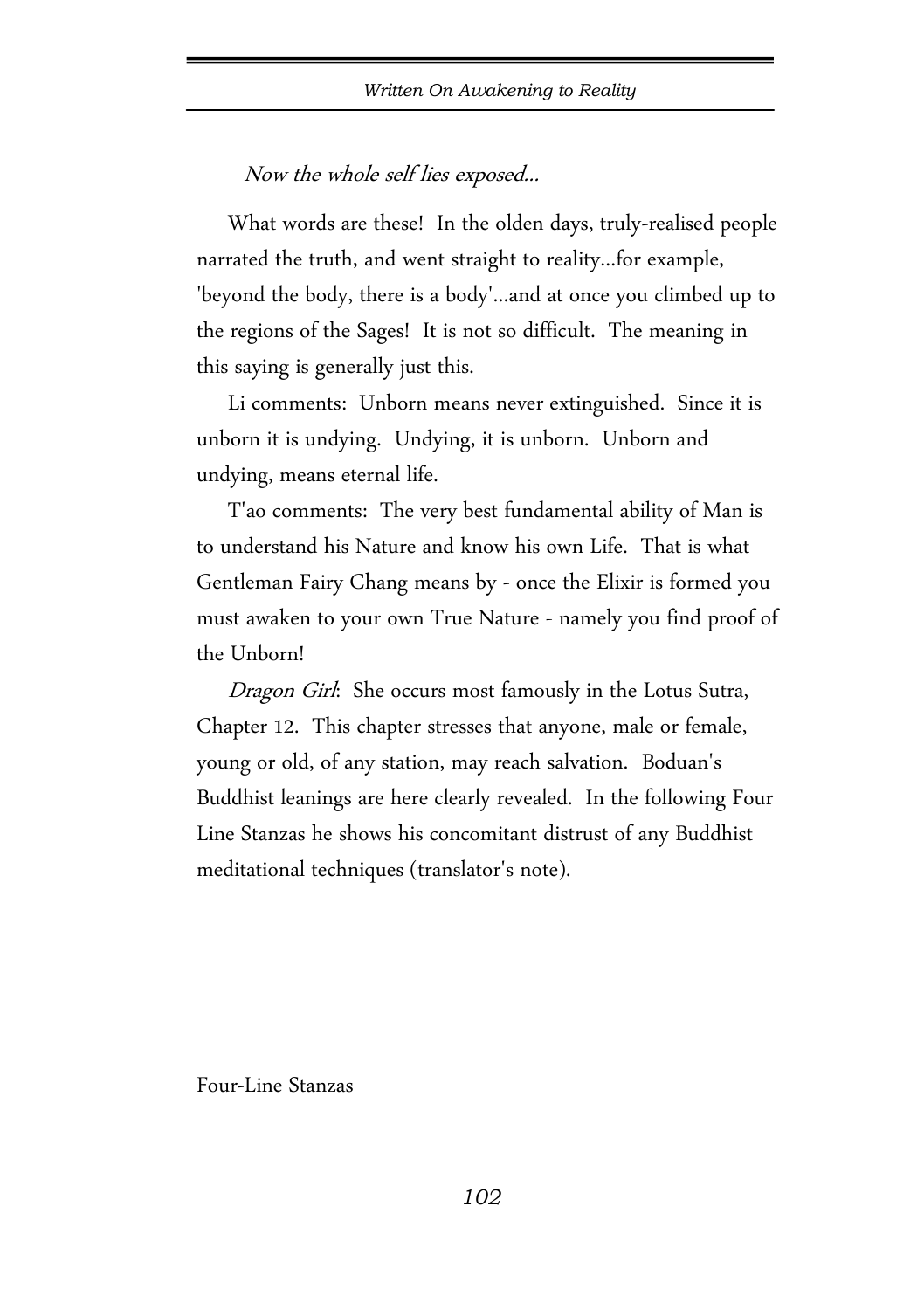Although you realise Lu (Deep Void) says: These stanzas are written to depreciate several other written poems. They exhort Man to doubly-cultivate both Nature (his self-nature) and Life. The practices of 'casting-off and on of a body', 'snatching a new body through rebirth', to 'focussing the mind, stopping the breath, meditation', etc. are all studies of the Lesser Vehicle. Thus our Gentleman Fairy censures them.

To snatch a new body Weng comments: The followers of these goals are merely the ghosts of disembodied spirits. he quotes the Tao Kuang (ancient classic entitled the Light of the Way) - To snatch a new body through Rebirth is to grasp after emptiness in vain! To subdue the Dragon and humble the Tiger is the Mystery of the Returned Elixir!

'Focus the Mind' Lu (Wilderness Master) comments: This speaks of the method of producing shadowy phantoms! It is the bitter toil of 'moving home when the room is old'. It is totally dissimilar to the Way of the Yang Spiritual Golden Elixir.

When the room is broken into: The body (room) is violated by spiritual techniques (translator's note).

The Buddhists teach people Zheng comments: Ultimate bliss never leaves and never arrives, unborn and unextinguished, straight away stir up the yoghurt of the Milky Way and pour it out as the Oil of Buddhahood to anoint your head! This is the Golden Elixir of the Buddhists!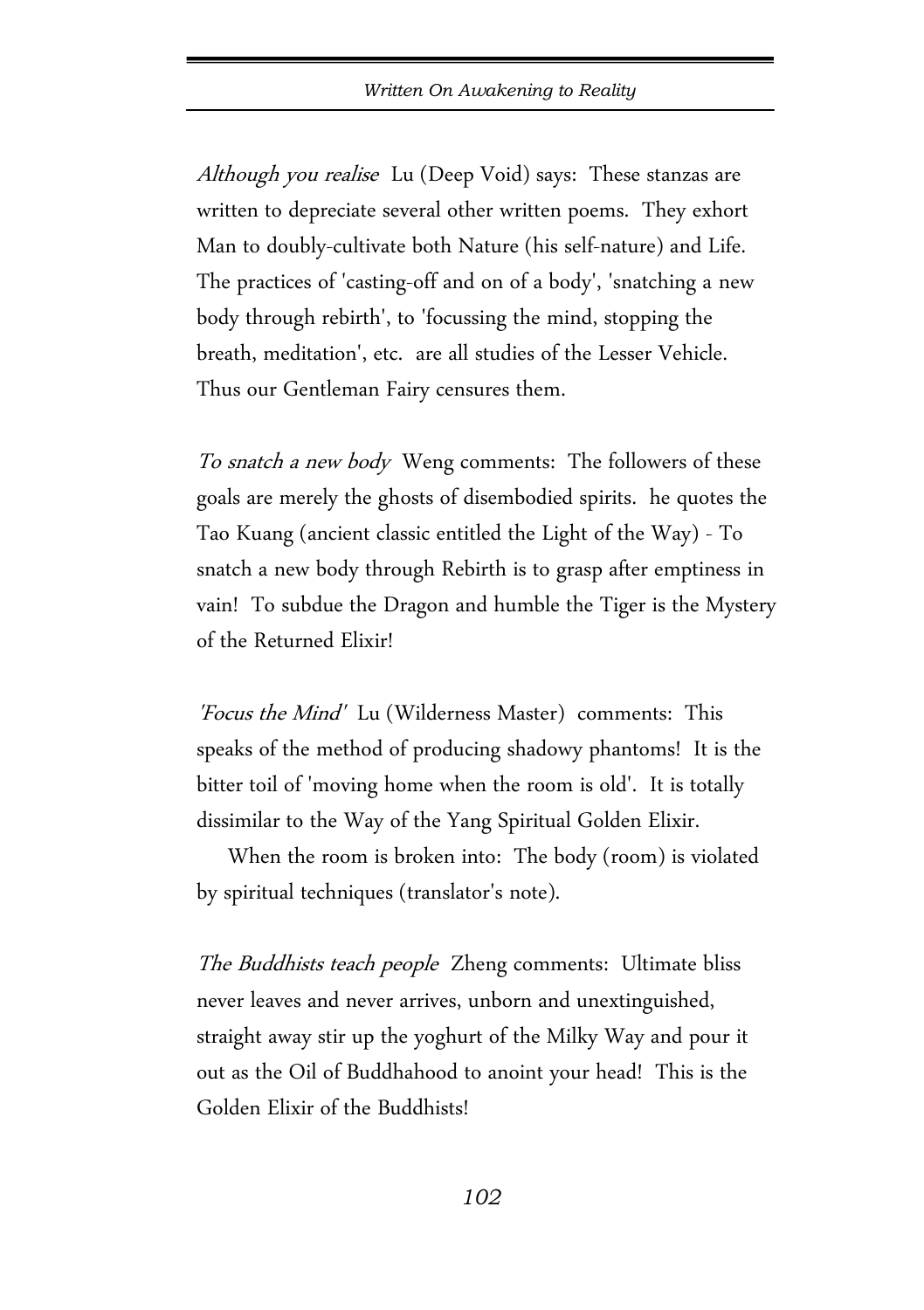Ultimate Bliss: it may suggest the 'Pure Land' School of Buddhism in which perpetual chanting of Buddha's name ensured rebirth in the Western Paradise. This also had its foundation in the Lotus Sutra. West = Gold. West = Dui = Joy, see the  $I$  Ching (translator's note).

Weng comments: An ancient song goes: Every morn' just in your own home! Day by day, you know you don't know!

T'ao comments: Gentleman Chang's very last verse returns to putting the Way right there in the regular everyday conversation. Thus we see that the Way itself lies within ourselves and must not be sought afar. The affair is easy and must not be sought through problems.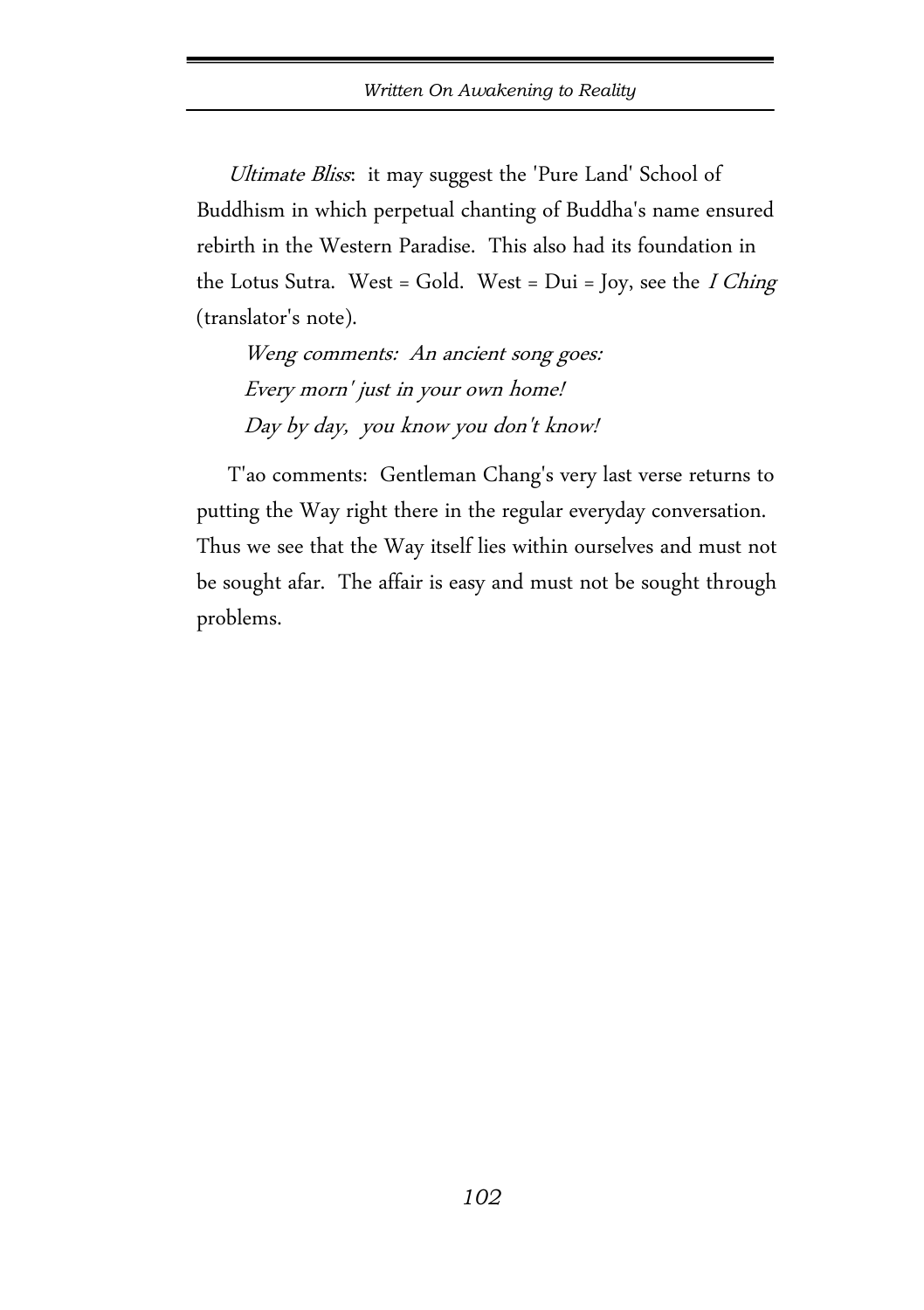A P P E N D I X

Bibliography

1. Main Text

Wu Zhen P'ien Essay on Awakening to Reality, AD.1075, by Zhang Boduan , an edition from AD.1711, by T'ao Su-sha containing selections from many of the following commentaries. This is an AD.1800 reprint contained in the Tao Yin Nei Wai Wu Ch'ung Pi Lu.

2. Traditional Chinese commentators on Awakening to Reality, mostly contained in the above.

Earliest Commentator:

Weng Pao-kuang ( ) also known as Wu Ming Tzu (The Master Without A Name). Written 1173 AD. A direct disciple. A very clear and reliable commentator. Good.

Others close disciples:

Tai Tung-fu (), also called Tai Chi-tsang. Writing around 1335 AD. Yuan Dynasty. A close follower, writing around the same period. Lu Tzu-yeh ( ), also called Lu Shu, known as Lu (Wilderness Master). Interpreted Boduan in a directly meditative sense, not philosophical. Not strictly true to the intended meaning. Yet somewhat enlightening. Lu Qian-hsu (), known as Lu (Deep Void). Also meditative in tendency, followed Lu Tzu-yeh.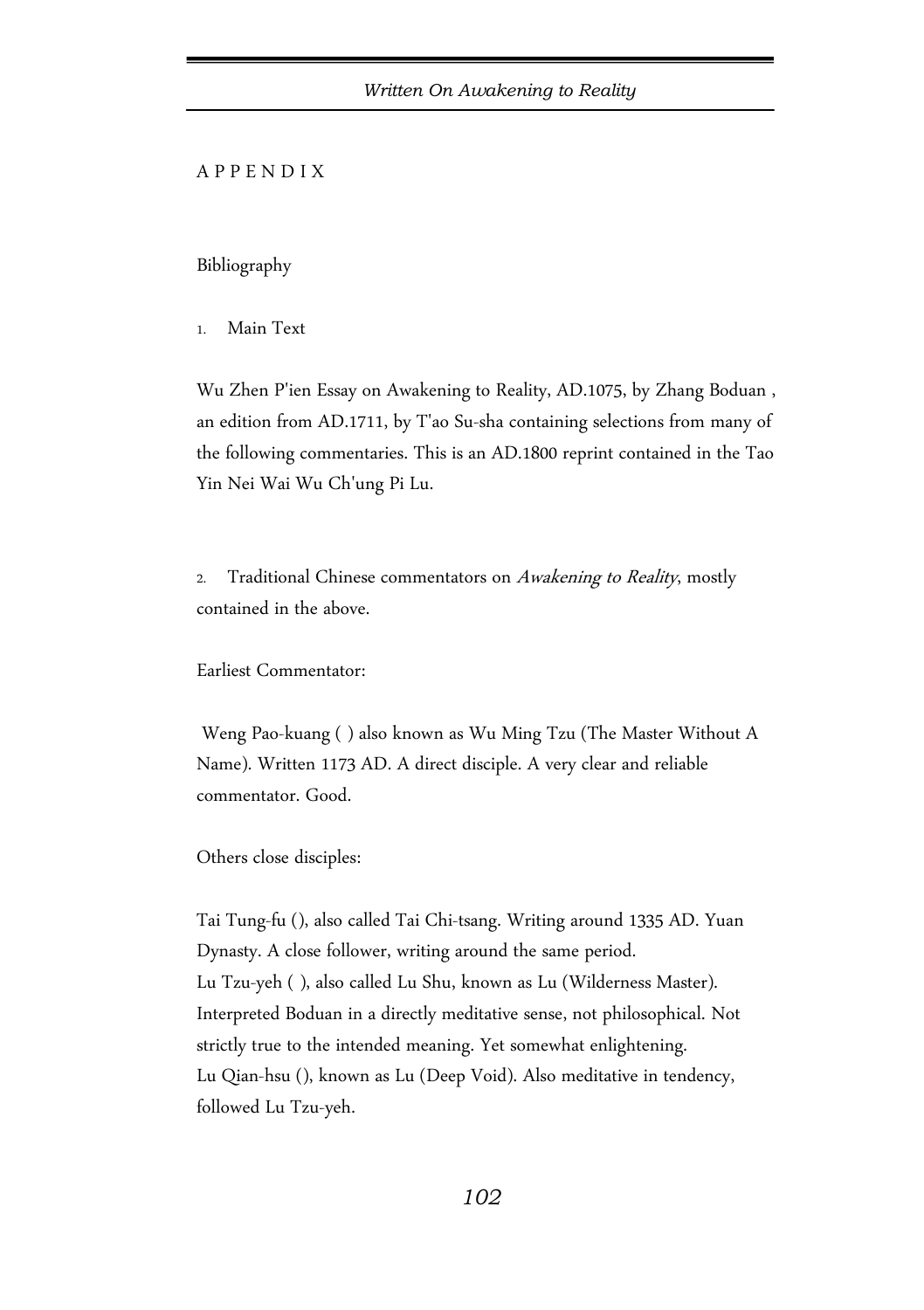Zheng Shang-yang ( ) or Shang Yang-tzu (Praising the Yang Master), a very famous author of the Yuan. Active in the 'Northern School'. Strictly celibate, emphasises self-development and discipline. Not following Boduan's intended meaning, but an interesting work allowing us to see how the poem was interpretated in later times.

Later commentators, less important:

Li Hui-hsiang ( ), Zhen Chiu-ying ( ) and Ch'ou Chih-chi.

2. Additional Bibliography to that listed in the Ts'an T'ung Chi

Giles, H.A. Chinese-English Dictionary, 1st edition, China, 1892.

Franke, Herbert. Sung Biographies, Franz Steiner Verlag GMBH, Weisbaden, 1976.

Wu Zhen P'ien Shan Yu Explaining Obscurities in the Wu Zhen P'ien, by Chu Yuan-yu, c.1660.

Wu Zhen P'ien Chu Ch'uan Li Yen , from the Nan Ts'ung Sheng Tien.

Wu Zhen P'ien, its texts and various commentary material in various editions of the contemp0orary Chinese Qi Gong Journal 1986-7. The British Library contains a complete set of these.